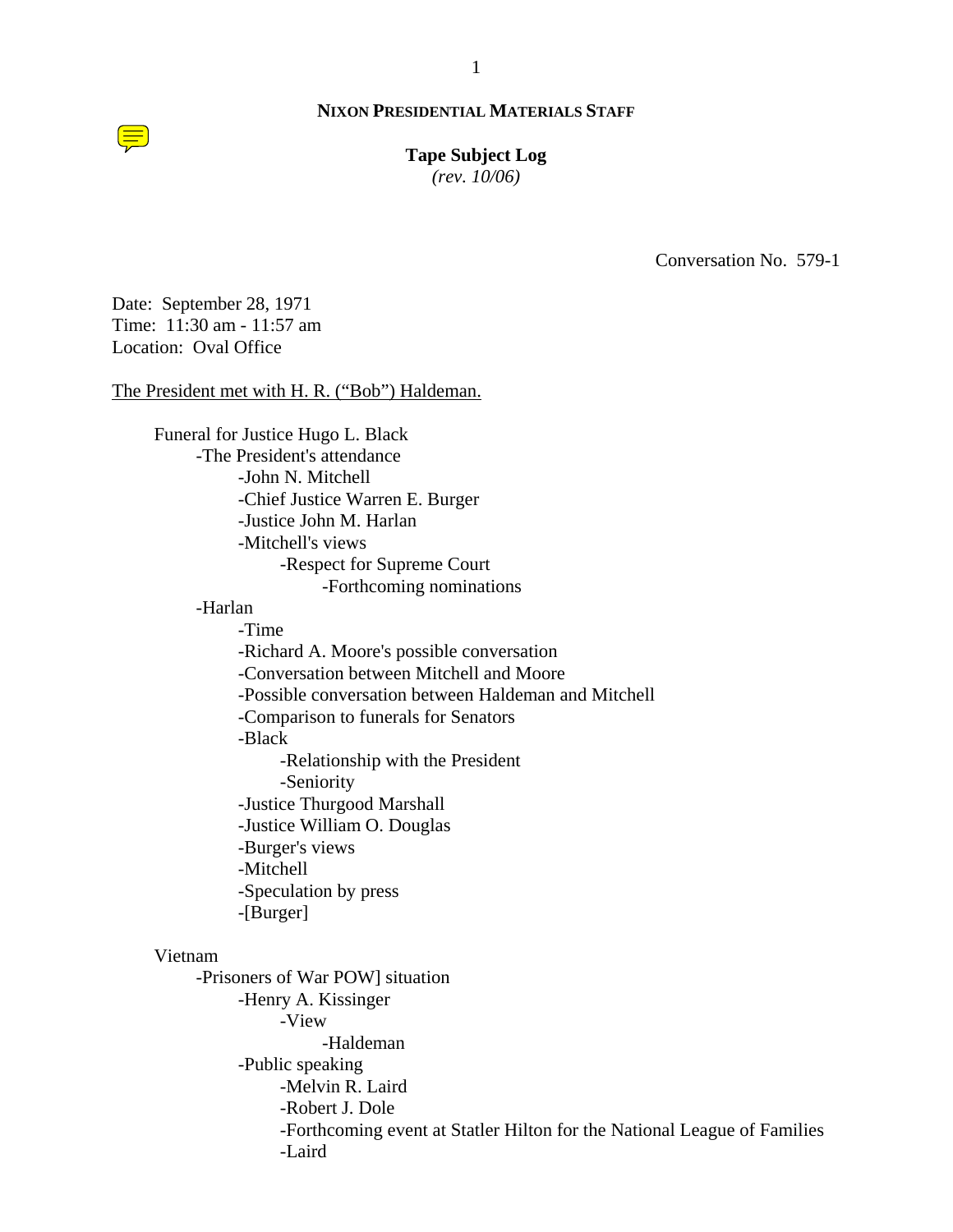# **Tape Subject Log**

*(rev. 10/06)*

Conv. No. 579-1 (cont.)

 -Dole -Effectiveness -Theme -League -Politics -President and board -Support for the Administration

# POW wives' dinner

-The President's possible attendance -James D. Hughes's views -Entrance -Timing -Departure -Laird's speech -Press attendance -Television coverage -Ronald L. Ziegler's knowledge of the President's intentions -Columbia Country Club -Announcement of the President's appearance -Possible preparation -Effect on press -Time -The President's entrance -Length of stay -Alexander M. Haig, Jr. -Hughes -John A. Scali -Laird's statement -John B. Connally's views -The President's attendance -Pressures -Political groups -Clark M. Clifford

-POW wives

-Paris negotiations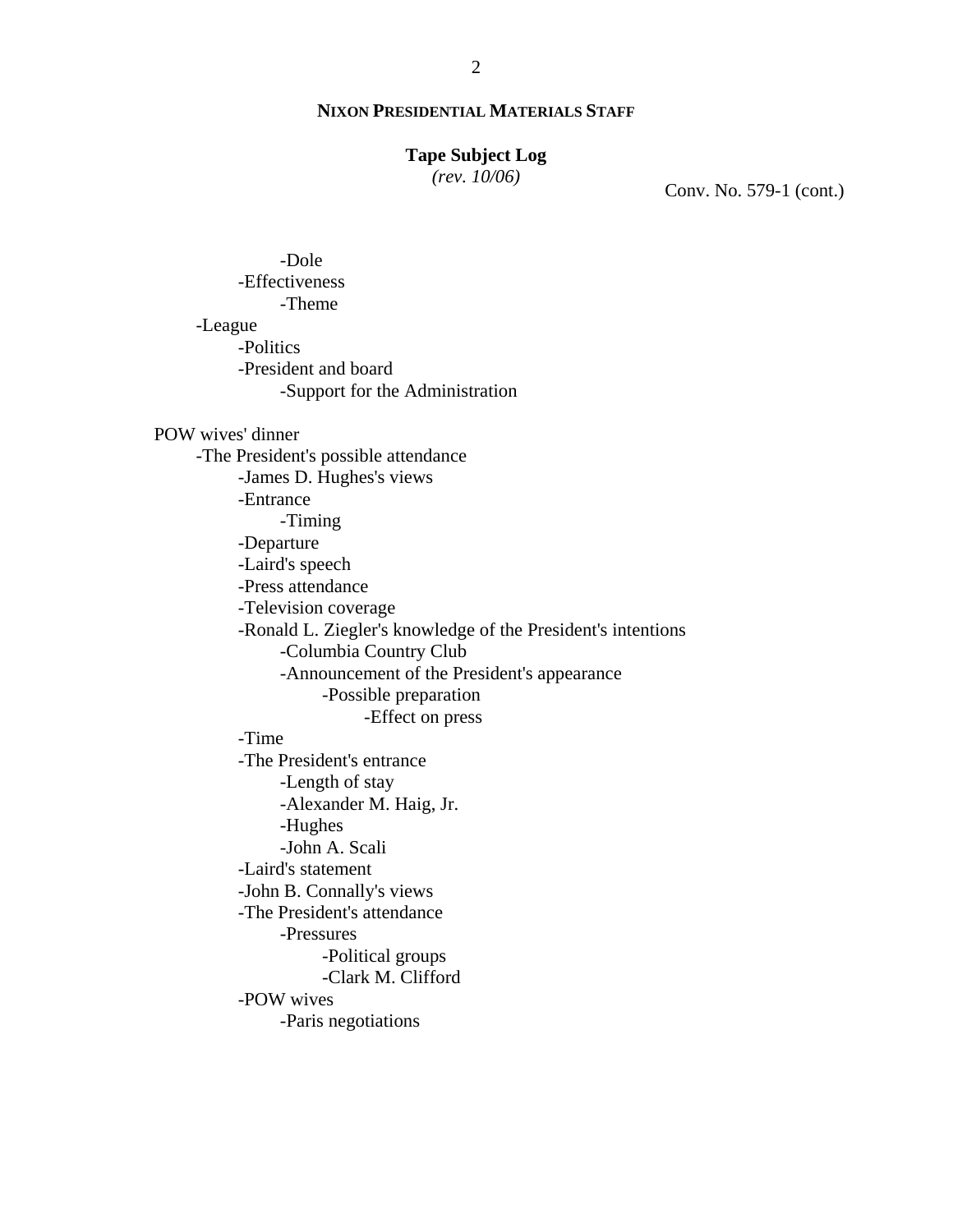# **Tape Subject Log**

*(rev. 10/06)*

Conv. No. 579-1 (cont.)

-[Burger] -Location -National Cathedral -The President's attendance -Mitchell Speaking appearances -Mitchell -Press relations -Qualifications -Temptations -Kissinger -Temptations -Reasons -Rotary Club -Effectiveness The President's trips -Alaska -Motorcade -Coat and baggage -Advance man -Mark I. Goode -Detroit Economic Club trip -Television -Leadership -Haldeman's role -Management -Decisions for the President -Statements or appearances by the President -Secret Service -Microphone setups -Photos

Funeral for Justice Black

-New Hampshire -Airport schedule

-Television coverage

-Airport appearance

-Television angles

-Coverage on the President

-The President's appearance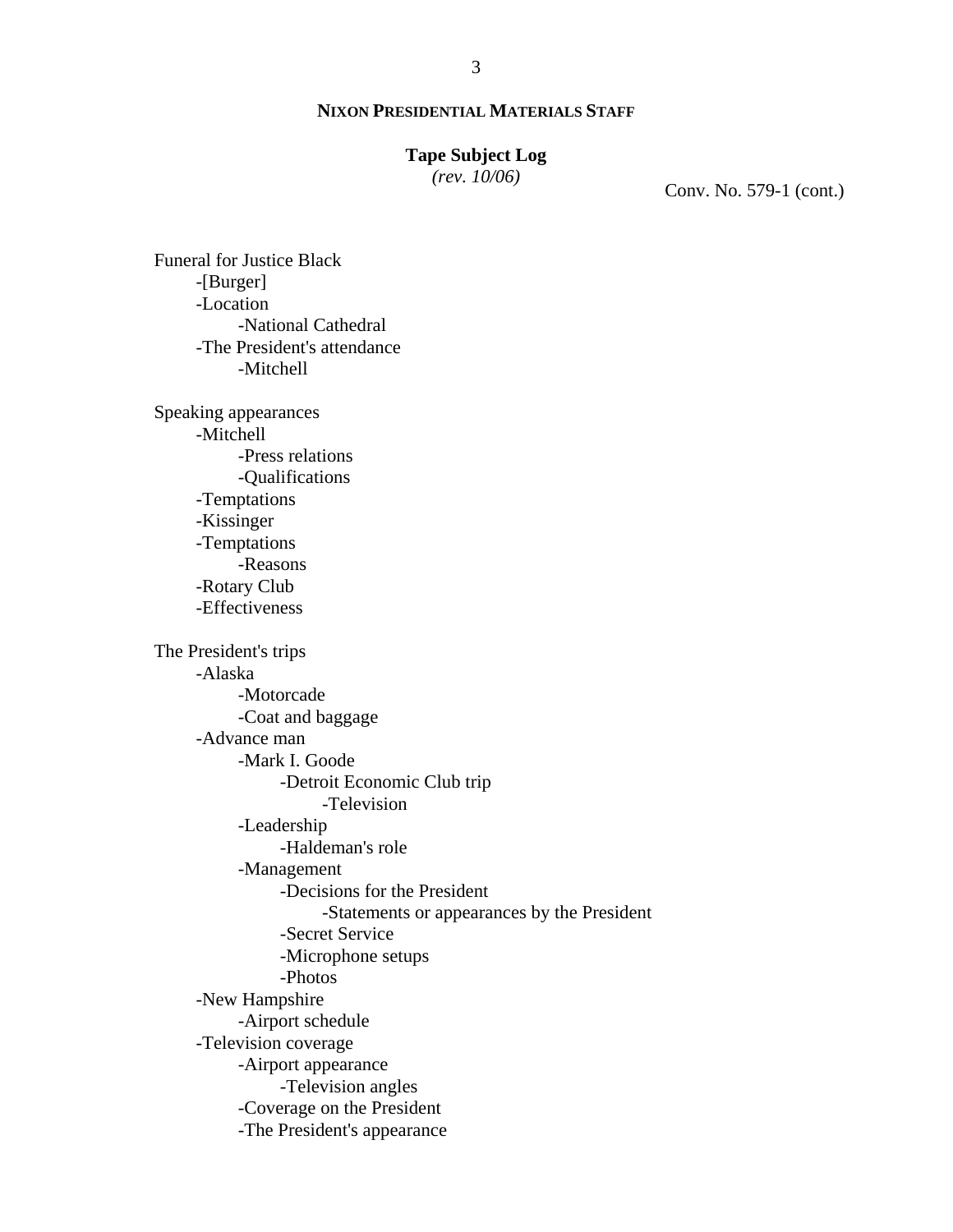#### **Tape Subject Log**

*(rev. 10/06)*

Conv. No. 579-1 (cont.)

-Airport crowd -The President's Alaska trip -Downtown Anchorage -Motorcade -Speaking -Limousine -Demonstrators -Signs -Robert Taylor -Past experience -Statement by the President -Television coverage -Motorcade -Taylor -Lid on limousine -Location of demonstrators -Window on the President's limousine -Taylor -Lid on limousine -The President's actions President's schedule -State Department -The President's appearances -Signing ceremony -Kissinger's analysis -People's Republic of China [PRC] -Date -Meeting between Andrei A. Gromyko and the President -Date -State Department appearance -Date -Signing ceremony -Flexible dates -The President's meeting with Gromyko -Effect on signing ceremony -Photos -The President's meeting with Shultz, Herbert Stein, Connally, and Paul W. McCracken concerning Phase II -Tunku Abdul Razak -Pierre-Paul Schweitzer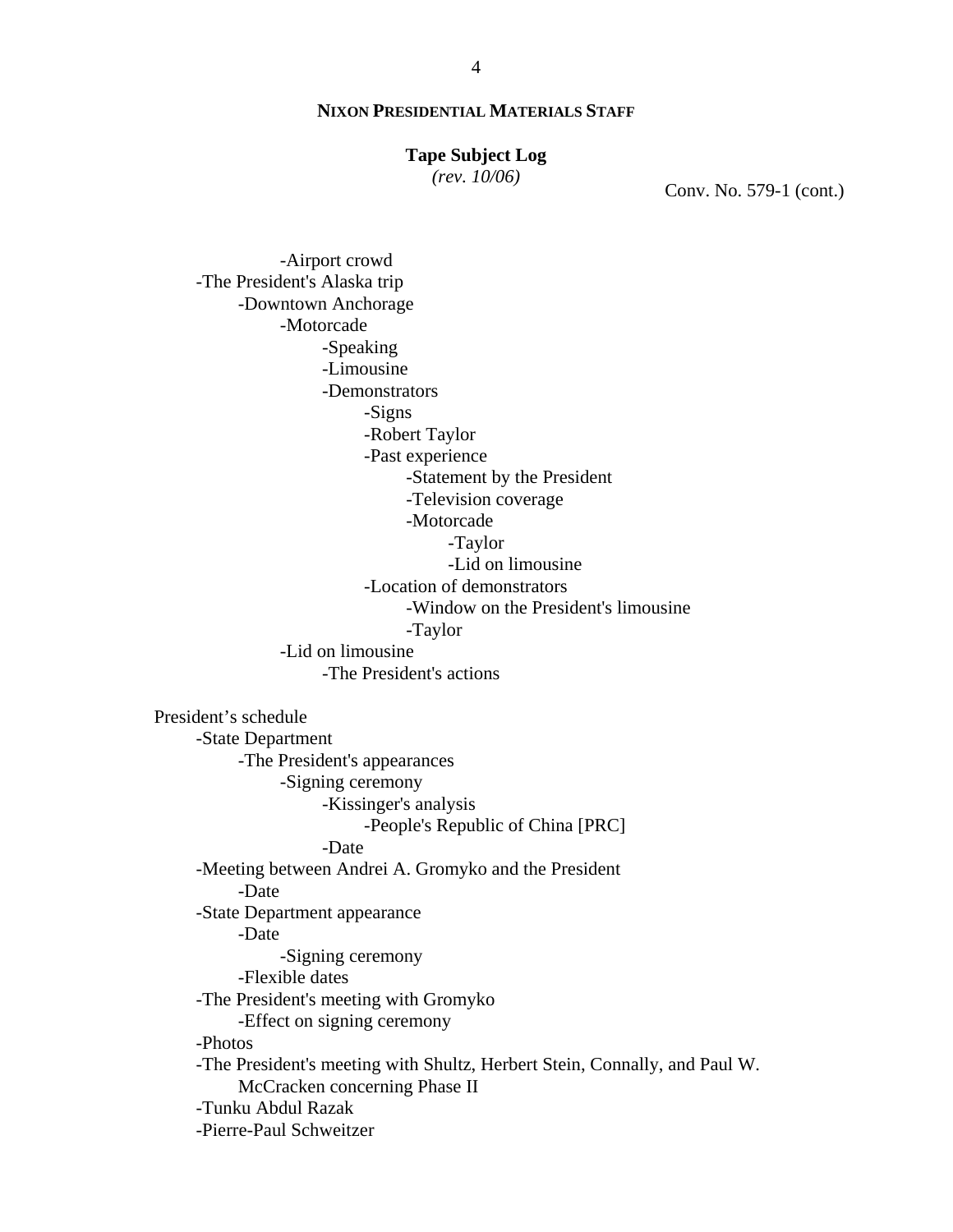# **Tape Subject Log**

*(rev. 10/06)*

Conv. No. 579-1 (cont.)

-Connally's views -Forthcoming telephone call from Haldeman -Possible meeting with the President -Arthur F. Burns

Funeral for Black -The President's attendance -Funerals for Senators -Winston L. Prouty -Exceptions -Reasons -Meaning for country -Confirmation hearings -Mitchell -Reasons for the President's attendance -Richard H. Poff

Kennedy Center -Eisenhower Theatre -The President's attendance at ceremony -J. Willard Marriott

Eisenhower Hospital -Leslie T. ("Bob") Hope -Ceremony -Length

The President's schedule -Thanksgiving -Trip by the President -Length -Days -Flights

Mitchell

Haldeman left at 11:57 am.

Conversation No. 579-2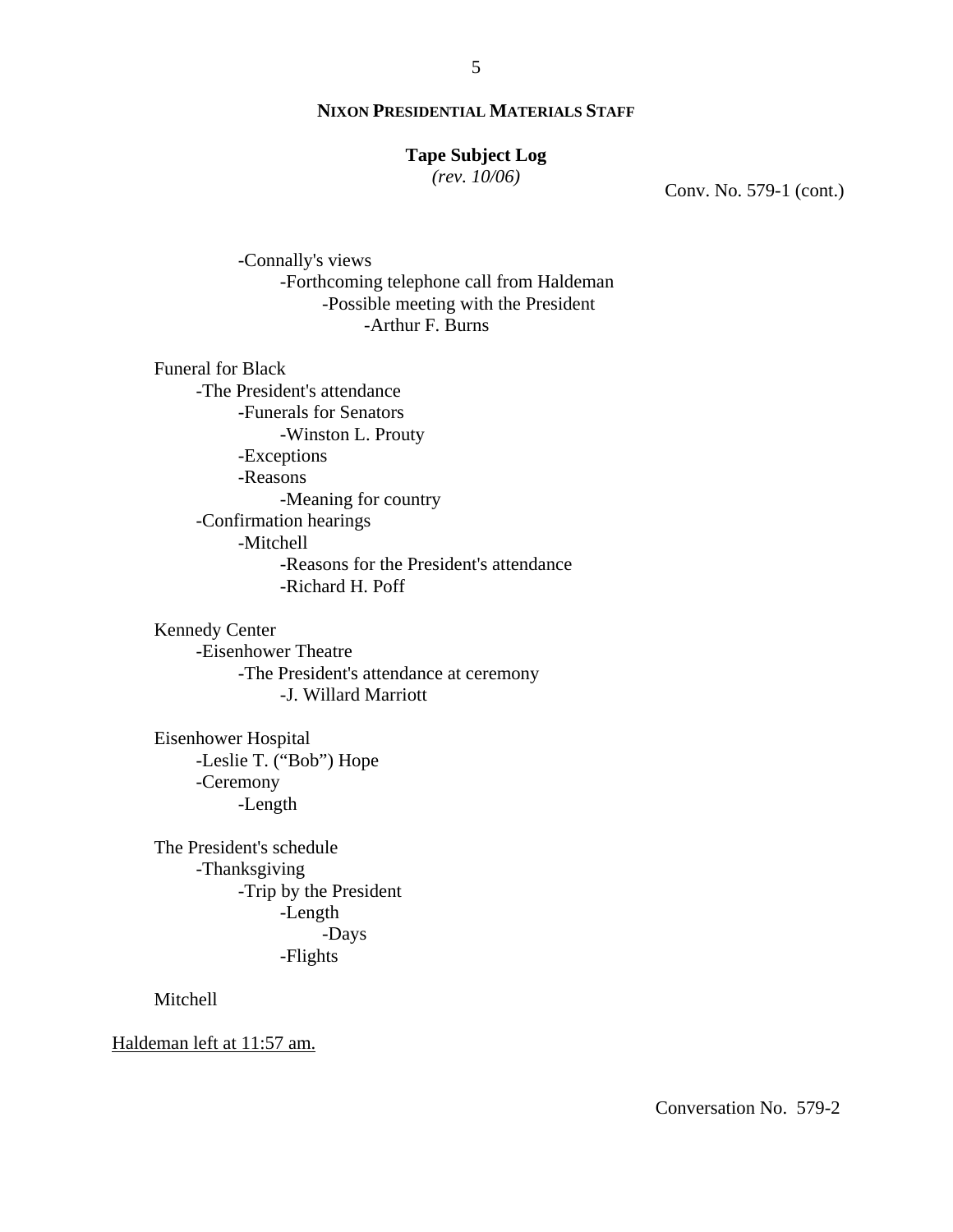#### **Tape Subject Log**

*(rev. 10/06)*

Date: September 28, 1971 Time: Unknown between 11:57 am and 12:04 pm Location: Oval Office

The President met with Stephen B. Bull.

 The President's schedule -Charles W. Colson

Bull left at an unknown time before 12:04 pm.

Conversation No. 579-3

Date: September 28, 1971 Time: 12:04 pm - 1:40 pm Location: Oval Office

The President met with Charles W. Colson.

The President's previous trip to northwest United States

The President left and returned at an unknown time before 12:15 pm.

Public coverage of the President -Amount -Comparison -Announcement of trip to People's Republic of China [PRC] -Newspapers -Date -Leads from television -John D. Ehrlichman -Detroit Economic Club -Impact from the President's appearance -Crowds US economic policy

-Stock market -Aberrations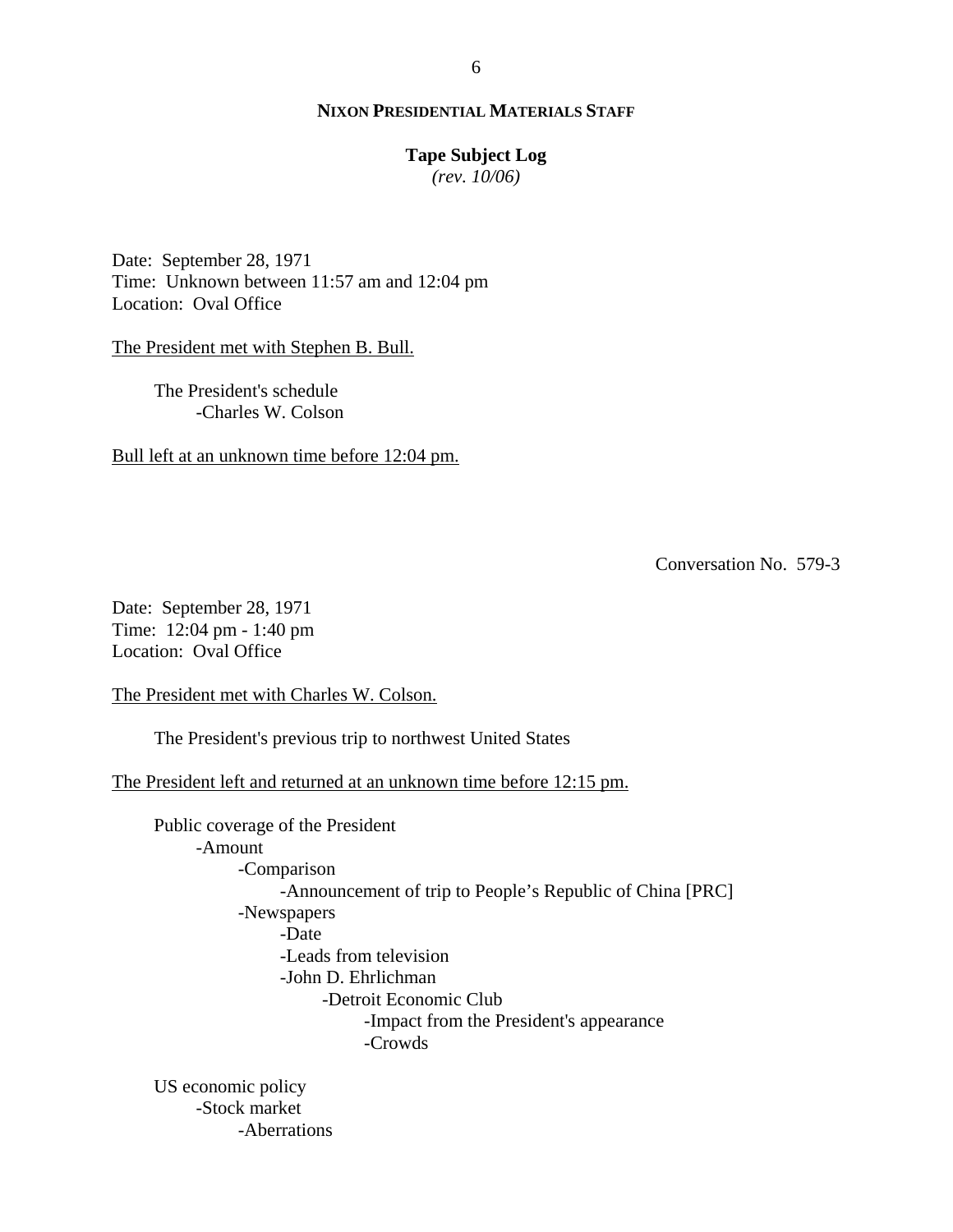#### **Tape Subject Log**

*(rev. 10/06)*

Conv. No. 579-3 (cont.)

-Points -Atmosphere in US -Announcement of Phase II -Business -Labor -Cooperation of labor -Labor practices -Controls -Profits -Prices -Businessmen -Colson's conversations, September 27, 1971 -Flow of money -Amount -Cash reserves -Buying -Consumer confidence survey -Actual reflections of consumer buying -Albert E. Sindlinger survey -Unknown survey -Variable numbers -*Time* magazine -News story -Board of economic advisors -Estimate of Gross National Product [GNP] for 1972 -Amount of growth -Walter W. Heller -Otto Eckstein -Alan Greenspan -Effect on stock market -Stock market -Effect of the President's Detroit Economic Club speech -Predictions compared to unpredictability -Figures -Phase II -Certainty compared to uncertainty -Herbert Stein's economic statement for the President -Labor -Henry M. ("Scoop") Jackson -Hubert H. Humphrey -Meeting between George P. Shultz and Colson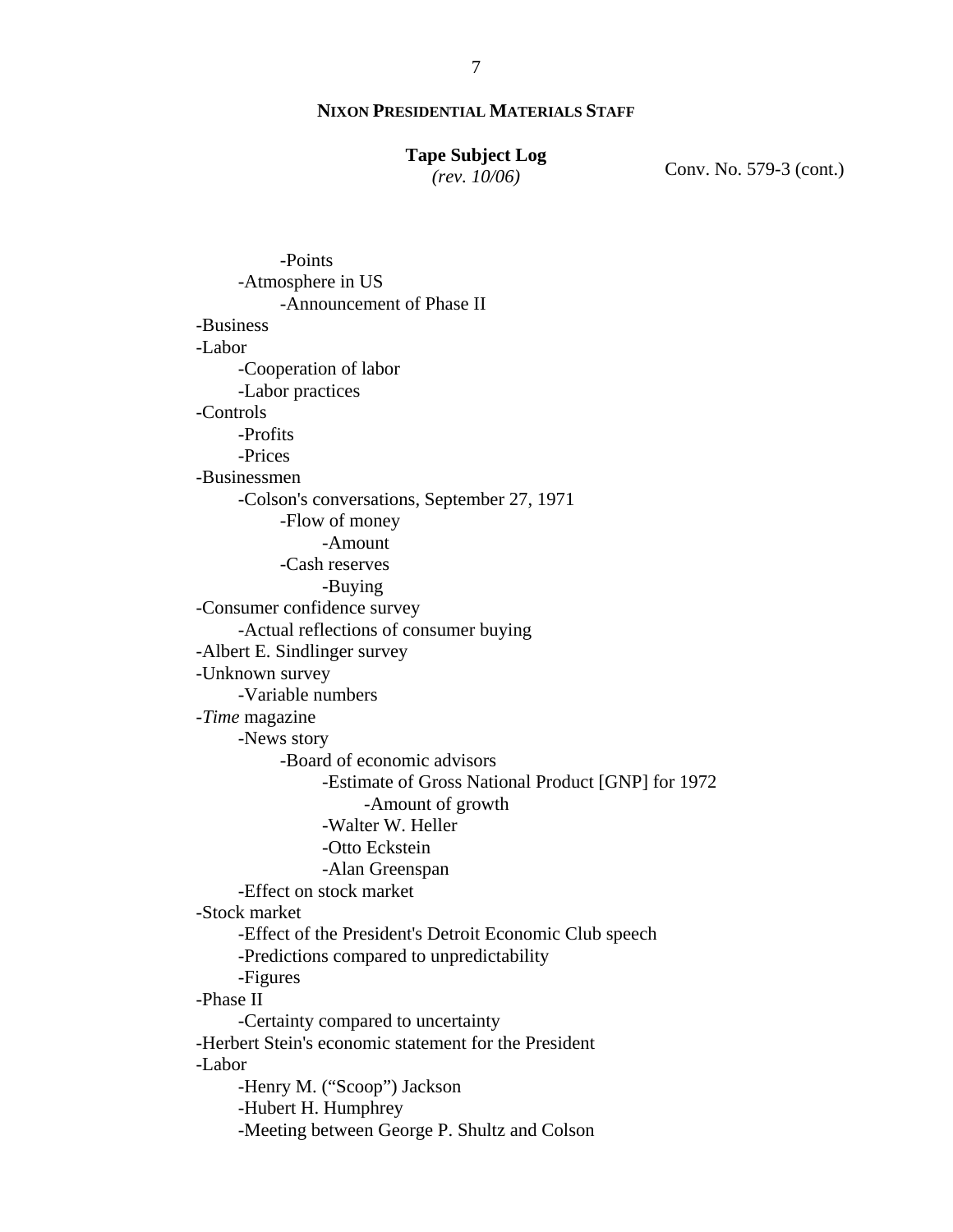#### **Tape Subject Log** *(rev. 10/06)*

Conv. No. 579-3 (cont.)

-George Meany -Reactions from public -American Federation of Labor/Congress of Industrial Organizations [AFL-CIO] -Political following of the President -Leonard Woodcock -[Joseph] Lane Kirkland -Organization support in election -Comparison to amount of money for support -Votes -1968 campaign -Humphrey -Votes -Louis P. Harris's views

#### H. R. ("Bob") Haldeman entered at 12:15 pm.

Funeral for Justice Hugo L. Black -The President's attendance -John N. Mitchell's suggestion -Chief Justice [Warren E. Burger] -Justice John M. Harlan -Justice Thurgood Marshall -Location -Memorial service -Purpose -Winston L. Prouty's funeral -Atmosphere -Respect for Court -Politics -The President's relationship with the Court -Politics -The President's attendance or non-attendance -Possible effect -Television coverage -Effect -The President's attendance -Mitchell's suggestion -Lyndon B. Johnson -Funeral attendance -The President's relationship with Justice Black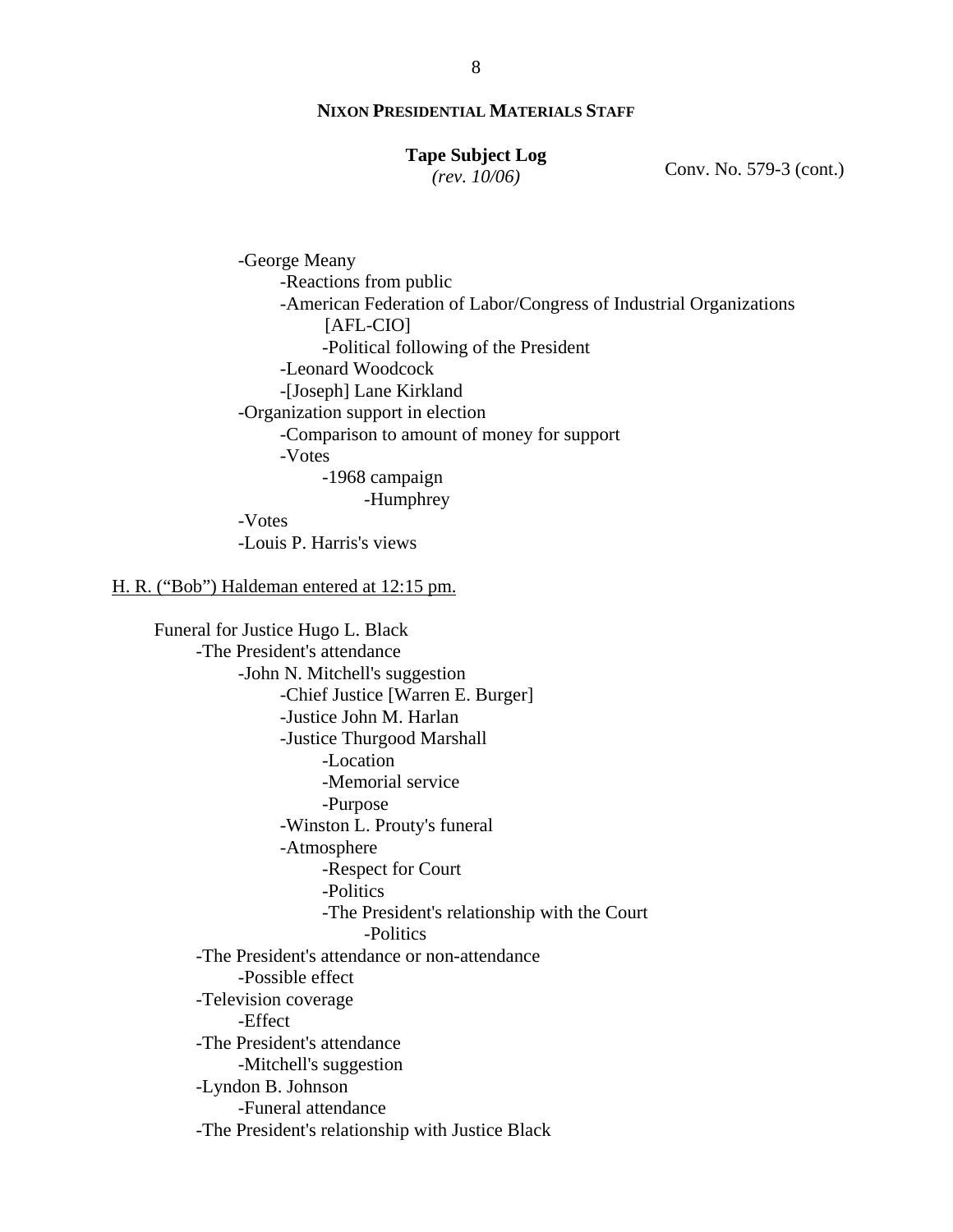# **Tape Subject Log**

*(rev. 10/06)*

Conv. No. 579-3 (cont.)

-Black's views of the President's administration -Ku Klux Klan -The President's schedule -Meeting with the President of the Organization of African Unity and five African prime ministers -Delay of meeting -Possible impact -The President's attendance -Mitchell -Respect for the Supreme Court -Lawyers -Colson -Leonard Garment -Richard A. Moore -Ehrlichman -Possible appointment of liberal judge -Ehrlichman -Garment -Moore -Mitchell Supreme Court -Appointments -Supreme Court Justices -William J. Brennan -Type of service -Marshall -Byron R. ("Whizzer") White -Rhodes scholar -Potter Stewart -Type of service -Abe Fortas -Black -Harlan -Black -Fortas -Earl Warren -Burger -Backgrounds -Burger -Poff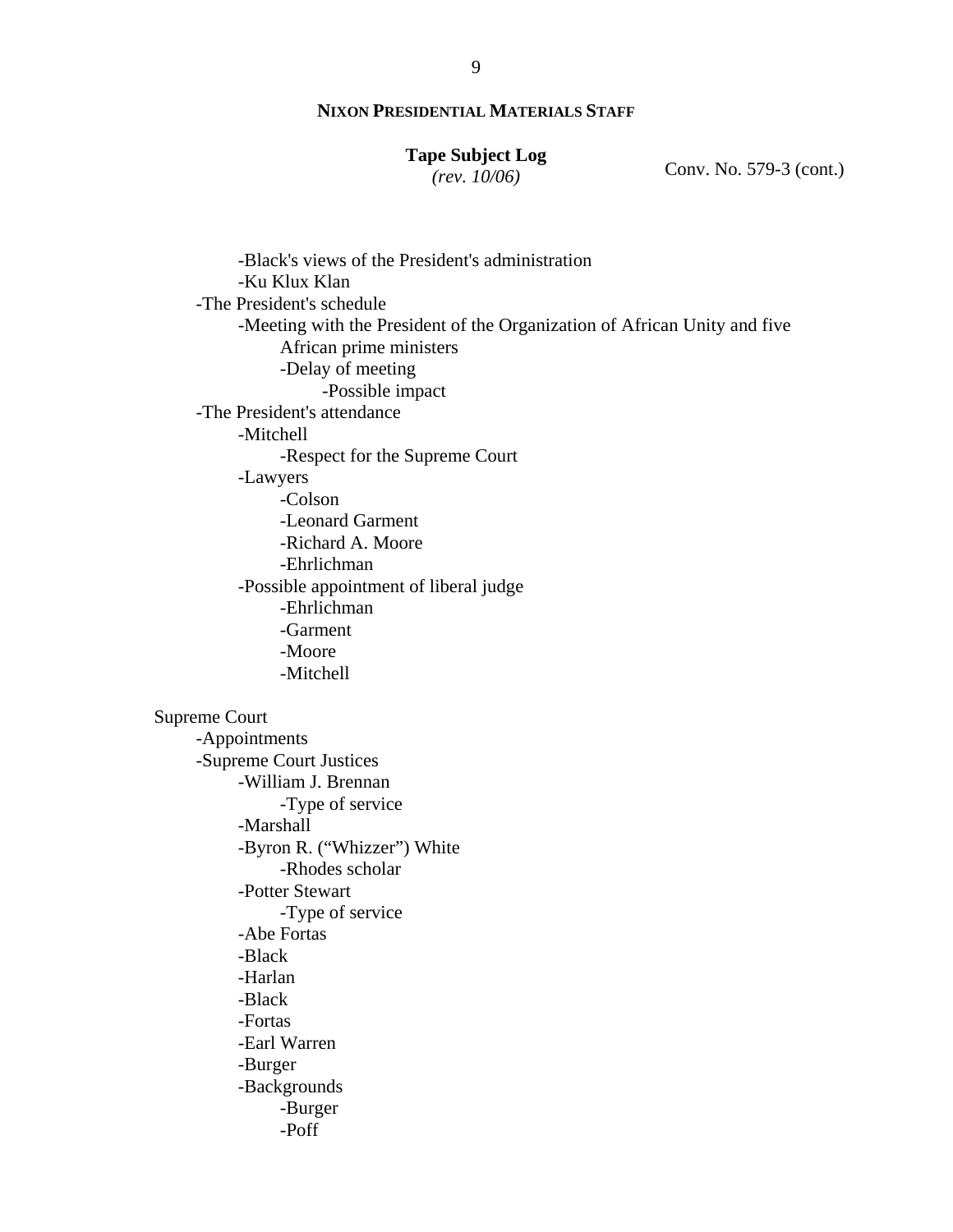#### **Tape Subject Log**

*(rev. 10/06)*

Conv. No. 579-3 (cont.)

#### -Black

Funeral for Justice Black -The President's attendance -Ronald L. Ziegler -Secret Service -The President's seat at church -Public display -Reasons -Mitchell -The President's seat at church -Ehrlichman -Public display -Secret Service

Secret Service protection -Secret Service position stations for limousine -Appearance -The President's instructions to Robert Taylor -The President's previous trip to Alaska -Secret Service agent -Injury -Consequences -Crowds' belief -Protection of the President -Secret Service agents as shooting targets -The President as target

Funeral for Justice Black -The President's attendance -Informing press corps -Decision -Timing -Advance man -Spiro T. Agnew -Exploitation of funerals -Press coverage -The President's funeral -The President's strategy -Ziegler -Preparations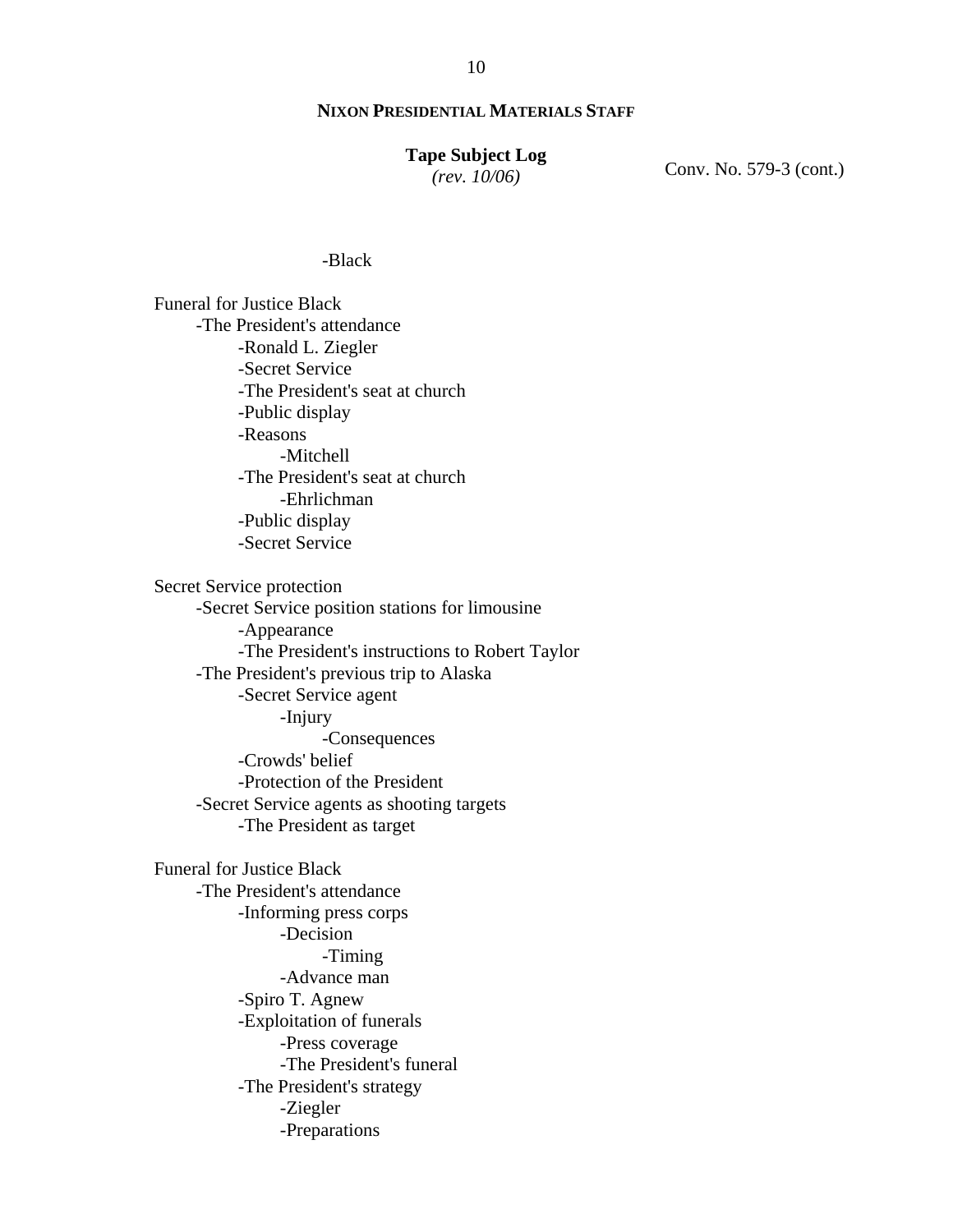#### **Tape Subject Log**

*(rev. 10/06)*

Conv. No. 579-3 (cont.)

 -Timing -Mitchell -Length of attendance

Supreme Court -Harlan -Funerals -Prouty's funeral -Ages -The President's attendance

US economic policies

-Haldeman's conversation with John B. Connally

-Meeting

-Accomplishments -Japan

-Negotiation

The President's schedule

-Proposed meeting between the President and Pierre-Paul Schweitzer -Connally's conversation with Burns -The President's forthcoming meeting with Schweitzer -Length -Reception for International Monetary Fund [IMF] -Connally's presence -Burns's presence -Other people in attendance -Presence of Burns and Connally -Length of meeting -Reception of IMF Time -The President's meeting with Andrei A. Gromyko -Time -IMF -Reception -The President's statement -Preparation -Time -Meeting with Gromyko -Meeting with Manlio Brosio -Medal of Freedom ceremony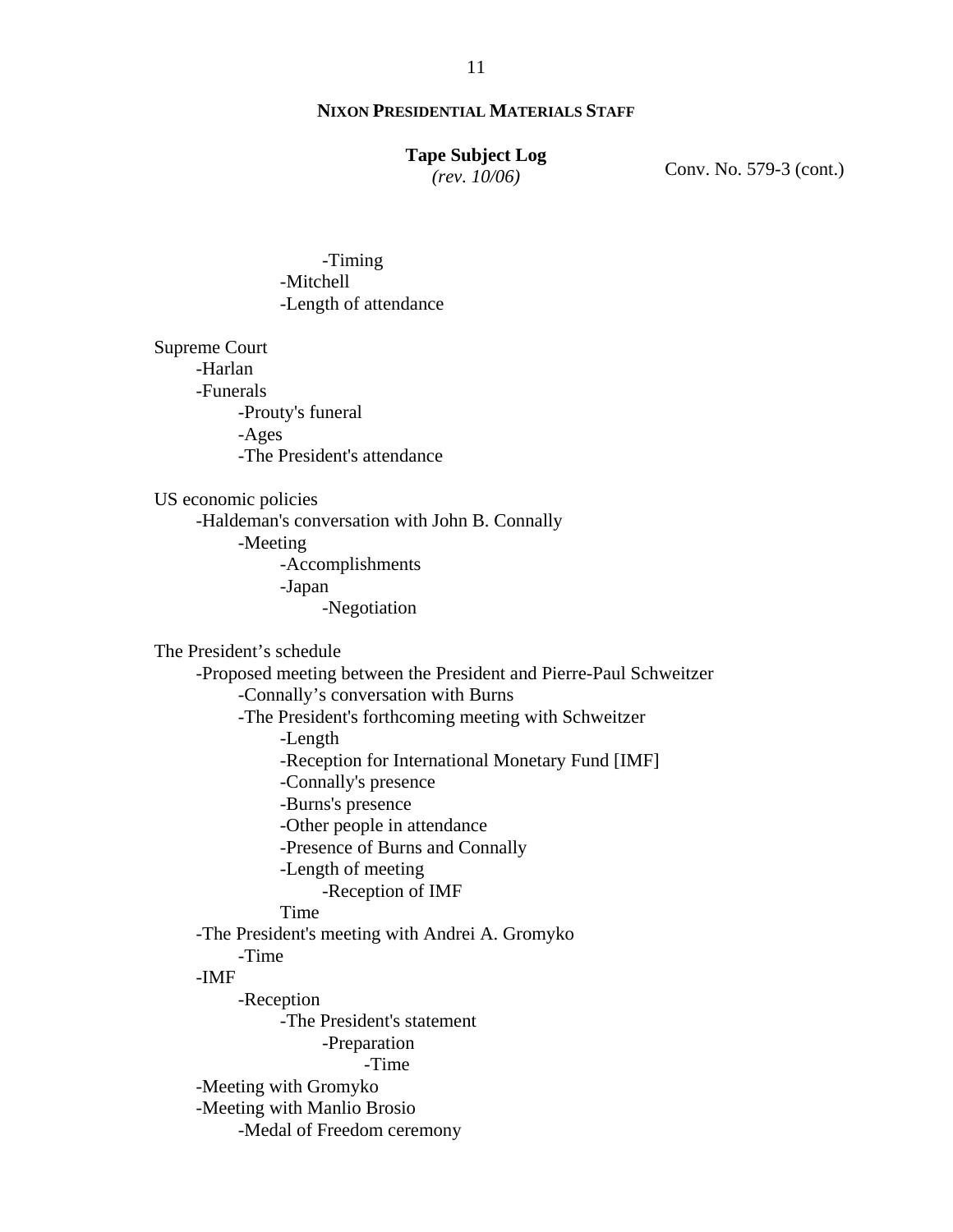# **Tape Subject Log**

*(rev. 10/06)*

Conv. No. 579-3 (cont.)

-Preparation of statement for IMF reception -Timing -Meeting with Brosio -Reception by the President of IMF -Time -The President's meeting with Gromyko -Time -Preparation of statement for IMF -Time -Meeting with Brosio -Time -The President's meeting with Gromyko -Preparation -IMF reception -Time -Meeting with Gromyko

#### Haldeman left at 12:30 pm.

Funeral for Justice Black -The President's attendance -Health of others -Harlan -Marshall -William O. Douglas -Harlan's funeral -American Bar Association [ABA] -American Medical Association [AMA]

#### Funerals

 -Living person -Letters -Communication -Family members -Colson's attendance at Prouty funeral

# Supreme Court

-Appointments -Confirmation

# Michael J. Mansfield amendment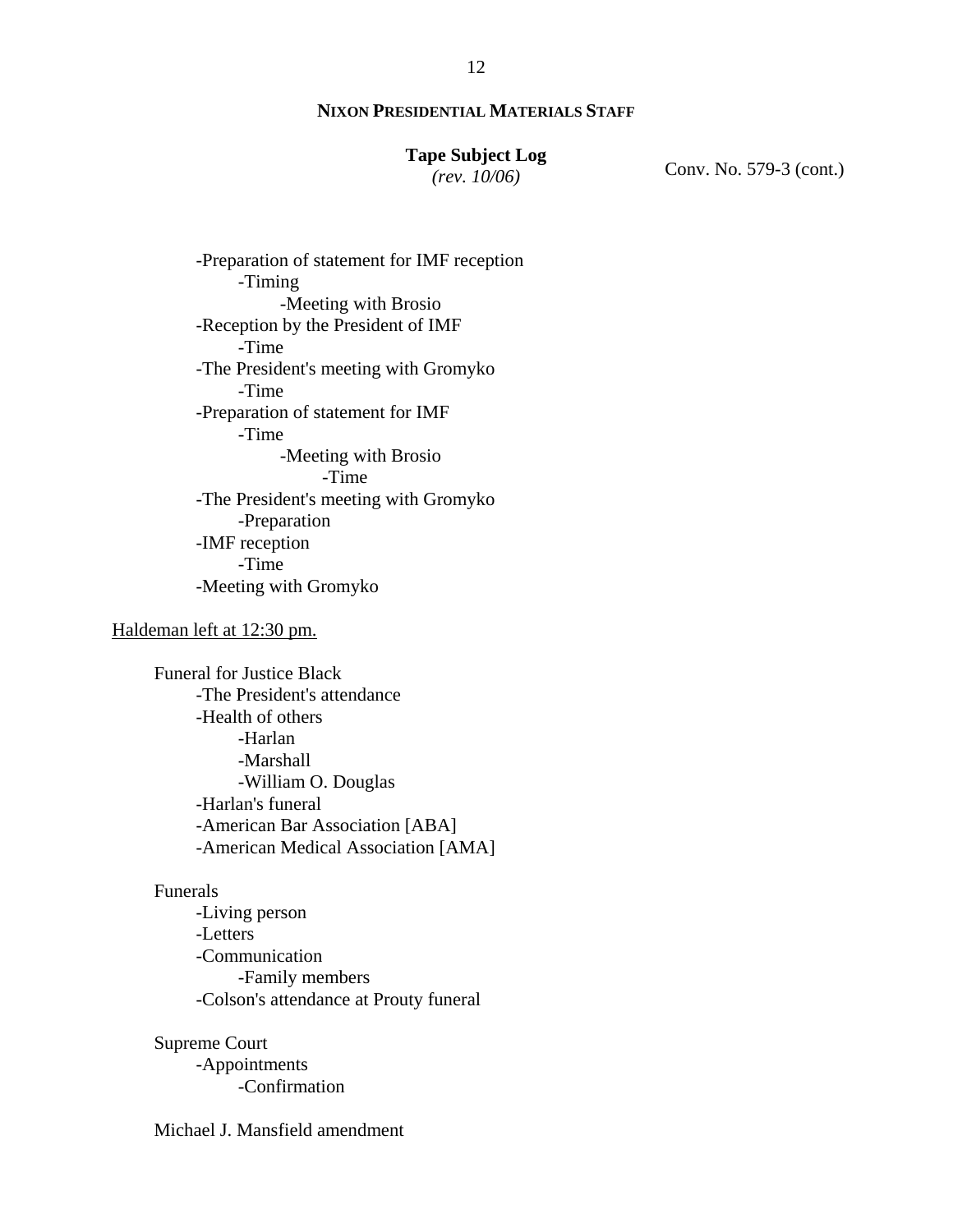#### **Tape Subject Log**

*(rev. 10/06)*

Conv. No. 579-3 (cont.)

-Time duration -Politics -[Agnew's] response Vietnam -Mansfield -Political abilities -Mansfield amendment -House of Representatives -Vietnam War -Democrats responsibility -End of war -Effect on the President -Colson's attendance at dinner party -Clark MacGregor -Carl B. Albert -Gerald R. Ford -Mansfield amendment -Impact -Constituents -Type of issue -Effect on Capitol Hill colleagues -Draft bill -Debate -Authorization bill -Delay -MacGregor -Anti-war issue -Elections -Press coverage -Public apathy -Colson's conversation with Louis P. Harris -Trip to the Soviet Union -Vietnam War -End of war -Prisoner of War [POW] issue -POW wives -Elections -Mansfield amendment -Military Procurement Bill -Senate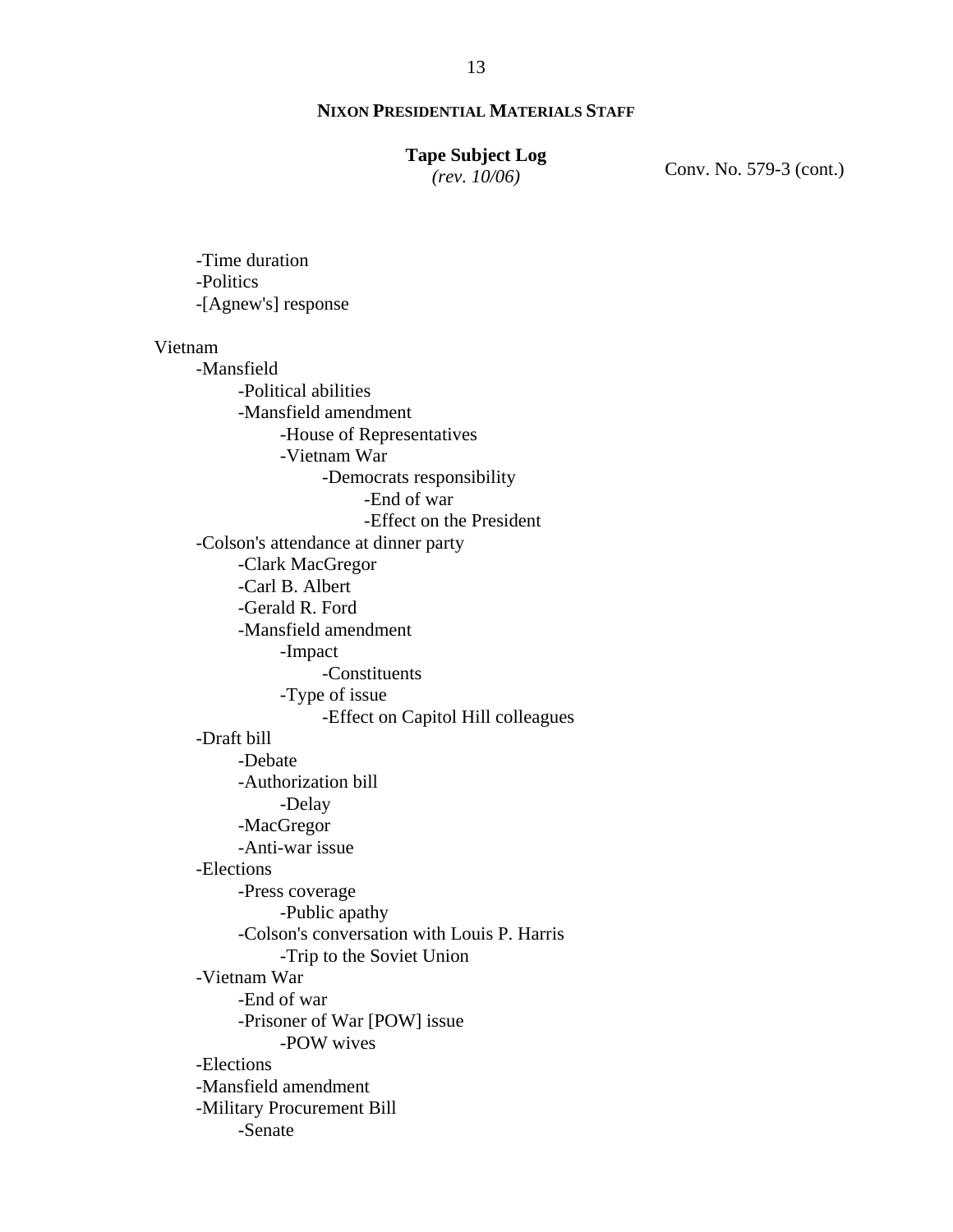## **Tape Subject Log**

*(rev. 10/06)*

Conv. No. 579-3 (cont.)

-Effect on House -Vote on conferees -Delay of vote -Senate -Albert -Support of the President US economic policy -Activity on Capitol Hill -Trend of economy -Prime rate -Inflation -Employment -Growth rate -Effect on buying trends -Unemployment -New York figures -Bureau of Labor Statistics [BLS] figures -Correspondence with Colson -Annual federal figures -New York -California -Illinois -Ohio -Pennsylvania -Types of figures -Seasonal -Monthly -BLS -Employee -Conversation with Colson -Figures to reflect administration's desires -Commerce Department -Head of "Presidential Commission on Statistics" -Credentials -W. Allen Wallis -University of Pittsburgh -Geoffrey H. Moore -Burns

-Employees

-Jewish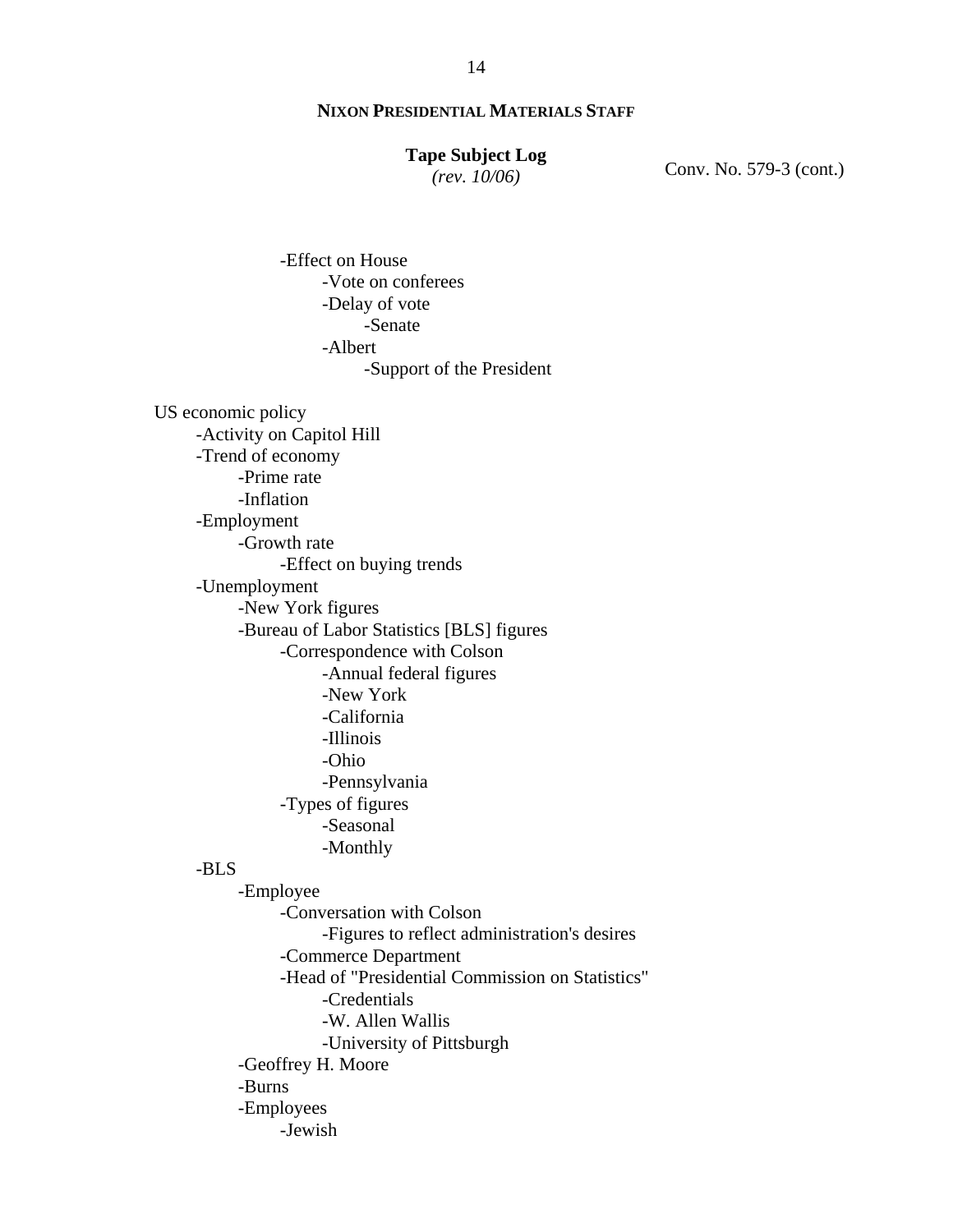#### **Tape Subject Log**

*(rev. 10/06)*

Conv. No. 579-3 (cont.)

-Democrats -Answering Colson's questions -Trend of economics -Media coverage -Economic reports -Type of reports -National Broadcasting Corporation [NBC] -Retail sales -August 15, 1971 -Available money -Spending money -Spending activity -Harold C. Passer -Report on retail sales -September 1, 1971 -The President's statement on August 15, 1971 -Sindlinger -Impact -Retail sales -Louis Harris series -Reaction to economy -Economic trend -Harris -Public attitude -Politicians -Recovery of economy -Milton Friedman's views -Recession -Public statement on economy by Jackson -Humphrey -Economic trend -Response by administration officials -Vietnam casualties -George Romney -Speech -Maurice H. Stans -Press conference -Media response to the President's ending Vietnam War -Reactions to administration's statement -Lack of coverage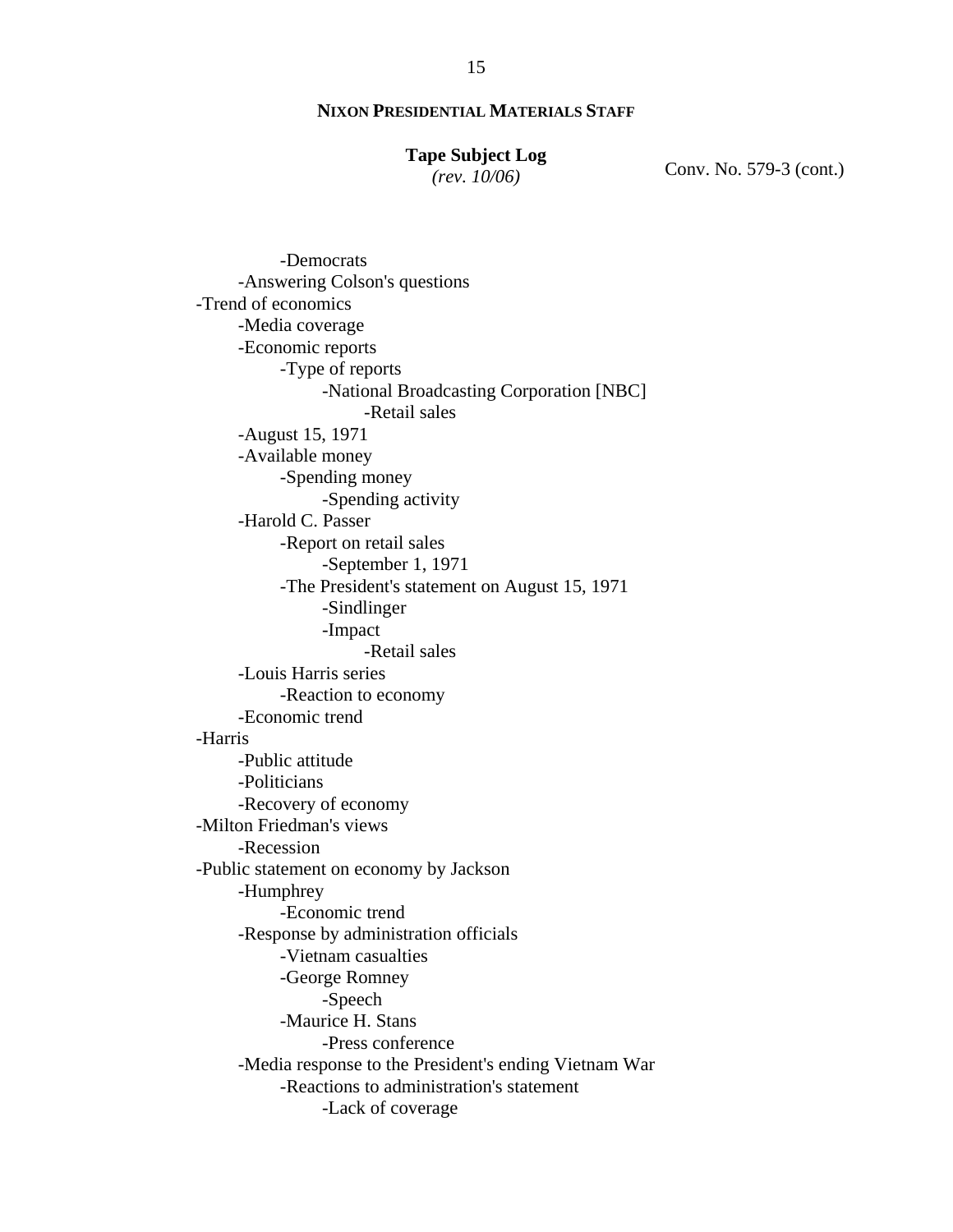#### **Tape Subject Log**

*(rev. 10/06)*

Conv. No. 579-3 (cont.)

Press relations -The President's statements -Reaction of press -Foreign policies -Peace and war prosperity -Prosperity without war -Democrats -Dwight D. Eisenhower -Speeches for administration -Out of town location -Denver, Colorado -Coverage -Comparison to Washington, DC

Stephen B. Bull entered at an unknown time after 12:30 pm.

Henry A. Kissinger's schedule

Bull left at an unknown time before 1:04 pm.

 Public affairs -Leonard Bernstein's Mass -The President's appearance -News coverage -Editorials in Catholic Standard -Daniel and Philip Barrigan -Angela Davis -Patrick J. Buchanan's possible statement -Catholic Standard's comments -The President's relations with Catholics -Knights of Columbus -Administration's position -Knights of Columbus speech -Terence Cardinal Cooke -Brochure -The President's remarks -Catholic community

# Polls

-Harris poll -Public attitude toward government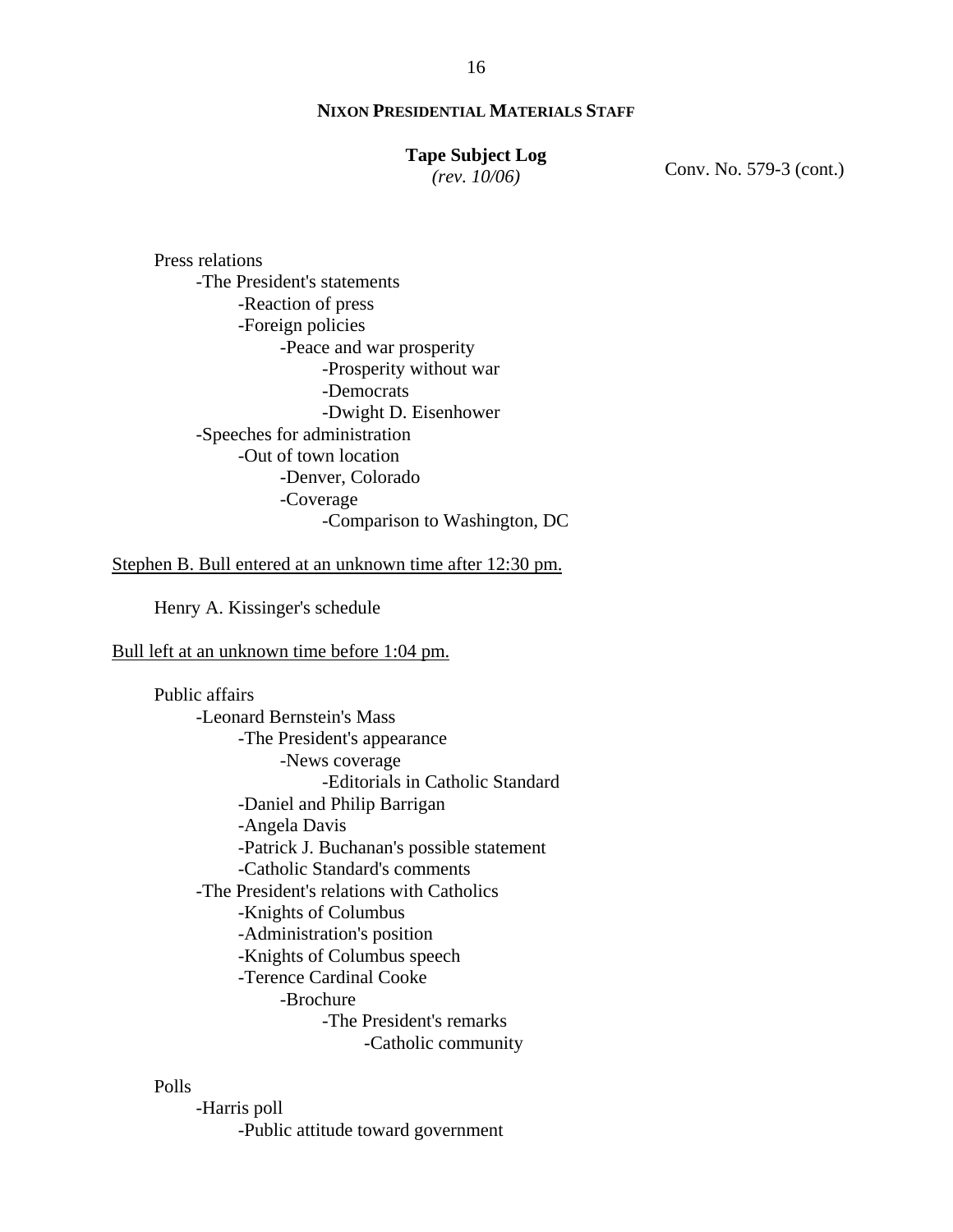17

# **NIXON PRESIDENTIAL MATERIALS STAFF**

#### **Tape Subject Log**

*(rev. 10/06)*

Conv. No. 579-3 (cont.)

-Election campaign

Bull entered at an unknown time after 12:30 pm.

The President's schedule -Meeting with Kissinger

Bull left at an unknown time before 1:04 pm.

Polls

-Harris -Support for the President -Current times -Minority support -Public attitude -Impact -The President's trips around US -Type of crowds

\*\*\*\*\*\*\*\*\*\*\*\*\*\*\*\*\*\*\*\*\*\*\*\*\*\*\*\*\*\*\*\*\*\*\*\*\*\*\*\*\*\*\*\*\*\*\*\*\*\*\*\*\*\*\*\*\*\*\*\*\*\*\*\*\*\*\*\*\*\*

BEGIN WITHDRAWN ITEM NO. 2 [Personal Returnable] [Duration: 6m 29s ]

## END WITHDRAWN ITEM NO. 2

\*\*\*\*\*\*\*\*\*\*\*\*\*\*\*\*\*\*\*\*\*\*\*\*\*\*\*\*\*\*\*\*\*\*\*\*\*\*\*\*\*\*\*\*\*\*\*\*\*\*\*\*\*\*\*\*\*\*\*\*\*\*\*\*\*\*\*\*\*\*

Race relations -Busing -Constitutional amendment -Administration's position -Unknown Michigan judge -De facto segregation -Department of Housing and Urban Development [HUD] -Busing -Robert P. Griffin -Boston, Massachusetts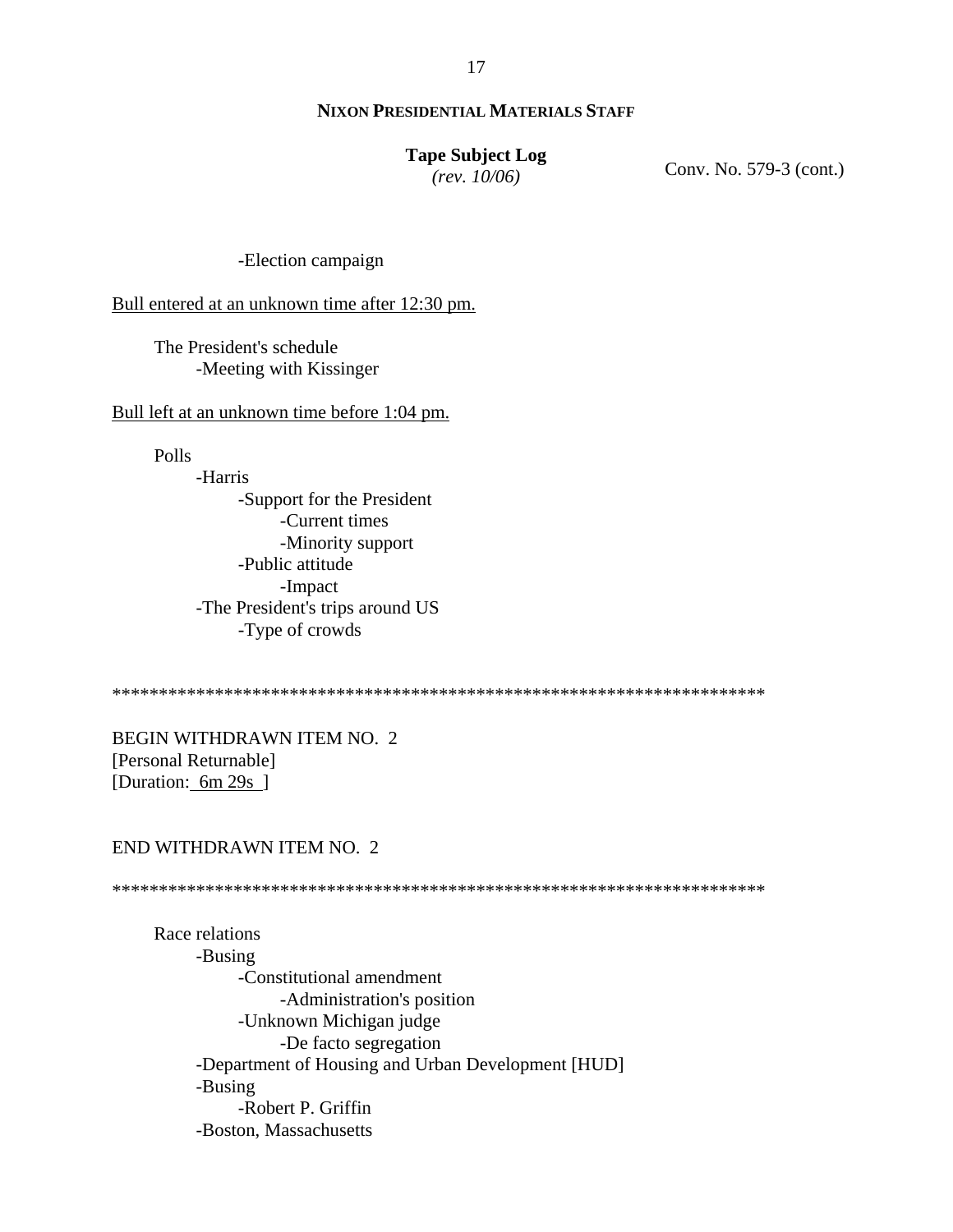# **Tape Subject Log**

*(rev. 10/06)*

Conv. No. 579-3 (cont.)

-Integration -Blacks -Schools and colleges -Housing -Slow procedure -Irish Americans -John A. Mulcahey -Italians -Stratification of white society -Elmer H. Bobst -Human nature -Forcing issue -Results -Prohibition -Comparison to busing -Human nature

\*\*\*\*\*\*\*\*\*\*\*\*\*\*\*\*\*\*\*\*\*\*\*\*\*\*\*\*\*\*\*\*\*\*\*\*\*\*\*\*\*\*\*\*\*\*\*\*\*\*\*\*\*\*\*\*\*\*\*\*\*\*\*\*\*\*\*\*\*\*

BEGIN WITHDRAWN ITEM NO. 3 [Personal Returnable] [Duration: 4m 1s ]

#### END WITHDRAWN ITEM NO. 3

\*\*\*\*\*\*\*\*\*\*\*\*\*\*\*\*\*\*\*\*\*\*\*\*\*\*\*\*\*\*\*\*\*\*\*\*\*\*\*\*\*\*\*\*\*\*\*\*\*\*\*\*\*\*\*\*\*\*\*\*\*\*\*\*\*\*\*\*\*\*

President's schedule -Forthcoming meeting with President of Mauritania -Africa

US economic policy -Citizens committee -*Washington Post* -Support -Money

Kissinger entered at 1:04 pm.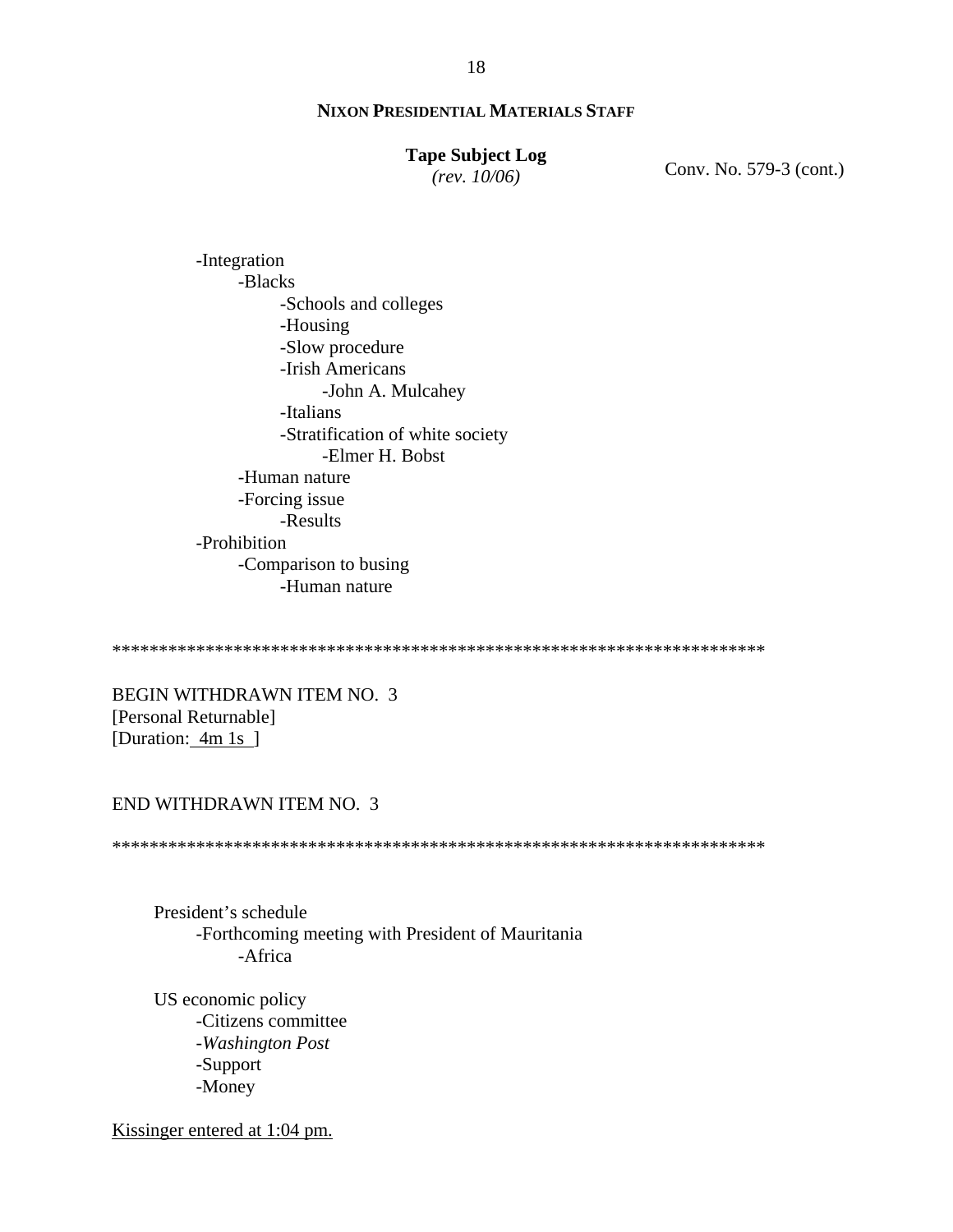#### **Tape Subject Log**

*(rev. 10/06)*

Conv. No. 579-3 (cont.)

Vietnam -Politics -Mansfield amendment -House of Representatives -Head count -Conferees -Impact on administration -MacGregor -Deadlines -House of Representatives incentive -Capitol Hill -Members of the House supporting the President's policies -Deadline -Vietnam and China -Democrats -Republicans -Number -Relationship with the President -Election -Albert -Conferees -Mansfield amendment -Possible consequence of passage -End of war -Congressional action -Facts compared to allegations -Effect actions on Capitol Hill have on negotiations -The President's conversation with Mansfield -Success of ending the war -Question of who did it -Credit for the President for ending the war -Democrat party caucus -Administration's response to opponents -Gerald R. Ford -Mansfield amendment -Vote -Administration's options -F. Edward Hebert -Albert -Type of vote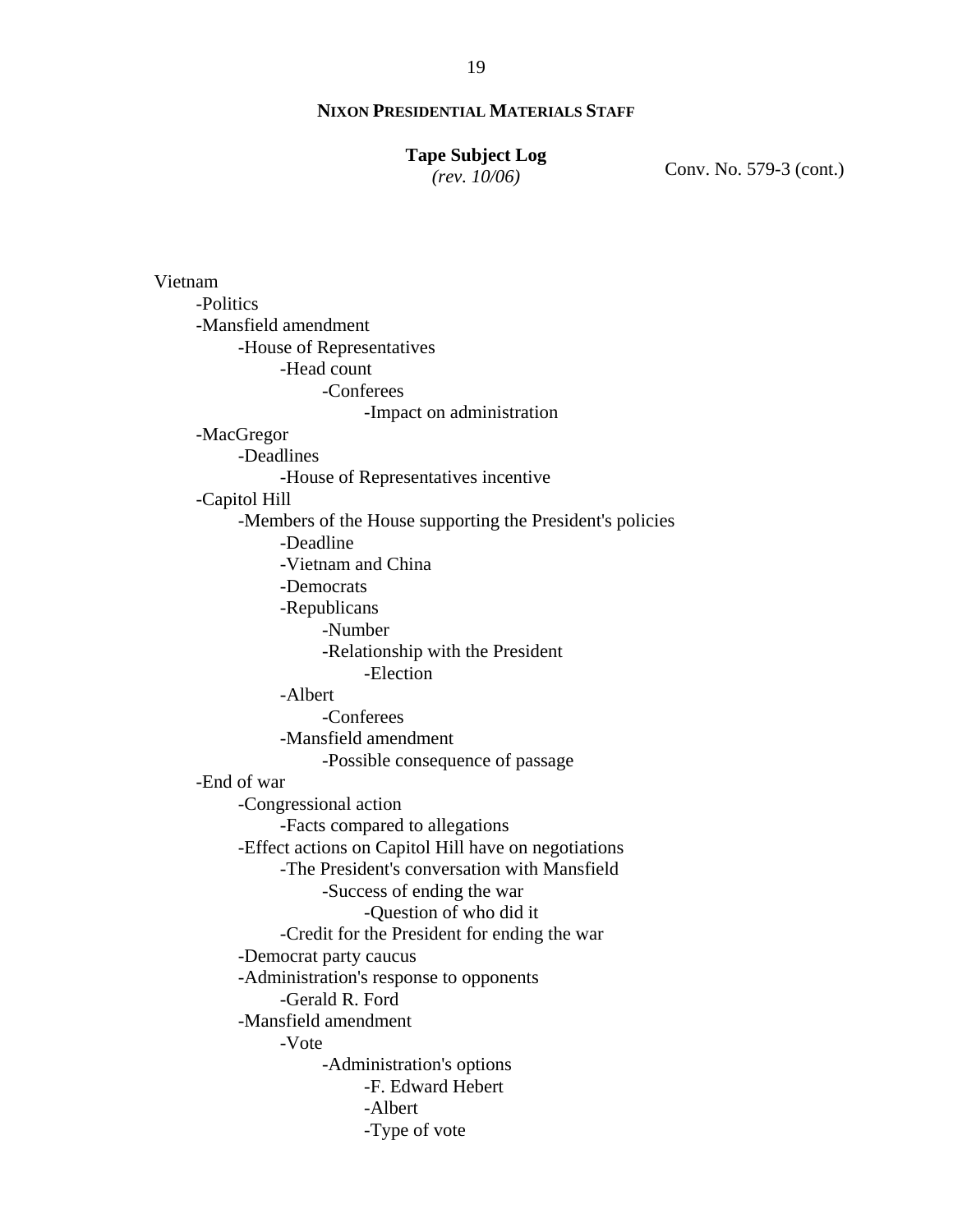#### **Tape Subject Log**

*(rev. 10/06)*

Conv. No. 579-3 (cont.)

-Effect on negotiations -Matter of timing -Mansfield amendment -Troop withdrawal from Vietnam -Politics

#### H. R. ("Bob") Haldeman entered at 1:10 pm.

Funeral for Justice Black -The President's attendance -Motorcade with Mitchell -Time -Departure -Press coverage

Haldeman left at 1:12 pm.

Vietnam -Mansfield amendment and effect on Vietnam negotiations -Filibuster of Defense Procurement Act -Cut back on military programs -Deadline -Mansfield amendment -Vote -Previous results -House of Representatives -Possible reaction by Hanoi -Resolution -Deadline -Delay of bill -Date of next troop withdrawal announcement by the President -Politics -Negotiations -The President's conversation with Mansfield -Negotiations -Possible damage by Mansfield amendment -Republicans -House of Representatives -Kissinger's conversation with POW wives -The President's efforts in Vietnam -Effect on Democrats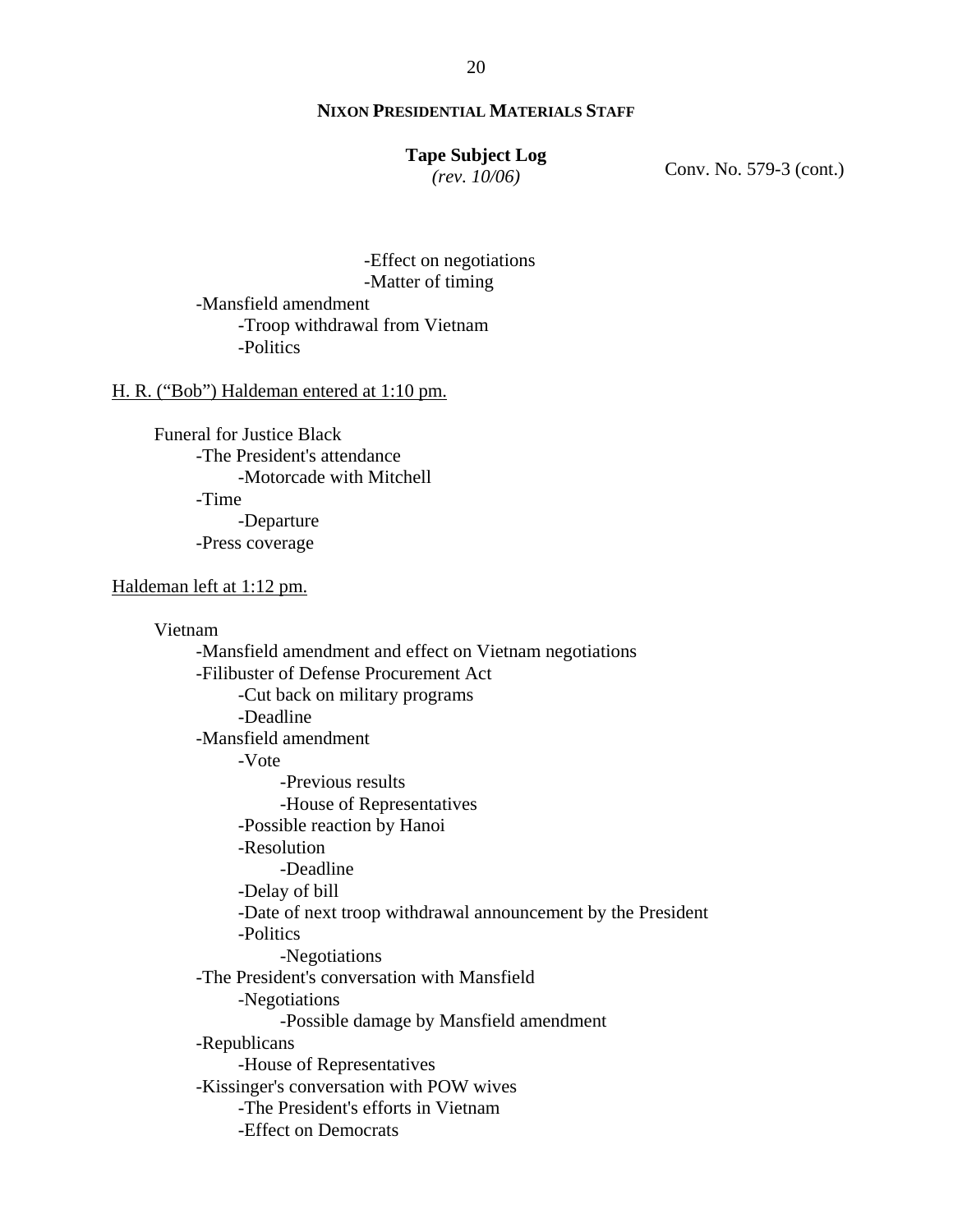#### **Tape Subject Log**

*(rev. 10/06)*

Conv. No. 579-3 (cont.)

-Mansfield -Albert -Hebert -Southerners' patriotism -Support for the President -Negotiations between US and Vietnam -Congress -Money -Mansfield amendment -Possible modification -Voting -Results -Negotiations -Effort by the administration -Record -Effect -Comparison to the President's August 15, 1971 speech -Credit -POWs -Amendment -Kissinger's knowledge -POWs -Number of remaining troops in Vietnam -Negotiating strategy -Bombings -Negotiations -Mansfield Amendment -Delay -Compromising -Effect on US position -Draft bill -Hebert -Support for administration -People's Republic of China [PRC] announcement -Hebert -House of Representatives -Support for the Administration -Military Procurement bill -Hebert -Instructions -House of Representatives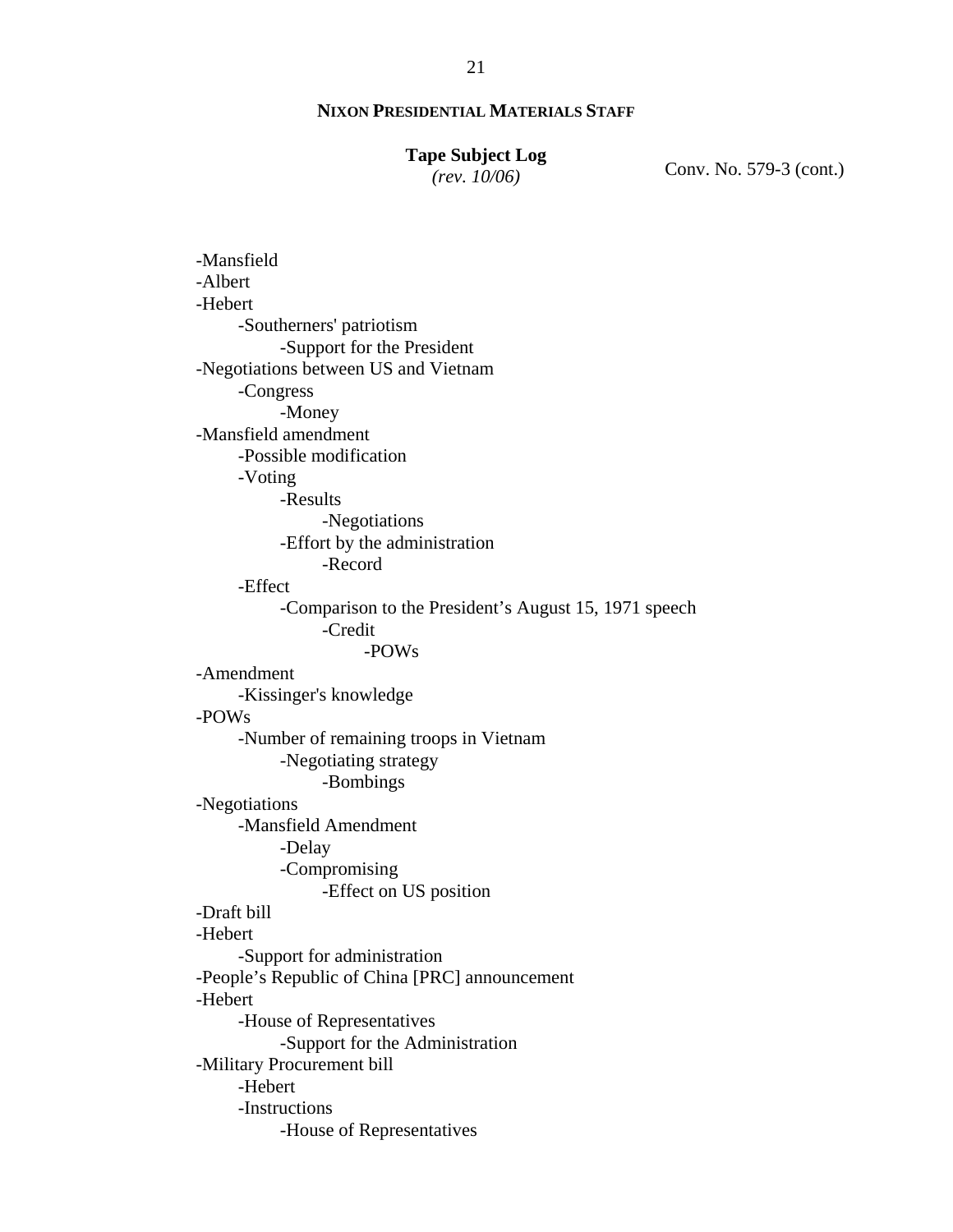# **Tape Subject Log**

*(rev. 10/06)*

Conv. No. 579-3 (cont.)

-Hebert -Committees -Possible veto -Change of language -Delay -Filibuster -Mansfield amendment -Vote -Timing -US interests -US history -Troop withdrawal -Timing of vote -Election in South Vietnam

Colson left at 1:22 pm.

 The President's schedule -Forthcoming meeting with Moktar Ould Daddah

\*\*\*\*\*\*\*\*\*\*\*\*\*\*\*\*\*\*\*\*\*\*\*\*\*\*\*\*\*\*\*\*\*\*\*\*\*\*\*\*\*\*\*\*\*\*\*\*\*\*\*\*\*\*\*\*\*\*\*\*\*\*\*\*\*\*\*\*\*\*

BEGIN WITHDRAWN ITEM NO. 6 [National Security] [Duration: 36s ]

-AFRICA

#### END WITHDRAWN ITEM NO. 6

\*\*\*\*\*\*\*\*\*\*\*\*\*\*\*\*\*\*\*\*\*\*\*\*\*\*\*\*\*\*\*\*\*\*\*\*\*\*\*\*\*\*\*\*\*\*\*\*\*\*\*\*\*\*\*\*\*\*\*\*\*\*\*\*\*\*\*\*\*\*

 US foreign policy -State Department area desks -Africa -Latin America -Gromyko meeting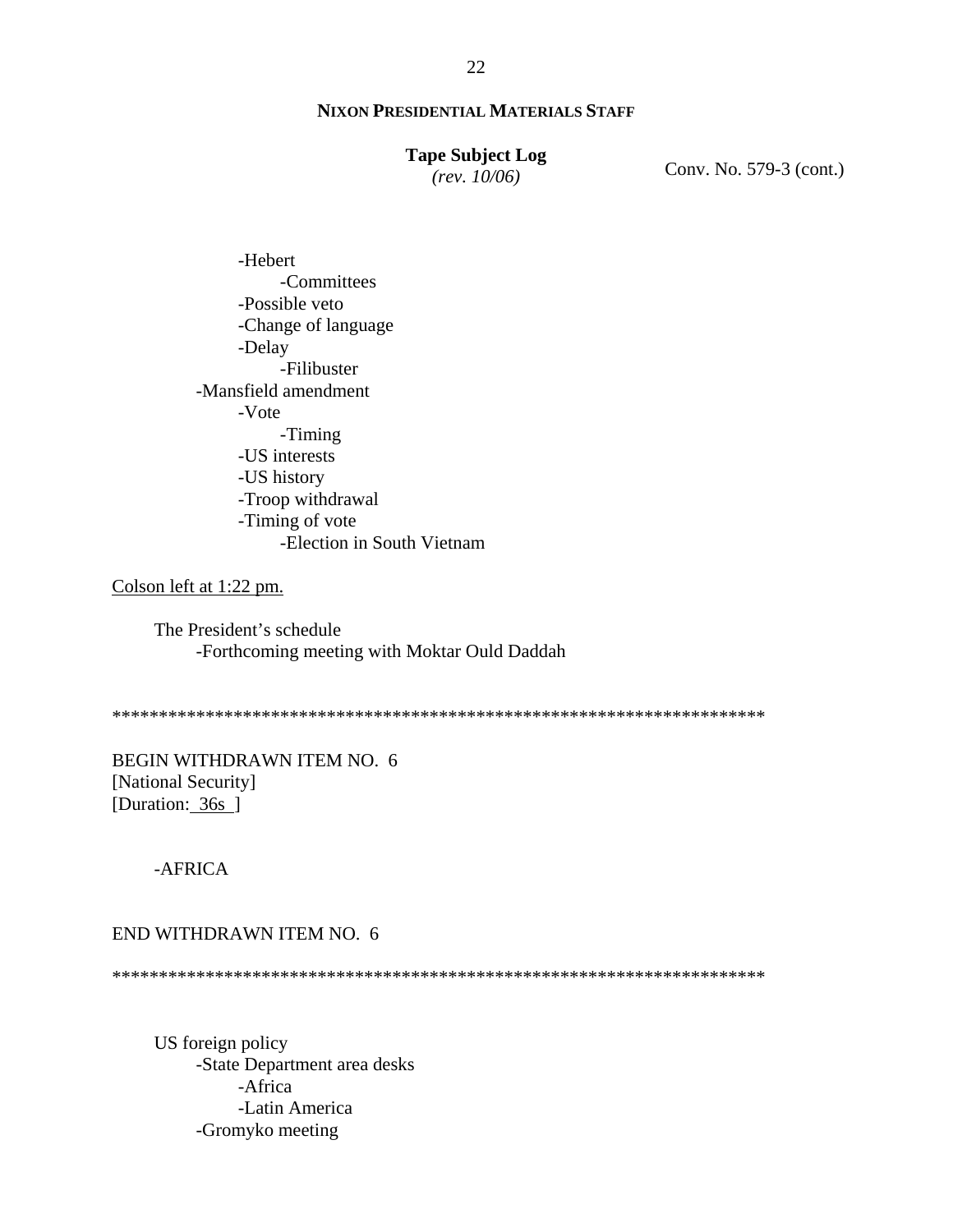#### **Tape Subject Log**

*(rev. 10/06)*

Conv. No. 579-3 (cont.)

-Kissinger's memorandum

| Mansfield amendment             |                                                                  |
|---------------------------------|------------------------------------------------------------------|
|                                 | -Ford's conversation with Colson                                 |
| -MacGregor                      |                                                                  |
|                                 | -Statement at Godfrey Sperling's breakfast                       |
|                                 | -Possible November 15, 1971 announcement of US withdrawal        |
| -Colson                         |                                                                  |
|                                 | -Support for the President                                       |
| -Congress                       |                                                                  |
|                                 | -Responsibility                                                  |
|                                 | -The President's conversation with Kissinger, September 27, 1971 |
|                                 | -Announcement of next troop withdrawal                           |
|                                 | -October 5, and 12, 1971                                         |
|                                 | -Effect                                                          |
| The President's schedule        |                                                                  |
| -Haldeman                       |                                                                  |
|                                 | -Accidental War Agreement signing                                |
| -Gromyko                        |                                                                  |
|                                 | -Press coverage                                                  |
|                                 | -Foreign policy leadership                                       |
| <b>Accidental War Agreement</b> |                                                                  |
| -Press coverage                 |                                                                  |
|                                 | -Gerard Smith                                                    |
|                                 | -Conversation with Kissinger                                     |
|                                 | -New York Times                                                  |
|                                 | -Smith's reaction                                                |
|                                 | -Kissinger's reaction                                            |
|                                 | -Significance of agreement                                       |
|                                 | -Compared to accomplishments of John F. Kennedy                  |
|                                 | -Possible motivation                                             |
|                                 | -Kissinger's view                                                |
|                                 | -News summaries                                                  |
|                                 | -Reactions                                                       |
|                                 | -Questions to the President                                      |
|                                 | -Detroit, Portland                                               |
|                                 | -President's schedule                                            |
|                                 | -Possible attendance at signing                                  |
|                                 | -Effect on Soviet Union and PRC                                  |
|                                 |                                                                  |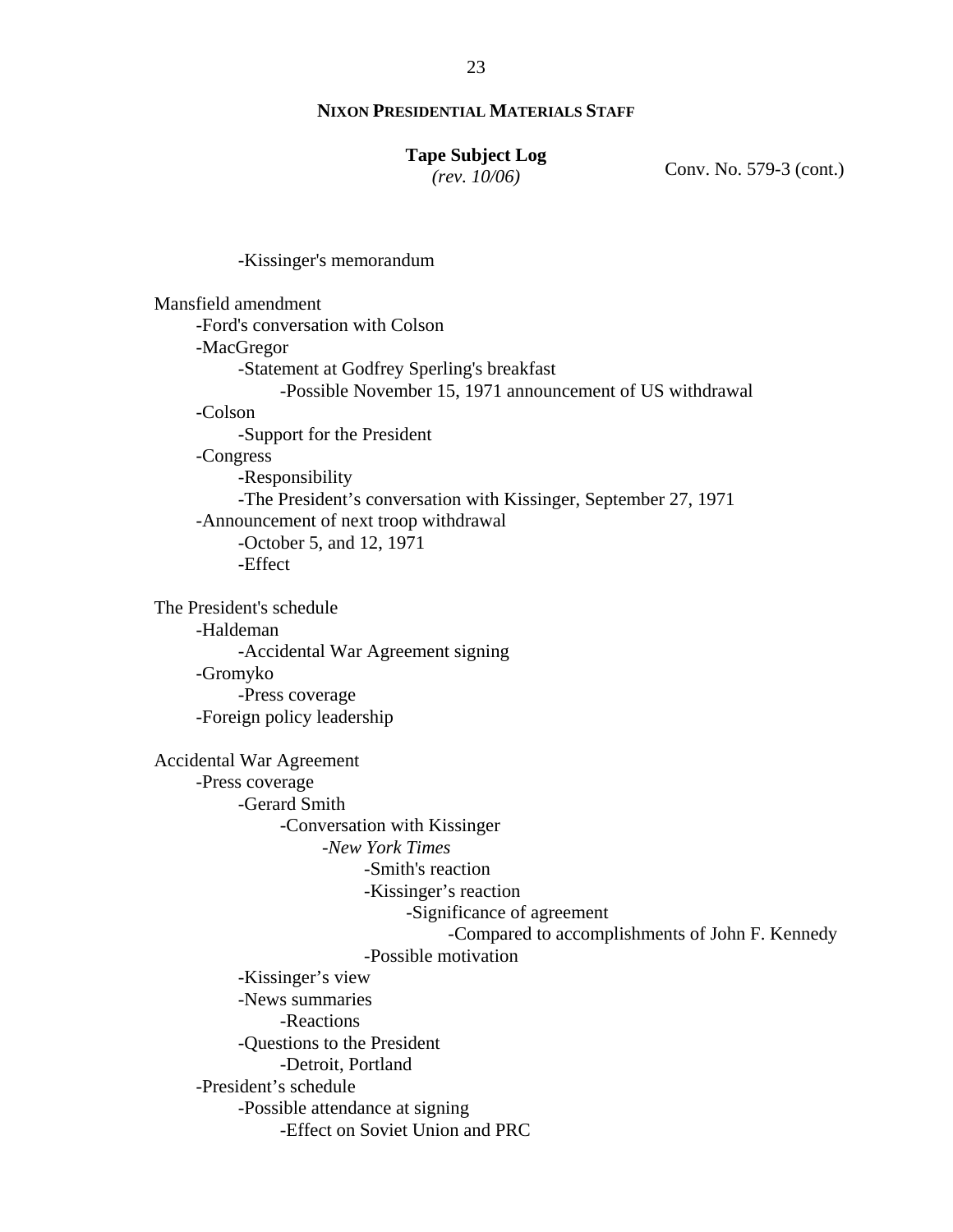#### **Tape Subject Log**

*(rev. 10/06)*

Conv. No. 579-3 (cont.)

 -PRC announcement -Announcement on Accidental War Agreement -Backgrounder -Smith

Vietnam

 -Plan -Paris -Timing -PRC announcement -Soviet announcement -Letter or note to North Vietnamese -Nguyen Van Thieu -Possible resignation -Election -Negotiations -Response by North Vietnamese -Speculation -Public announcement -Date -Thieu -Election -Gromyko's forthcoming meeting with Kissinger -Middle East -Kissinger's schedule -Moscow -Comment prior to the President's forthcoming November 15, 1971 announcement -Troop levels -Ground combat -"Vietnamization" -"Vietnamization" -Timing of announcement -POWs -Residual forces -Possible announcement in January 1972 -The President's forthcoming November 15, 1971 announcement -Impact -Congress -Rogers -Melvin R. Laird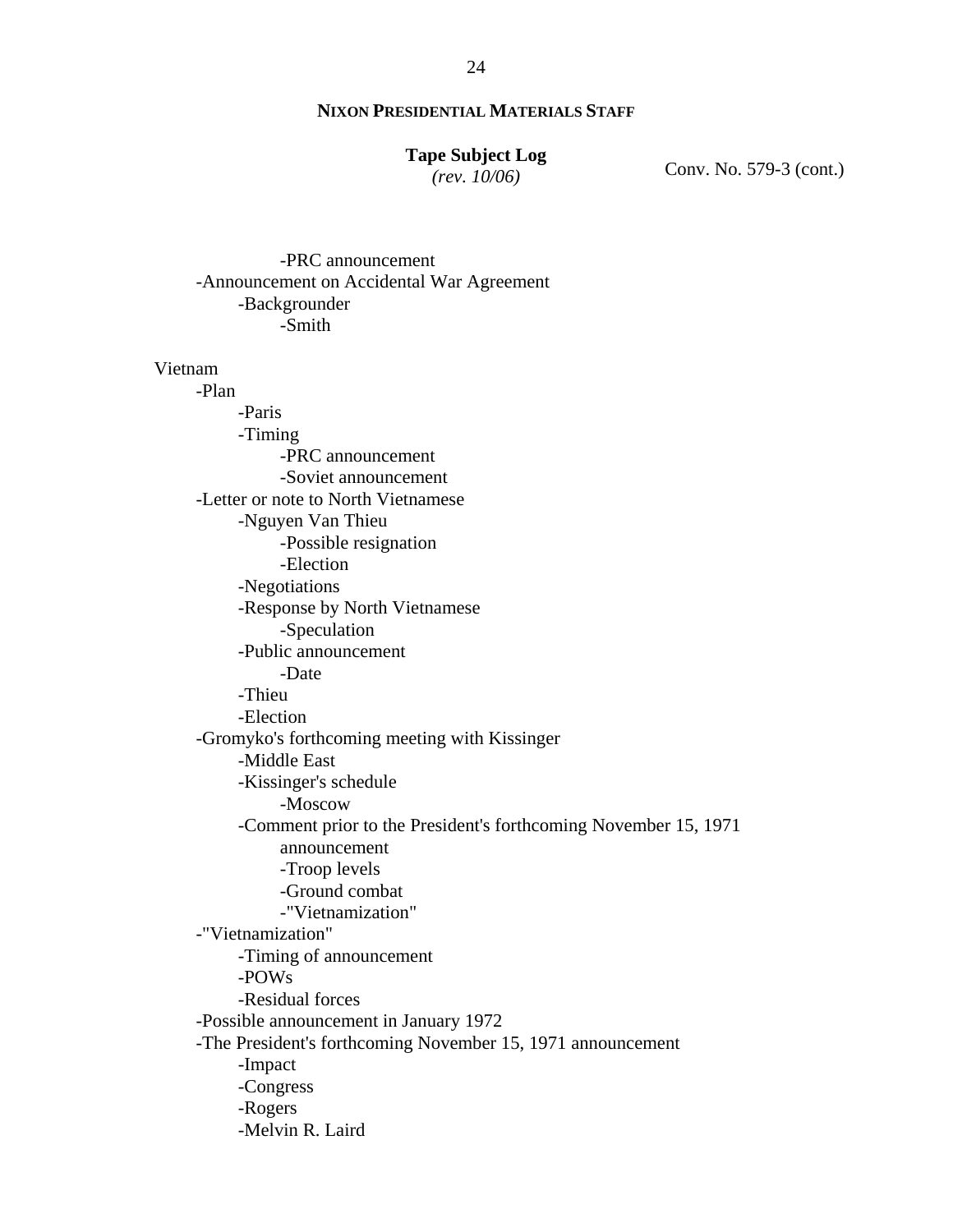#### **Tape Subject Log**

*(rev. 10/06)*

Conv. No. 579-3 (cont.)

 -Trip to Vietnam -Preparation by administration -Critics of the President's policy -US position -Negotiation -Rogers and Laird -Possible leaks -Knowledge -Forthcoming announcement, November 15, 1971 -PRC announcement -Message from US to PRC

#### Soviet Union

-Position in regards to US -Possible implications of spy scandal in Great Britain -Seriousness

Mansfield amendment

-Effects of Congress on foreign negotiations -Supreme Court nominees -Mitchell -Congress -Congress -Supreme Court nominees -Delays -Responsibility -Kissinger's view

# South Vietnam

-Alexander M. Haig, Jr.'s trip -Status -The President's press conference -Timing

The President's schedule -Meeting with President Daddah of Mauritania -Kissinger's possible attendance -Duration of meeting -French language

Haldeman entered at an unknown time before 1:35 pm.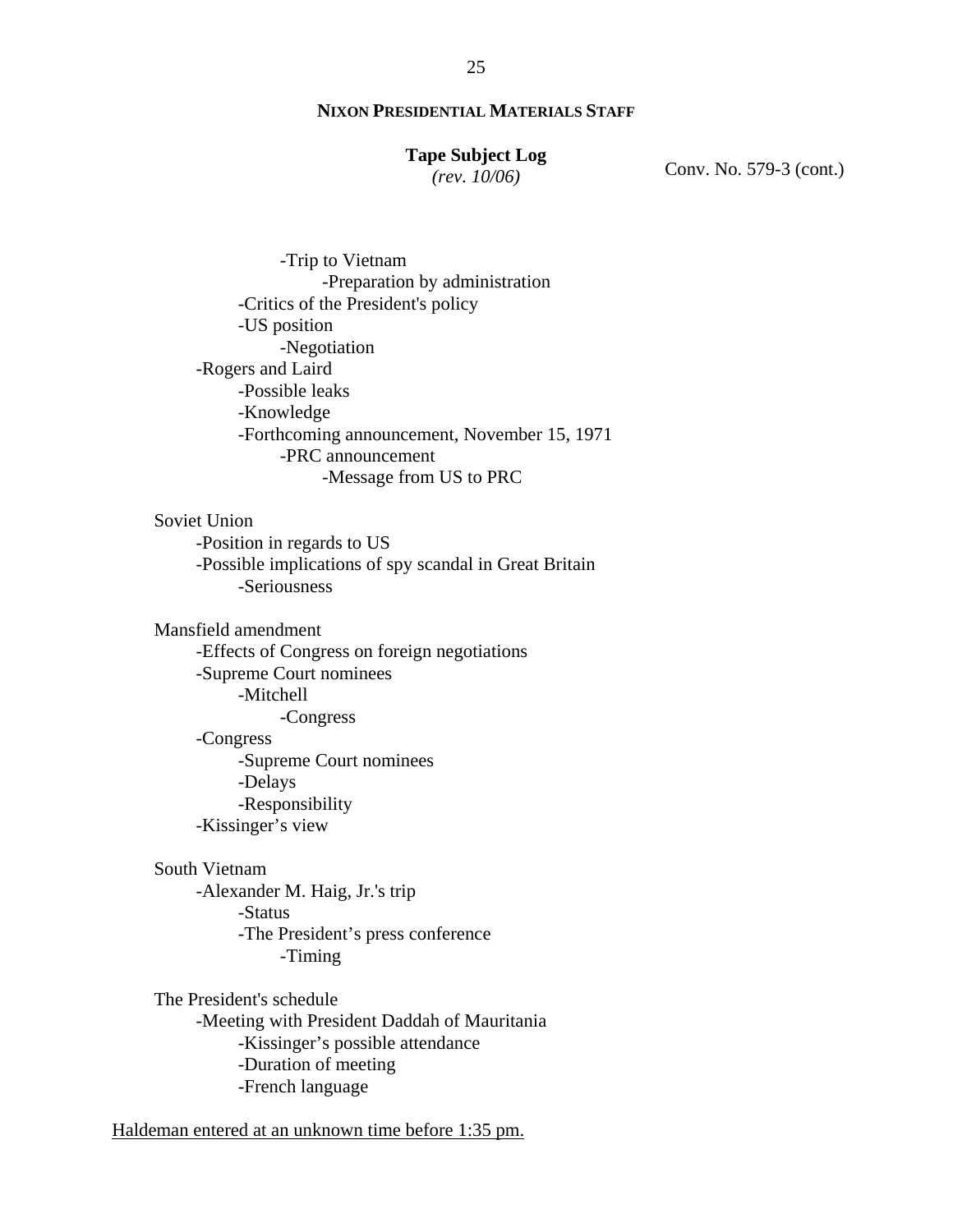**Tape Subject Log** *(rev. 10/06)*

Conv. No. 579-3 (cont.)

\*\*\*\*\*\*\*\*\*\*\*\*\*\*\*\*\*\*\*\*\*\*\*\*\*\*\*\*\*\*\*\*\*\*\*\*\*\*\*\*\*\*\*\*\*\*\*\*\*\*\*\*\*\*\*\*\*\*\*\*\*\*\*\*\*\*\*\*\*\*\*\*\*\*

BEGIN WITHDRAWN ITEM NO. 9 [National Security] [Duration: 4s ]

AFRICA

#### END WITHDRAWN ITEM NO. 9

\*\*\*\*\*\*\*\*\*\*\*\*\*\*\*\*\*\*\*\*\*\*\*\*\*\*\*\*\*\*\*\*\*\*\*\*\*\*\*\*\*\*\*\*\*\*\*\*\*\*\*\*\*\*\*\*\*\*\*\*\*\*\*\*\*\*\*\*\*\*\*\*\*\*

 The President's schedule -African ambassadors form the organization of African unity -Number -Duration of meeting -African ambassadors -Participation in meetings -Time duration -Funeral for Justice Black -The President's attendance -Mitchell -Martha Mitchell -Richard G. Kleindienst -Mrs. Black -Bill signing -Delay -Photographs -"Big Four" Congressman

Kissinger left at 1:35 pm.

US politics and foreign relations -Colson -MacGregor -Conversation about the President's position -Kissinger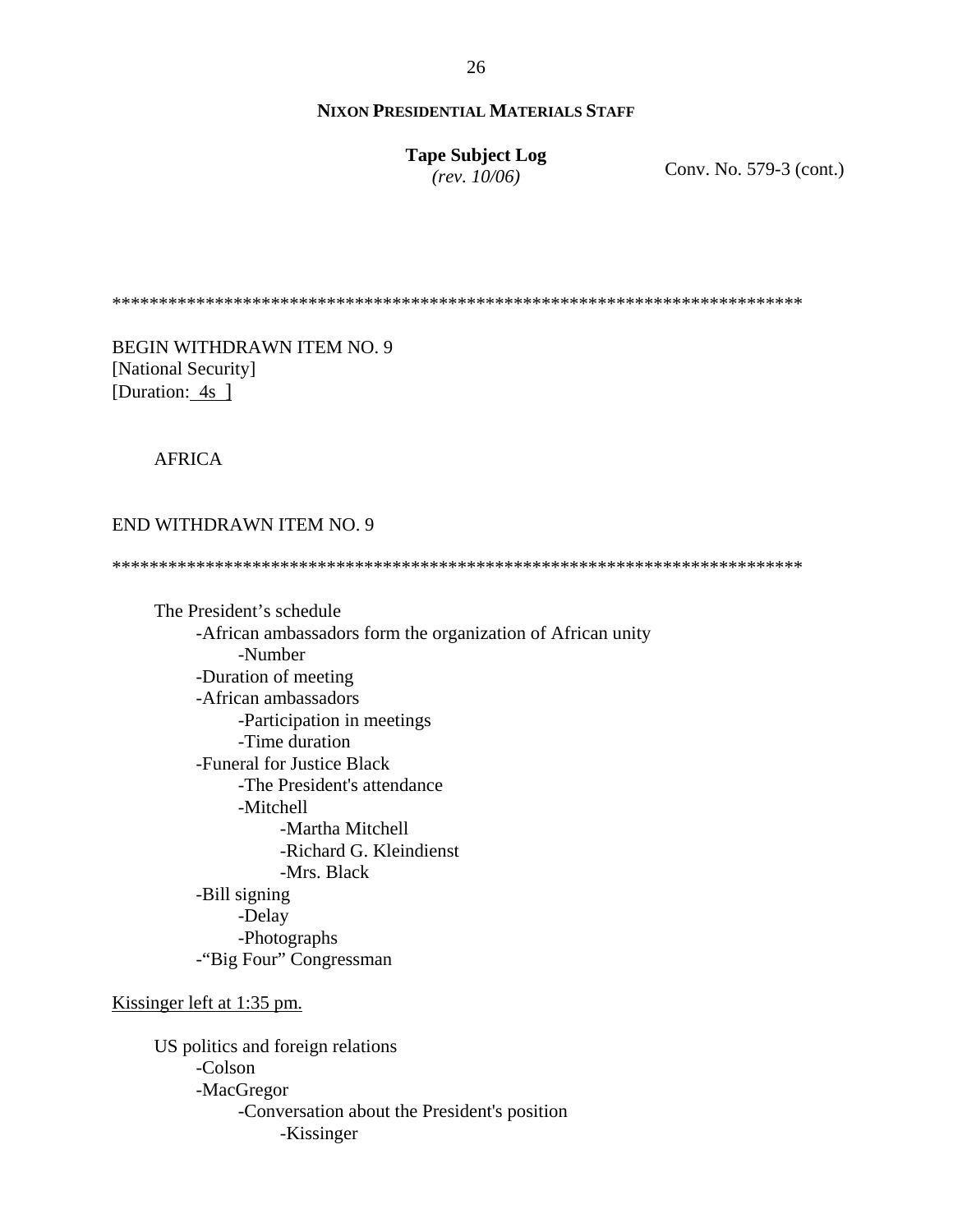# **Tape Subject Log**

*(rev. 10/06)*

Conv. No. 579-3 (cont.)

-Speculation -The President's forthcoming announcement, November 15, 1971 -Actual response to questions on announcement -Kissinger

Funeral for Justice Black -Wire services -Public announcement -The President's schedule -Attendance at funeral -Funerals and religious services -Exploitation

Haldeman left at 1:40 pm.

Conversation No. 579-4

Date: September 28, 1971 Time: Unknown between 1:40 pm and 1:41 pm Location: Oval Office

# The President met with Alexander P. Butterfield.

**Letter** 

[Handwriting]

The President's schedule -John [D. Ehrlichman?] -Bill

Butterfield left at an unknown time before 1:41 pm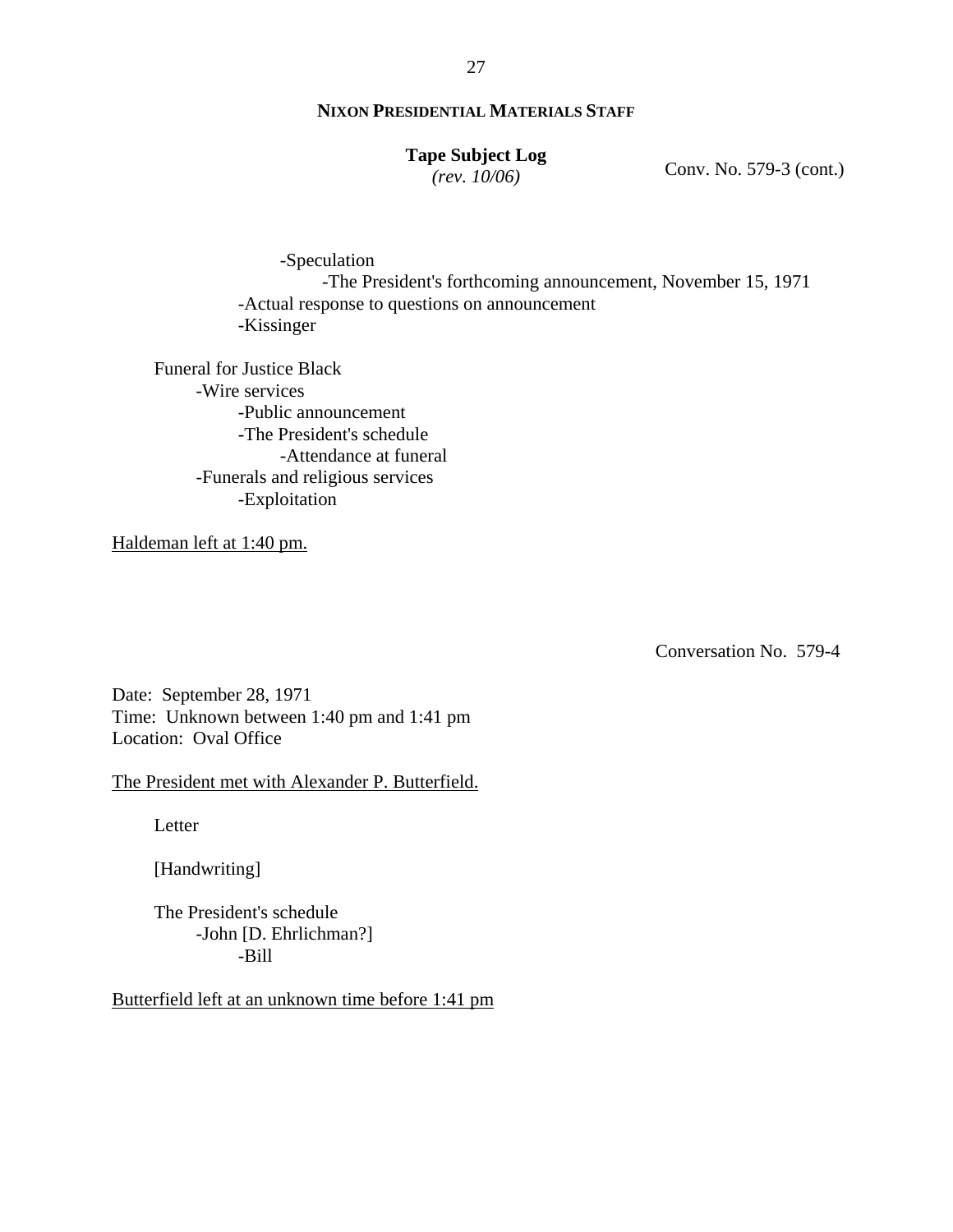#### **Tape Subject Log**

*(rev. 10/06)*

Conversation No. 579-5

Date: September 28, 1971 Time: Unknown between 1:41 pm and 3:05 pm Location: Oval Office

Unknown people [Secret Service agents] met.

[Unintelligible]

The unknown people [Secret Service agents] left at an unknown time before 3:05 pm.

Conversation No. 579-6

Date: September 28, 1971 Time: 3:05 pm Location: Oval Office

The President met with Stephen B. Bull.

The President's schedule -President Moktar Ould Daddah -John D. Ehrlichman -Cabinet Room -Instructions for Ronald L. Ziegler -Photo session -Time duration

Bull left at 3:05 pm.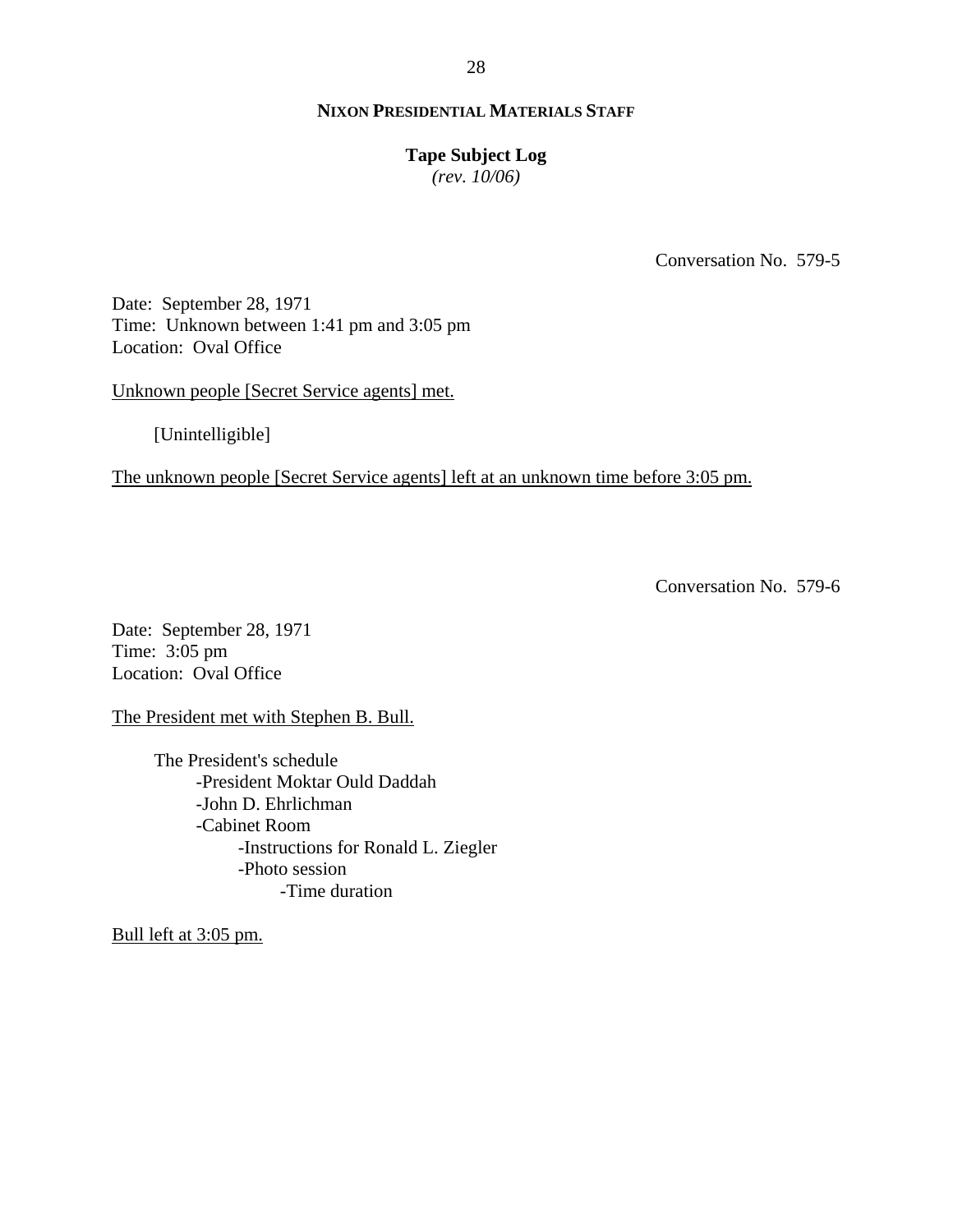## **Tape Subject Log**

*(rev. 10/06)*

Conversation No. 579-7

Date: September 28, 1971 Time: 3:06 pm - 3:15 pm Location: Oval Office

The President met with H. R. ("Bob") Haldeman.

The President's schedule -Forthcoming event with National League of Families convention -Time

Funeral of Justice Hugo L. Black -Unknown Unitarian minister -Euology -John N. Mitchell -John D. Ehrlichman -Strict construction -Length of service -Justice John M. Harlan -The President's attendance -Justice Thurgood Marshall -The President's attendance at Justice Black's funeral -Reaction -Impact -The President's position -Staff -Compared to White House correspondents' event -Ehrlichman -Relationship between administration and Supreme Court

Supreme Court

-Justice Black -Influence -Justice Potter Stewart

The President's schedule -Tenure of Gen. Lewis B. Hershey -Kennedy family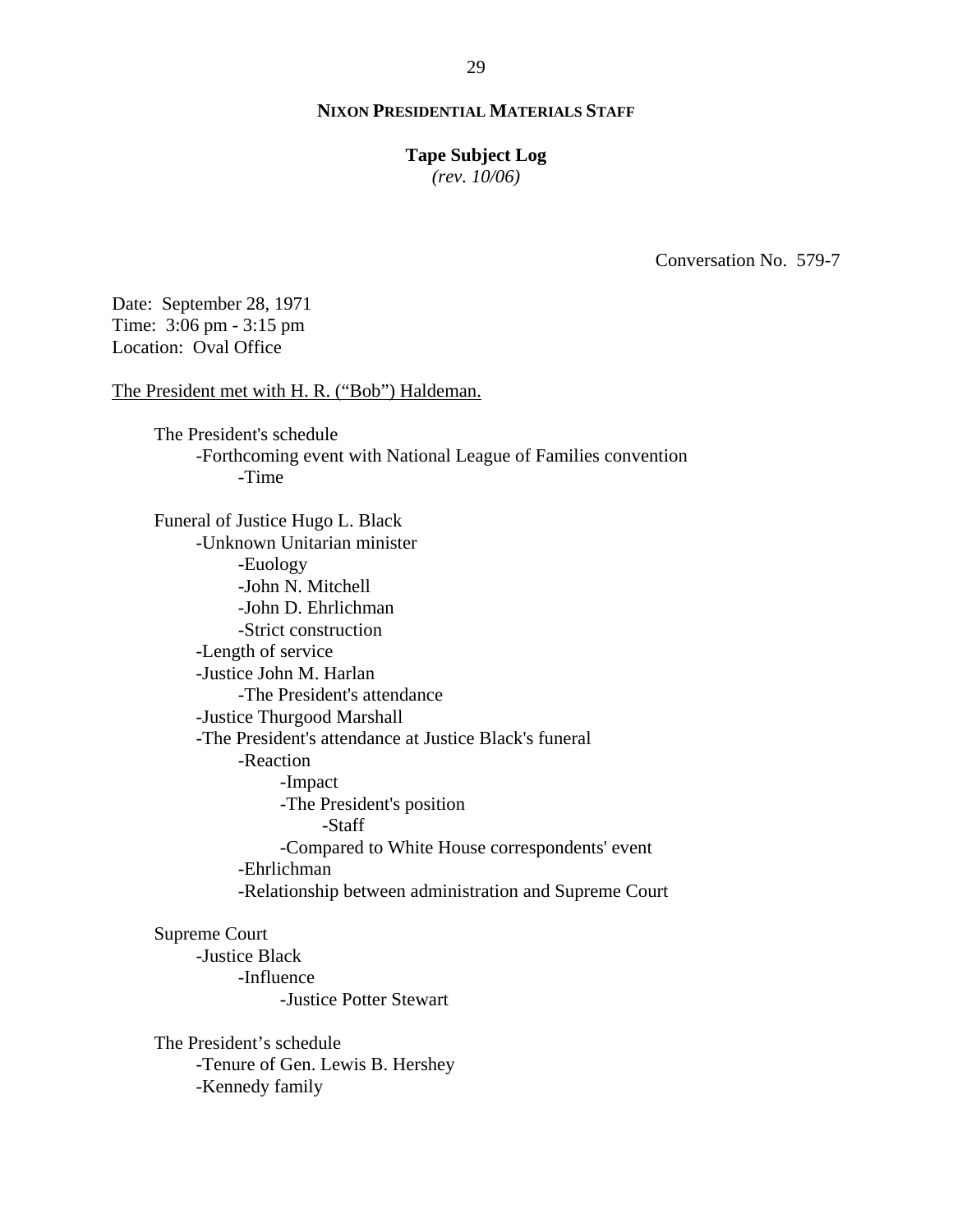## **Tape Subject Log**

*(rev. 10/06)*

Conv. No. 579-7 (cont.)

Funeral for Justice Black -Wording of service -Rhetoric -Justice Black -Political stance -Ehrlichman -Richard A. Moore -Leonard Garment -Conservatives

# Stephen B. Bull entered at an unknown time after 3:06 pm.

The President's schedule

# Bull left at an unknown time before 3:15 pm.

Funeral for Justice Black -Reasons for the President's attendance -Ehrlichman and Moore -Mitchell -Press corps -Ronald L. Ziegler -Escorts for the President -Value to the President's attendance -Patrick J. Buchanan -The President's handwritten note -Liberals

The President and Haldeman left at 3:15 pm.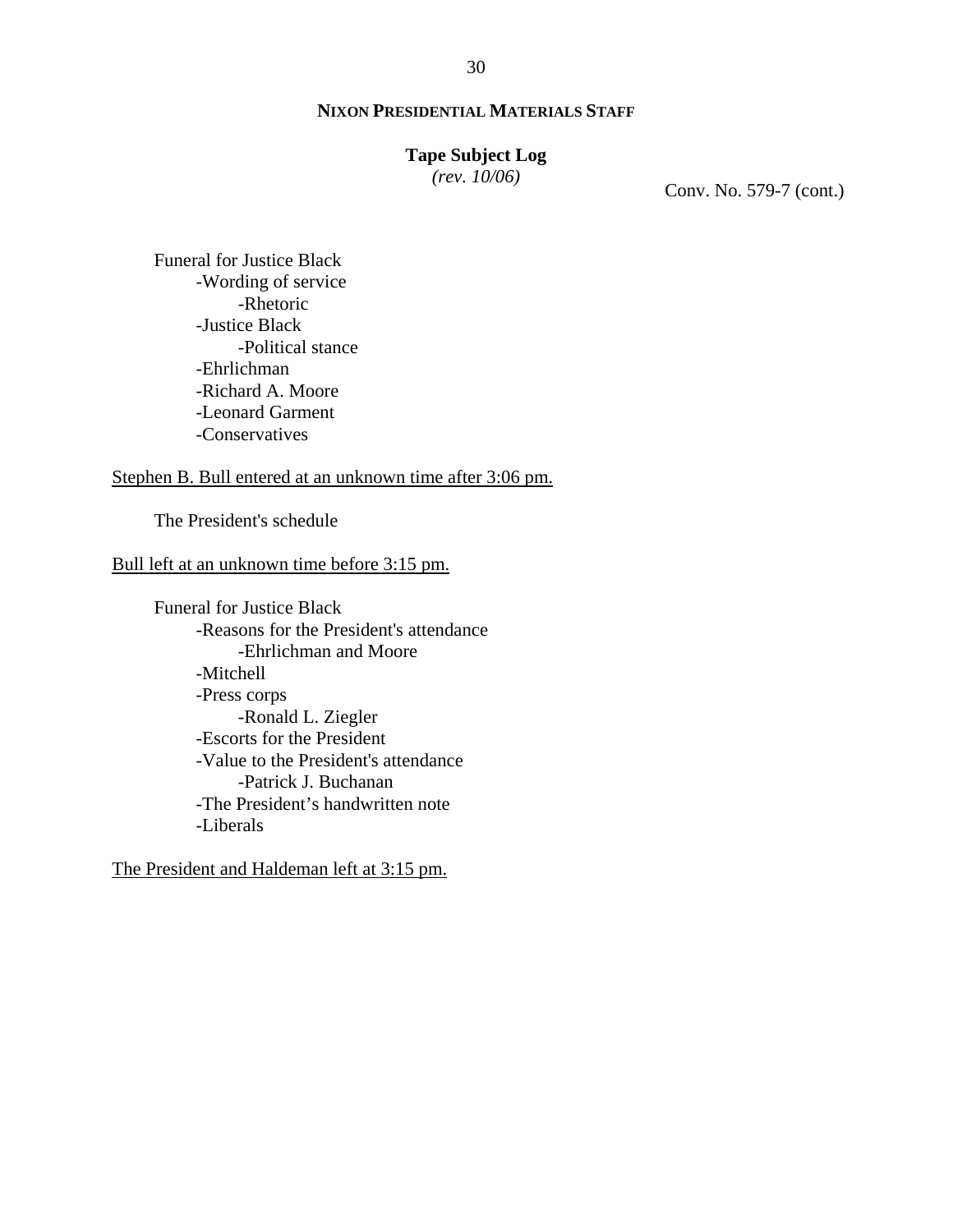#### **Tape Subject Log**

*(rev. 10/06)*

Conversation No. 579-8

Date: September 28, 1971 Time: 3:59 pm - 4:13 pm Location: Oval Office

The President met with John C. Stennis, Gordon L. Allott, Leslie C. Arends, F. Edward Hebert, Melvin R. Laird, Clark MacGregor, William E. Timmons, Peter M. Flanigan, and Ronald L. Ziegler; the White House photographer was present at the beginning of this meeting.

[General conversation]

HR 6531 -Fight in Congress for bill -Duration -Support for bill -Hebert's support for the President

[Photographs]

Allott

Military Procurement Bill -Status -Mansfield amendment -Language -Conference committee -Herman E. Talmadge -Conference committee -Carl B. Albert -Language -Roll call -Draft extension legislation -Laird's forthcoming trip to South Vietnam

[Photographs]

[General conversation]

Stennis, *et al.* left at 4:13 pm.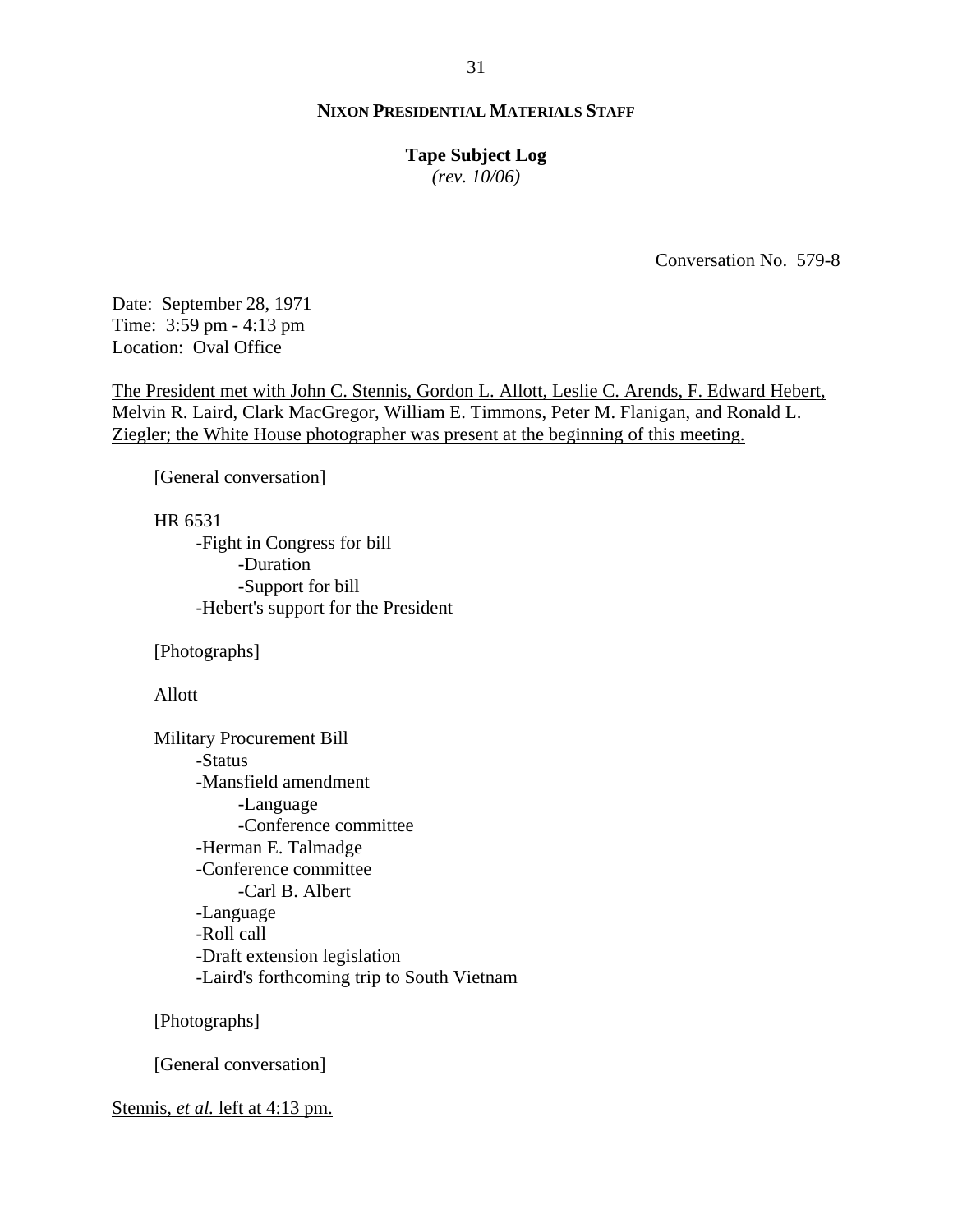# **Tape Subject Log**

*(rev. 10/06)*

Conversation No. 579-9

Date: September 28, 1971 Time: 4:14 pm - 4:23 pm Location: Oval Office

The President met with Manolo Sanchez.

\*\*\*\*\*\*\*\*\*\*\*\*\*\*\*\*\*\*\*\*\*\*\*\*\*\*\*\*\*\*\*\*\*\*\*\*\*\*\*\*\*\*\*\*\*\*\*\*\*\*\*\*\*\*\*\*\*\*\*\*\*\*\*\*\*\*\*\*\*\*

BEGIN WITHDRAWN ITEM NO. 1 [Personal Returnable] [Duration: 4s ]

END WITHDRAWN ITEM NO. 1

\*\*\*\*\*\*\*\*\*\*\*\*\*\*\*\*\*\*\*\*\*\*\*\*\*\*\*\*\*\*\*\*\*\*\*\*\*\*\*\*\*\*\*\*\*\*\*\*\*\*\*\*\*\*\*\*\*\*\*\*\*\*\*\*\*\*\*\*\*\*

H. R. ("Bob") Haldeman and Sanchez left at 4:15 pm.

Public appearances by the President -National League of Families convention -Dinner -Melvin R. Laird's speech -The President's actions -Vietnam

Haldeman talked with an unknown person at an unknown time between 4:15 pm and 4:23 pm.

[Conversation No. 579-9A]

Prisoner of war [POW] material

[End of telephone conversation]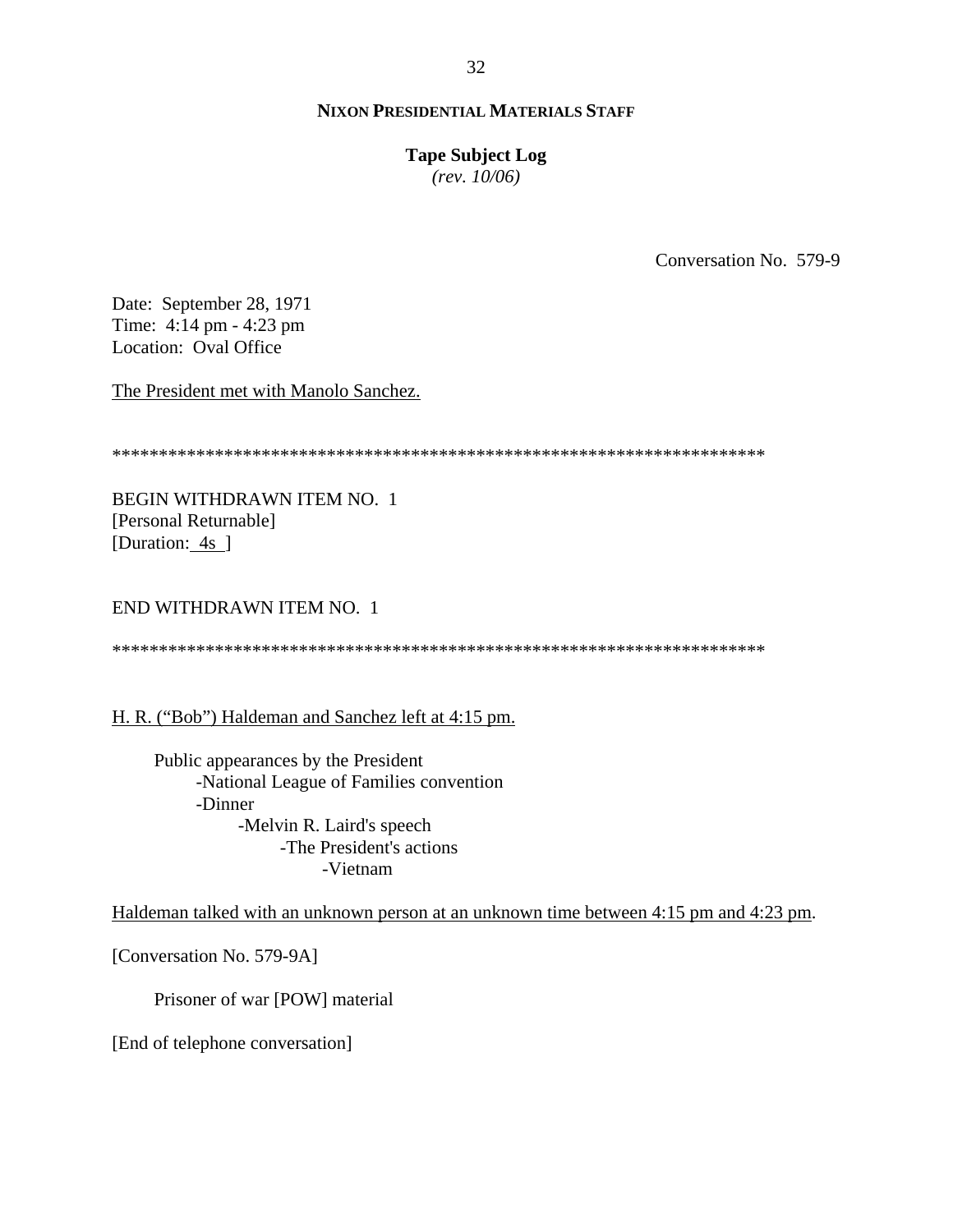# **Tape Subject Log**

*(rev. 10/06)*

Conv. No. 579-9 (cont.)

The President's schedule -League of Families convention -Time -Speech -Invocation -Statement -Seating -Time -Program -Time -The President's concerns for POWs -Press coverage -Informing press corps -Military band "Strolling Strings" -Fanfare -Dinner -Number in attendance -Laird's statement -Administration and policy changes

Bull entered at an unknown time after 4:15 pm.

-Group

Bull left at an unknown time before 4:19 pm.

-League of Families convention -Laird's speech -Text -Business meeting -The President's attendance -Duration -Importance

Funeral for Justice Black -[General Lewis Hershey ?] -White House correspondents -The President's view of Black -Minister for services -Unitarian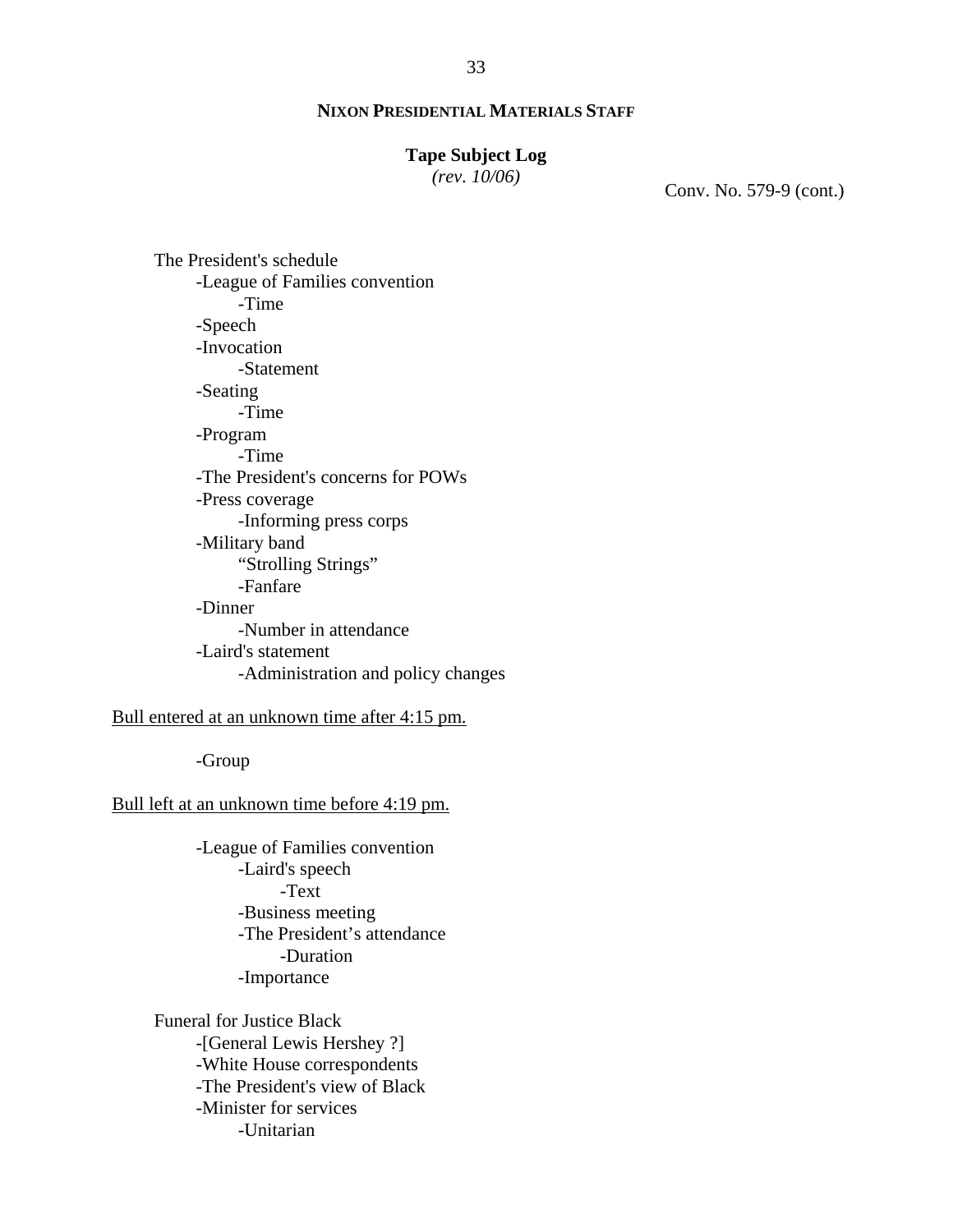# **Tape Subject Log**

*(rev. 10/06)*

Conv. No. 579-9 (cont.)

-Civil rights, freedom -Strict construction -The President's attendance -Public effect -Politics -Compared to White House correspondents' event -John N. Mitchell

Alexander P. Butterfield entered at 4:19 pm.

Statement by the President on draft extension bill -Wording

Butterfield left at 4:20 pm.

Supreme Court appointments -Black's funeral -The President's attendance -Possible interpretations -Mitchell

Haldeman left at 4:23 pm.

Conversation No. 579-10

Date: September 28, 1971 Time: Unknown between 4:23 pm and 5:21 pm Location: Oval Office

The President talked with the White House operator.

[Conversation No. 579-10A]

[See Conversation No. 10-11]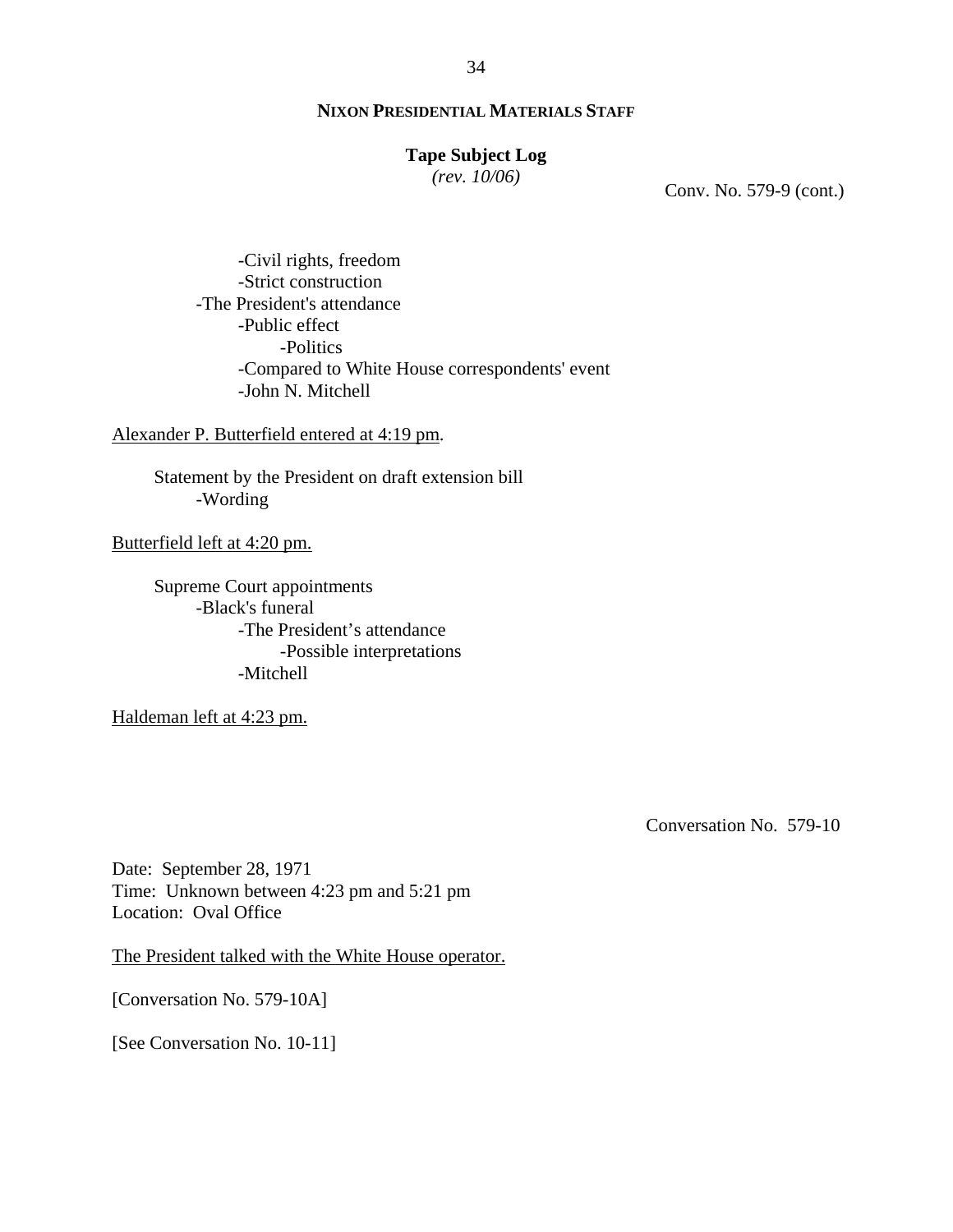# **Tape Subject Log**

*(rev. 10/06)*

Conv. No. 579-10 (cont.)

Hugh Scott, Robert P. Griffin, Gerald R. Ford, Leslie C. Arends, Clark MacGregor, Ronald L. Ziegler, George P. Shultz, and John D. Ehrlichman entered at 4:23 pm.

[End of telephone conversation]

[Greetings]

[General conversation]

Funeral for Justice Hugo L. Black

Instructions to Ziegler to hold telephone calls

Ziegler talked with Julie Eisenhower at an unknown time after 4:23 pm.

[Conversation No. 579-10B]

[See Conversation No. 10-12]

[End of telephone conversation]

 The President's schedule -Meeting -Agenda -List

Tax package in House of Representatives -House committee -Bill -The President's proposal -Percent -Amount of money -Treasury Department -Taxes -Trust fund -Losing money -Rules Committee meeting -Date -Presentation -Speaker of the House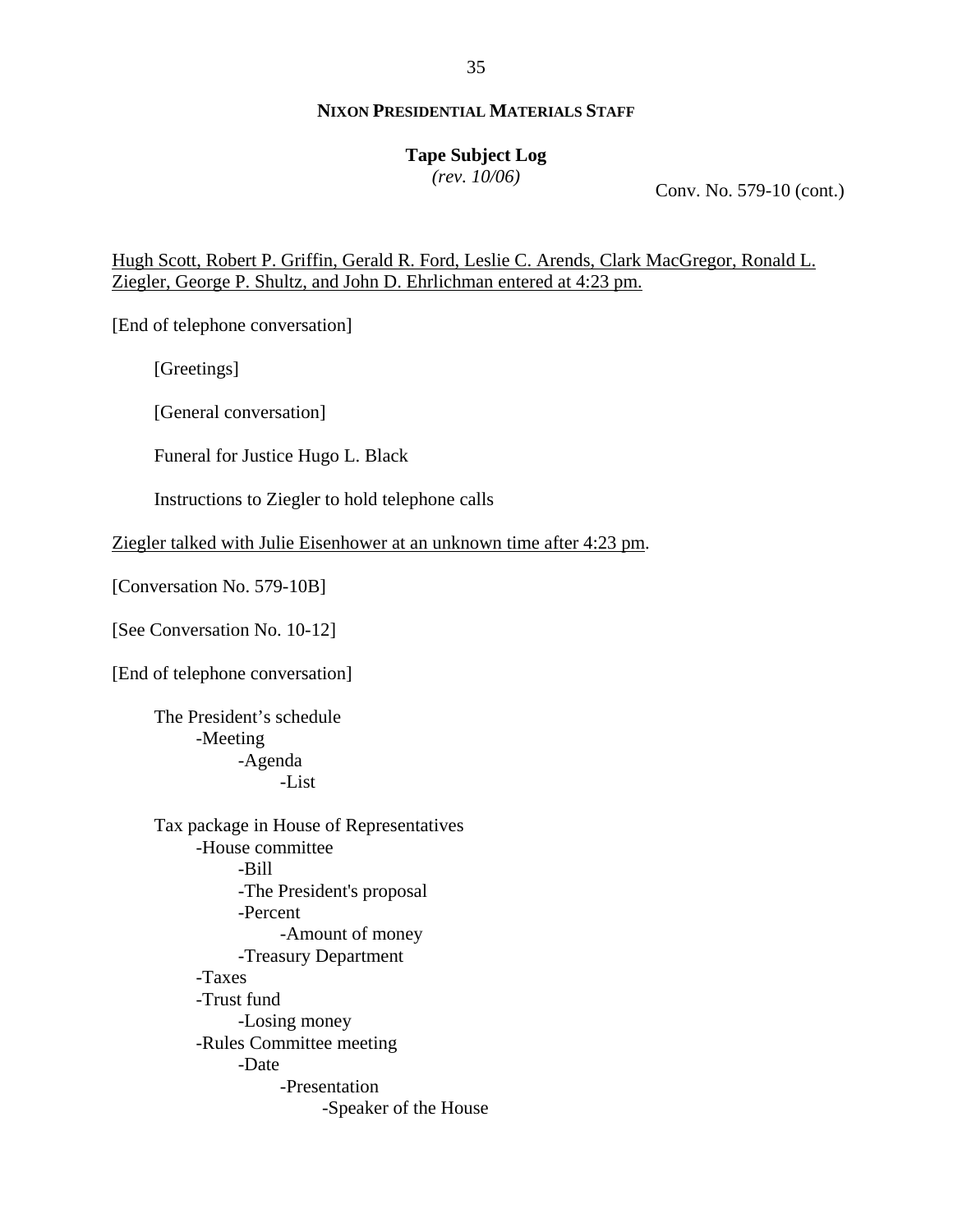#### **Tape Subject Log**

*(rev. 10/06)*

Conv. No. 579-10 (cont.)

Tax package in Senate -Mark ups -Date -Amendments -The President's economic initiatives -Wallace F. Bennett -Russell F. Long -Trade offs -Bennett -Excise tax -Timing -Long -National budget -Automobile dealers -Charles W. Colson -Relationship between Colson and dealers -Senators -Pressure -Arthur F. Burns

#### Defense

-William B. Saxbe's amendment -McDonnell-Douglas contract -Britain -Gaylord Nelson's amendment, September 29. 1971 -William Proxmire -Saxbe -Anti-ballistic missile [ABM] -Helsinki, Finland -Strategic Arms Limitation Treaty [SALT] talks -Thomas F. Eagleton

#### Foreign affairs

-J. William Fulbright -Rhodesia -Michael J. Mansfield -Joseph M. Montoya -Report of South Vietnamese election

Meeting with Mansfield -Stennis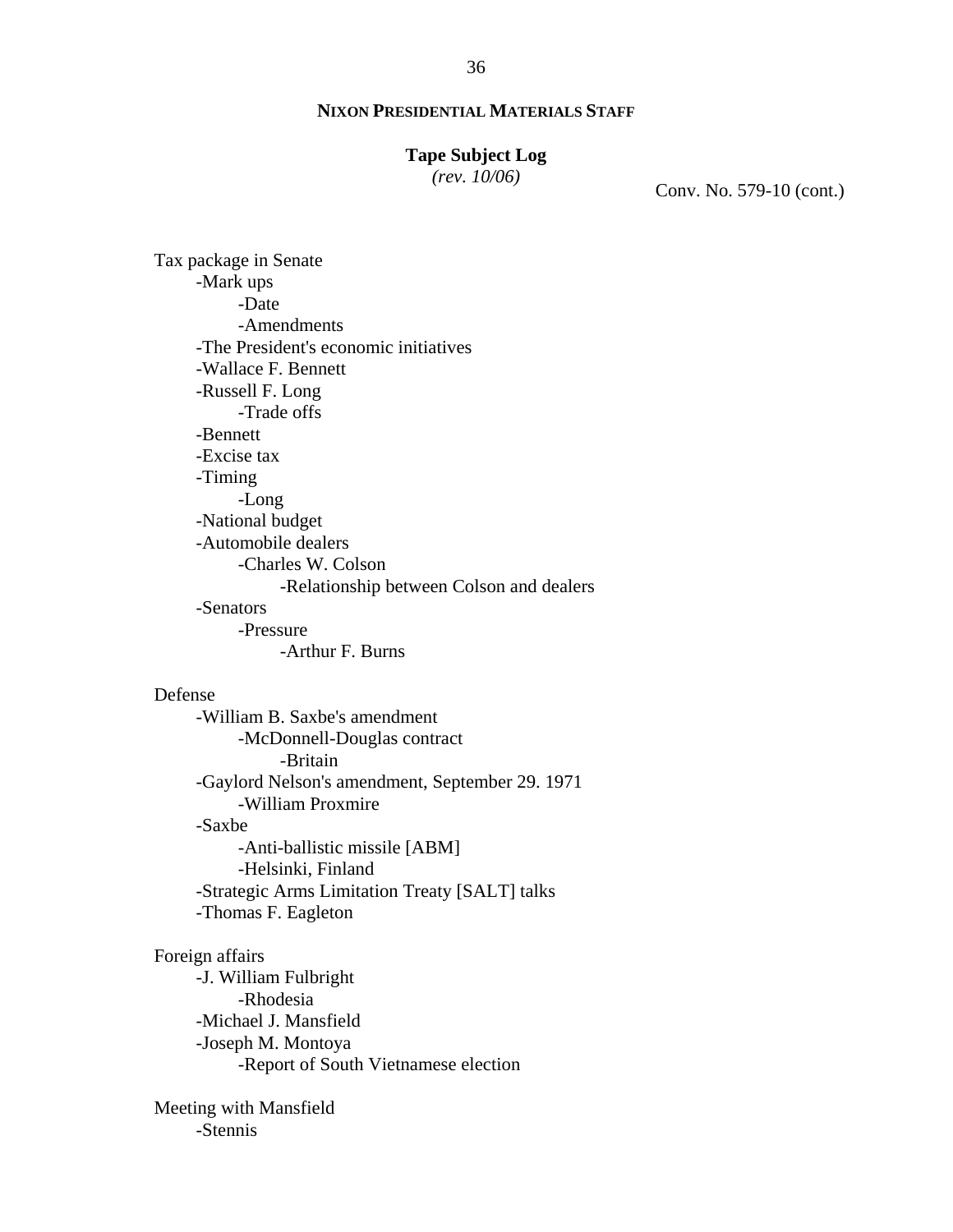# **Tape Subject Log**

*(rev. 10/06)*

Conv. No. 579-10 (cont.)

-Timing -John G. Tower -David H. Gambrell -Timing -Federal employees wage deferment -Military Procurement Bill -Timing -W. Stuart Symington -Laos Amendment -Votes -Conferees -Senate version -F. Edward Hebert -Neutrality -Carl B. Albert -Tabling motion -House of Representatives -Reorganization Vietnam space -US legislation -US withdrawal of troops -Mansfield amendment -Credit for ending the war -President

-Congress

-The President's efforts

-Opposition from Congress

-Mansfield Amendment

-Effect on negotiations

-Possible parliamentary action

-Hebert

-Albert

-Conferees

-Foreign aid bill

-Authorizations

-Conferees

-Senate action

-Effect on negotiations

-Timing

-Credit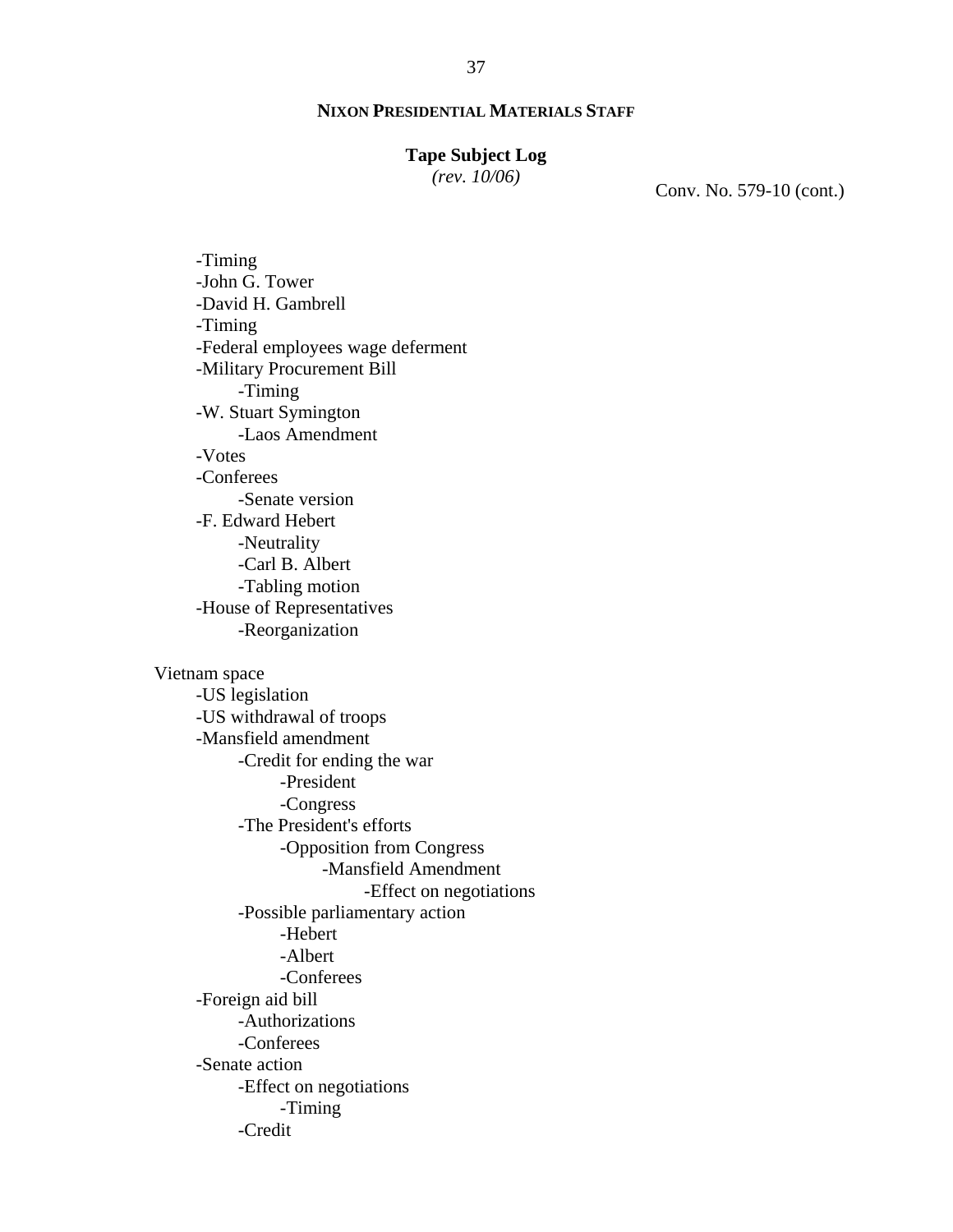# **Tape Subject Log**

*(rev. 10/06)*

Conv. No. 579-10 (cont.)

-South Vietnamese election, October 3, 1971 -Public impact -Press -Tactics -Duong Van Minh -Nguyen Cao Ky -Foreign countries -Leaders -Contested elections -The President's meeting with the Organization of African Unity -Contested election in Africa -Colombia -Mexico -Vietnam -Legislatures -George Washington -Nguyen Van Thieu -Election in South Vietnam Mansfield amendment -Military Procurement Bill -Hebert -Stennis -Congress -Convening -Political questions -Credit for ending the war -Albert Federal wage deferral bill -Shultz -Morris K. Udall's bill -Provisions -Federal employees -Private sector -Cost of Living Council [COLC] -Private sector -Employees -Percentage -Federal employees -Wage adjustment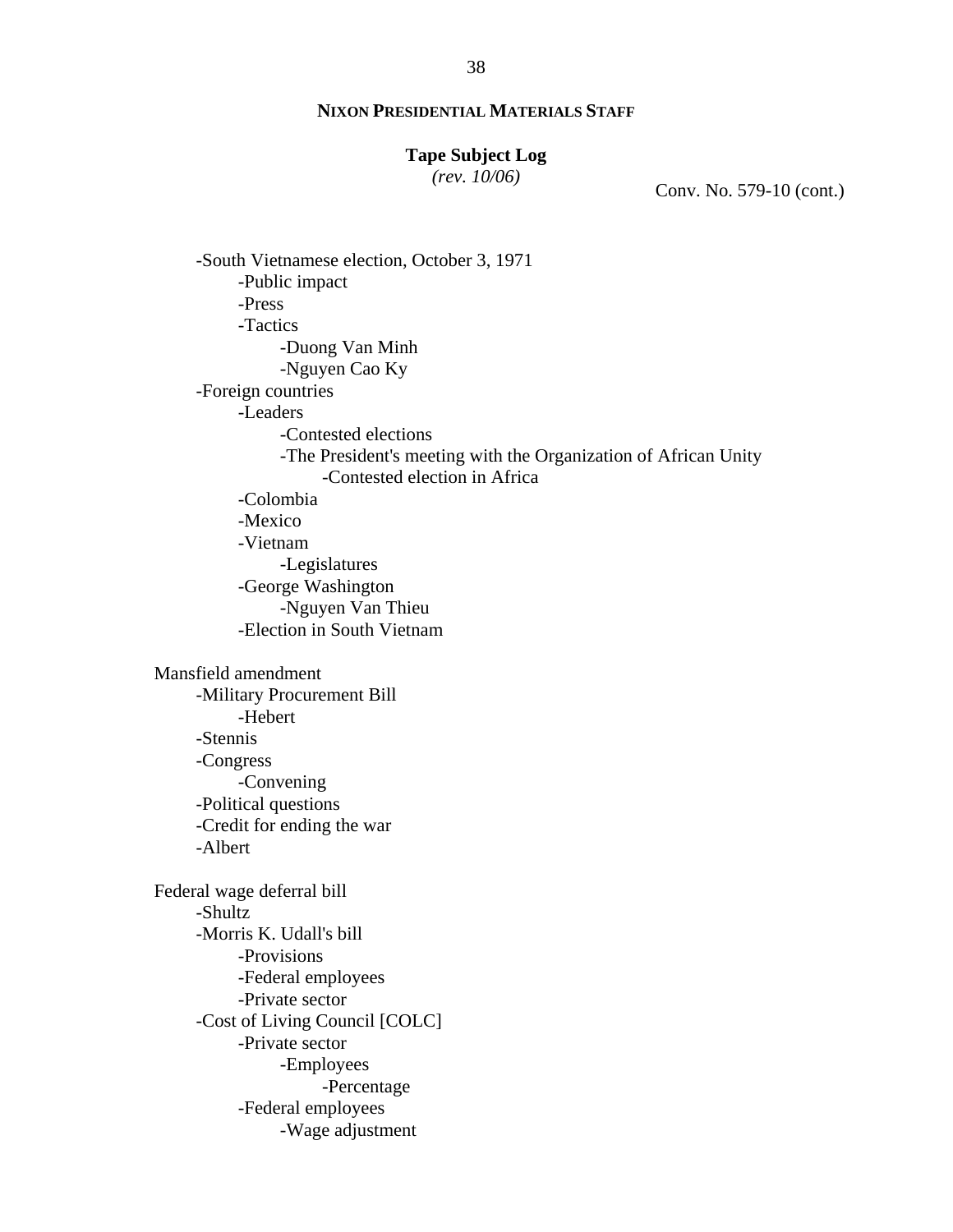## **Tape Subject Log**

*(rev. 10/06)*

Conv. No. 579-10 (cont.)

-Percent -Presumptions -Phase II economics -Labor representatives -George Meany -Leonard Woodcock -Arthur F. Burns -Regulation of federal wages -Comparability -The President's proposal -Status -Date -Resolution of disapproval -Passage -Senate's actions -The President's signature -COLC -Figures -Federal employees -Percentage -Military pay increase -Gale W. McGee -Civilian employees -Pay raise -Administration's strategy -The President's alternative plan -Phase II -Proposals -Labor representatives -Congress -Labor -Support for the President -Republicans -Lawrence J. Hogan -Democrats -Tom Bevill -David N. Henderson -Conversation with Ford -Number of possible Democratic votes -Number needed by administration -Chambers of Commerce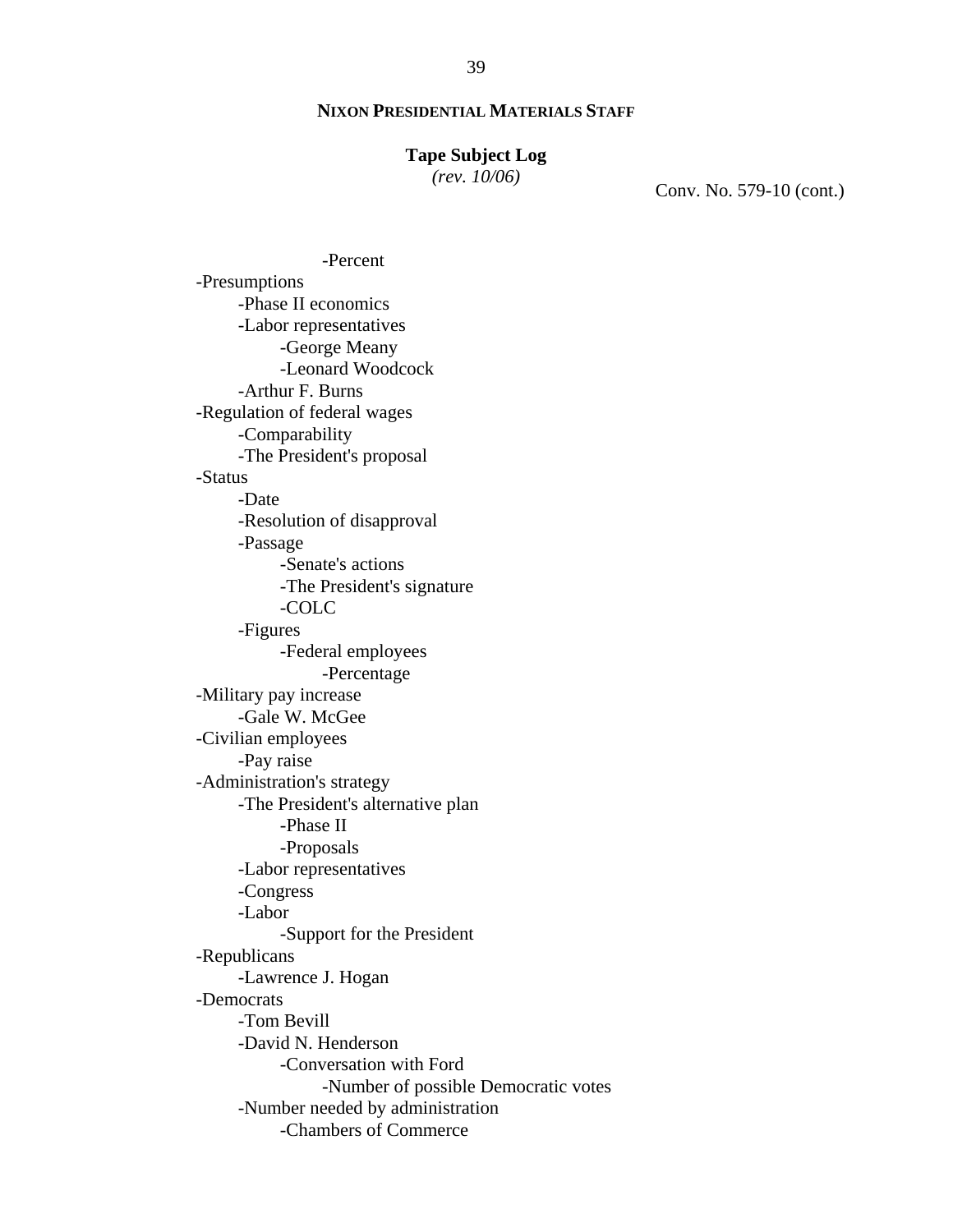#### **Tape Subject Log**

*(rev. 10/06)*

Conv. No. 579-10 (cont.)

- National Association of Manufacturers [NAM] -Support for the President -Mail -Public's views -Opinion Research Corporation [ORC] -Results -Albert -Quantity -Propaganda from government employees -Representative -Chamber of Commerce -Timing of vote -H[arold] R[oyce] Gross -Military pay -Pressure on Democrats

The President talked with the White House operator at an unknown time between 4:23 pm and 4:55 pm.

[Conversation No. 579-10C]

[See Conversation No. 10-13]

[End of telephone conversation]

Federal Wage Defferal Bill -Pressure on Democrats -Military installations -Government employees -*US News and World Report* -State per capita income

The President talked with Charles W. Colson between 4:55 pm and 4:57 pm.

[Conversation No. 579-10D]

[See Conversation No. 10-14]

[End of telephone conversation]

Welfare reform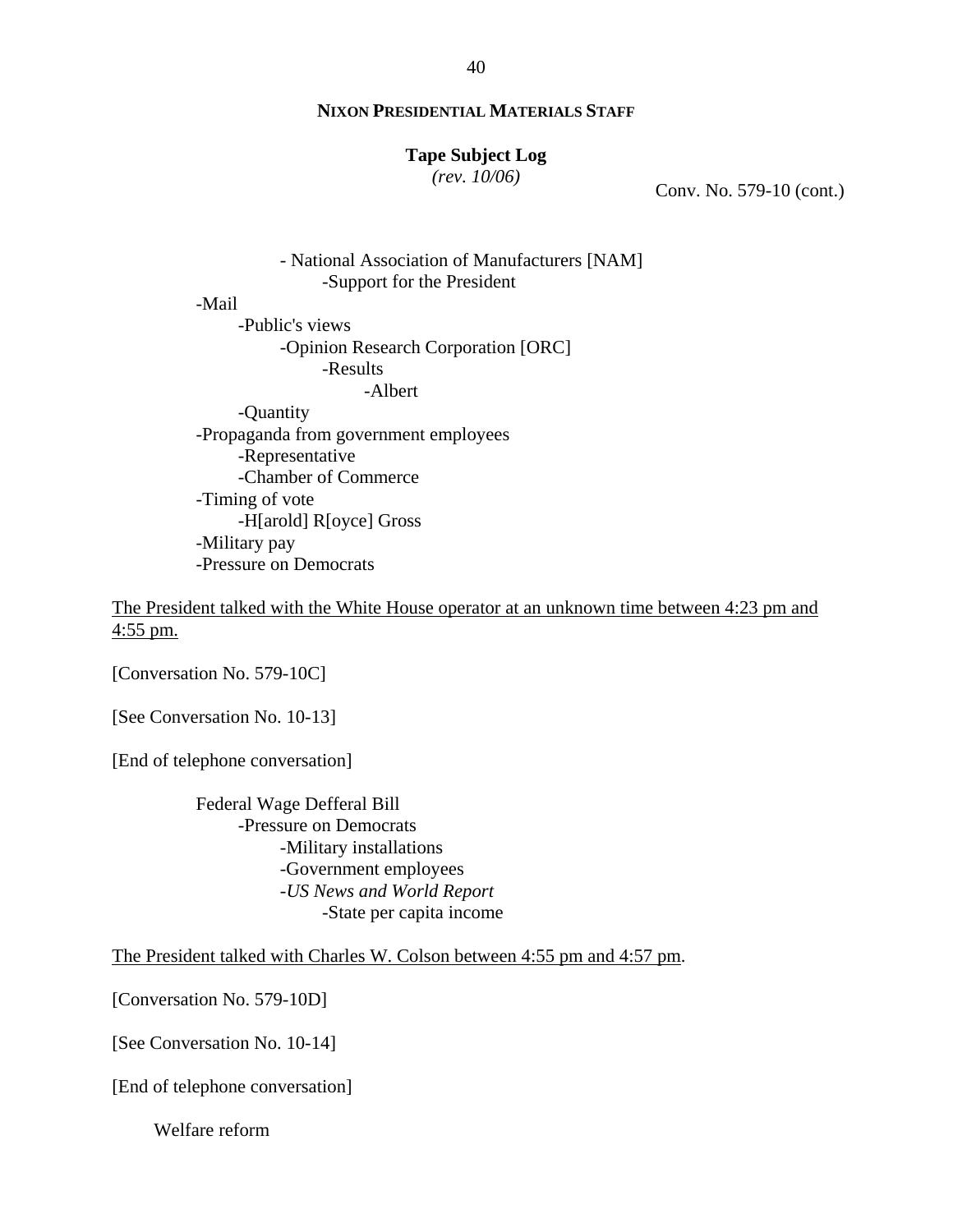# **Tape Subject Log**

*(rev. 10/06)*

Conv. No. 579-10 (cont.)

Economic tax package

Welfare programs Revenue sharing -Wilbur D. Mills -Executive meetings -Voting -Recess -The President's wage and price freeze -Mills -Health hearings -Ford's conversation with John W. Byrnes -Ways and Means Committee -Hiatus -Tax package -Timing -Barber B. Conable, Jr. -Mills's schedule -Speaking engagements -Governors -Mayors -Local officials -Spiro T. Agnew -Speech -California -Nelson A. Rockefeller -Mills -Speech previous Sunday -News summary -Use of delays -Proposals -Local units of government -Tax credit -State tax -John Byrnes -State legislatures -Question for Mills -Welfare reform -Republicans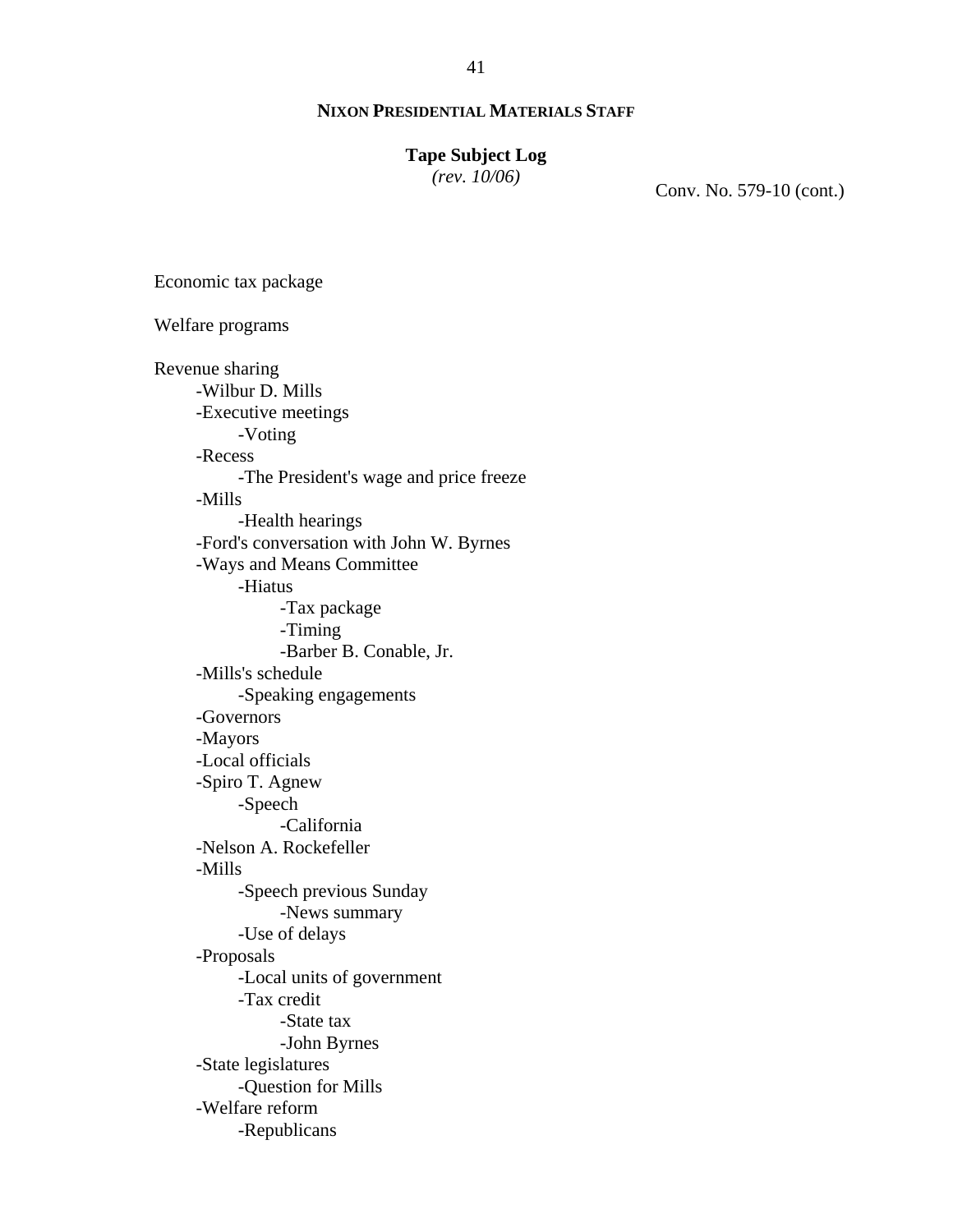#### **Tape Subject Log**

*(rev. 10/06)*

Conv. No. 579-10 (cont.)

Congress's actions -Revenue sharing -Welfare reform -Bill -The President's comments in Detroit -Revenue sharing -Welfare service reform -Finance Committee -Griffin -Adjournment -Leadership in Congress Supreme Court appointments -The President's previous conversation with Griffin -John N. Mitchell's conversation with Scott -Timing of announcements -Richard H. Poff -Possibility of Senate confirmation -Emanuel Celler -Charles McC. Mathias -John J. Rhodes's conversation with Saxbe -Robert A. Taft, Jr. -Proposed meetings between Griffin, Taft, and Charles H. Percy, and Ted Stevens -Mark O. Hatfield -Political problems -Tom McCall -Percy -Mitchell -Clement F. Haynsworth, Jr. -G. Harrold Carswell -Mills -Southern manifesto -J. William Fulbright -Philip A. Hart -Birch E. Bayh, Jr. -Necessity for Southern appointment -Griffin, Scott -Pressure for Supreme Court appointees -Mitchell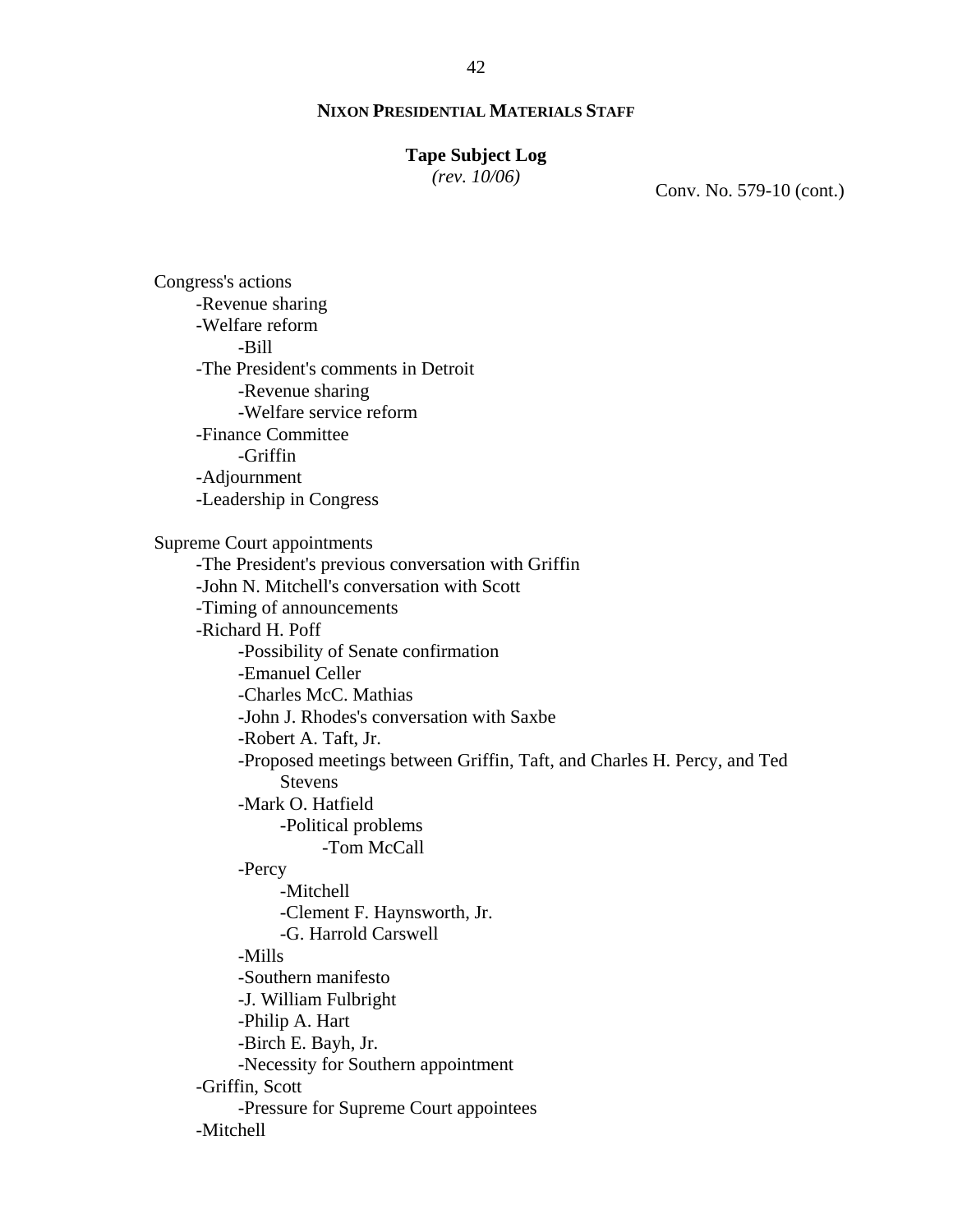#### **Tape Subject Log**

*(rev. 10/06)*

Conv. No. 579-10 (cont.)

-Conversation with the President concerning announcement -Background checks -Woman candidate for Court -Effect of nomination -List of recommendees -Possible Senate approval -Working habits of Court -William O. Douglas Congressional adjournment -Rules Committee -Emergency legislation -Date -Albert's conversation with Ford -Thanksgiving week schedule -Rules Committee's criteria -Bill -Deadlines -Albert's plans -Mansfield's conversation with Scott -Thanksgiving recess -Revenue sharing -Welfare reform -Environment bill -Tax package -Revenue sharing -Welfare reform -Confirmation -Date Edward M. Kennedy -Prisoner of war [POW] statement -News story -Associated Press [AP]

-POW wives

-Breakfast

Book by Edith Efron -Networks coverage of 1968 election

Meetings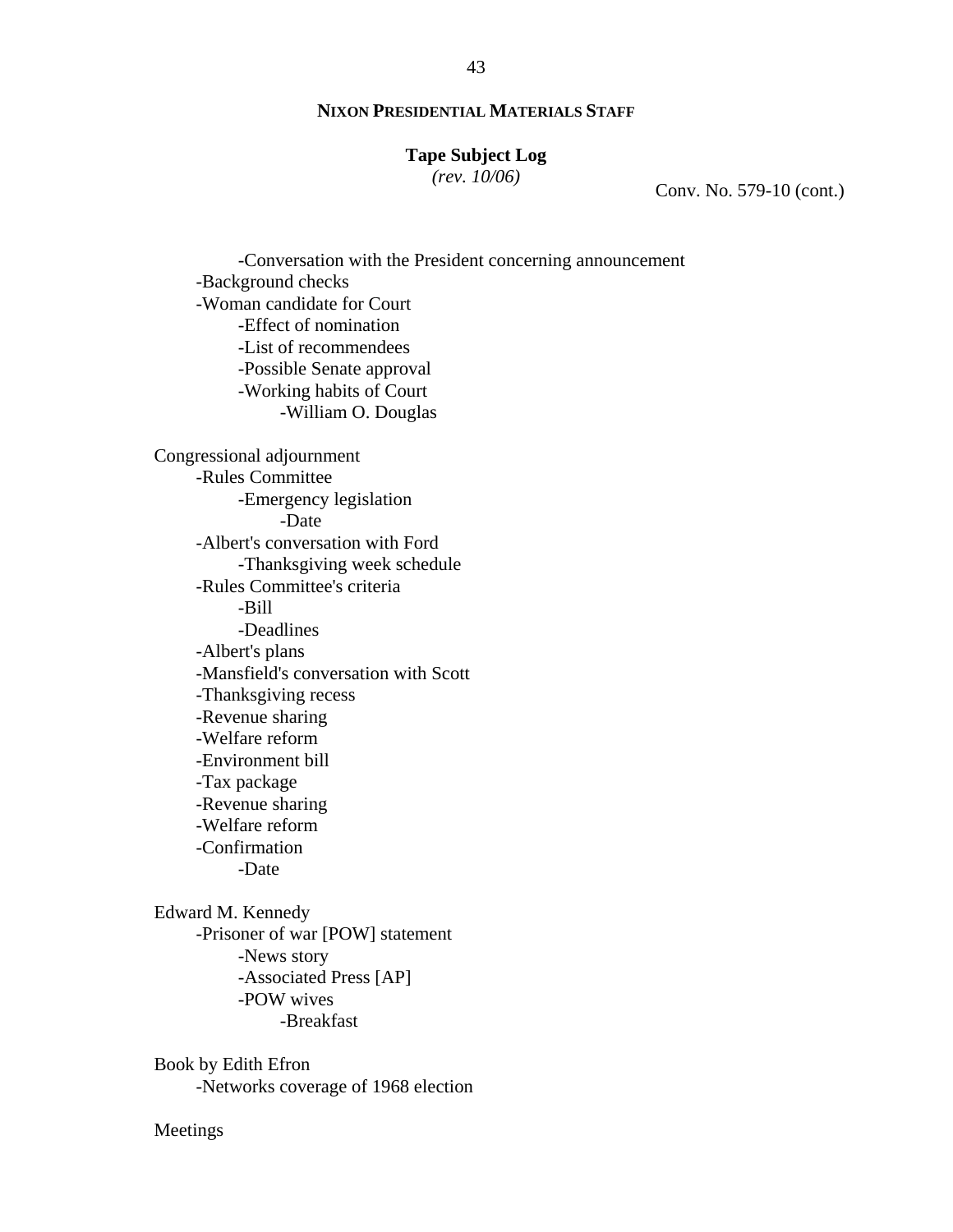#### **Tape Subject Log**

*(rev. 10/06)*

Conv. No. 579-10 (cont.)

-Size -Formality -OAU -Timing -Press coverage -Detroit trip

Scott, *et al.* left at 5:21 pm.

Republicans -Support from Scott -Haynsworth and Carswell -Poff

Griffin left at an unknown time before 5:23 pm.

Conversation No. 579-11

Date: September 28, 1971 Time: 5:23 pm - 5:51 pm Location: Oval Office

The President met with John L. McClellan, Eugene S. Cowen, and Peter M. Flanigan; the White House photographer was present at the beginning of this meeting.

Greetings -US relations with Japan

Meetings with the President -Time

Supreme Court appointments -Richard H. Poff -Timing of the President's decision Philosophy of Supreme Court Justices -G. Harrold Carswell -Clement F. Haynesworth -Poff -Woman candidate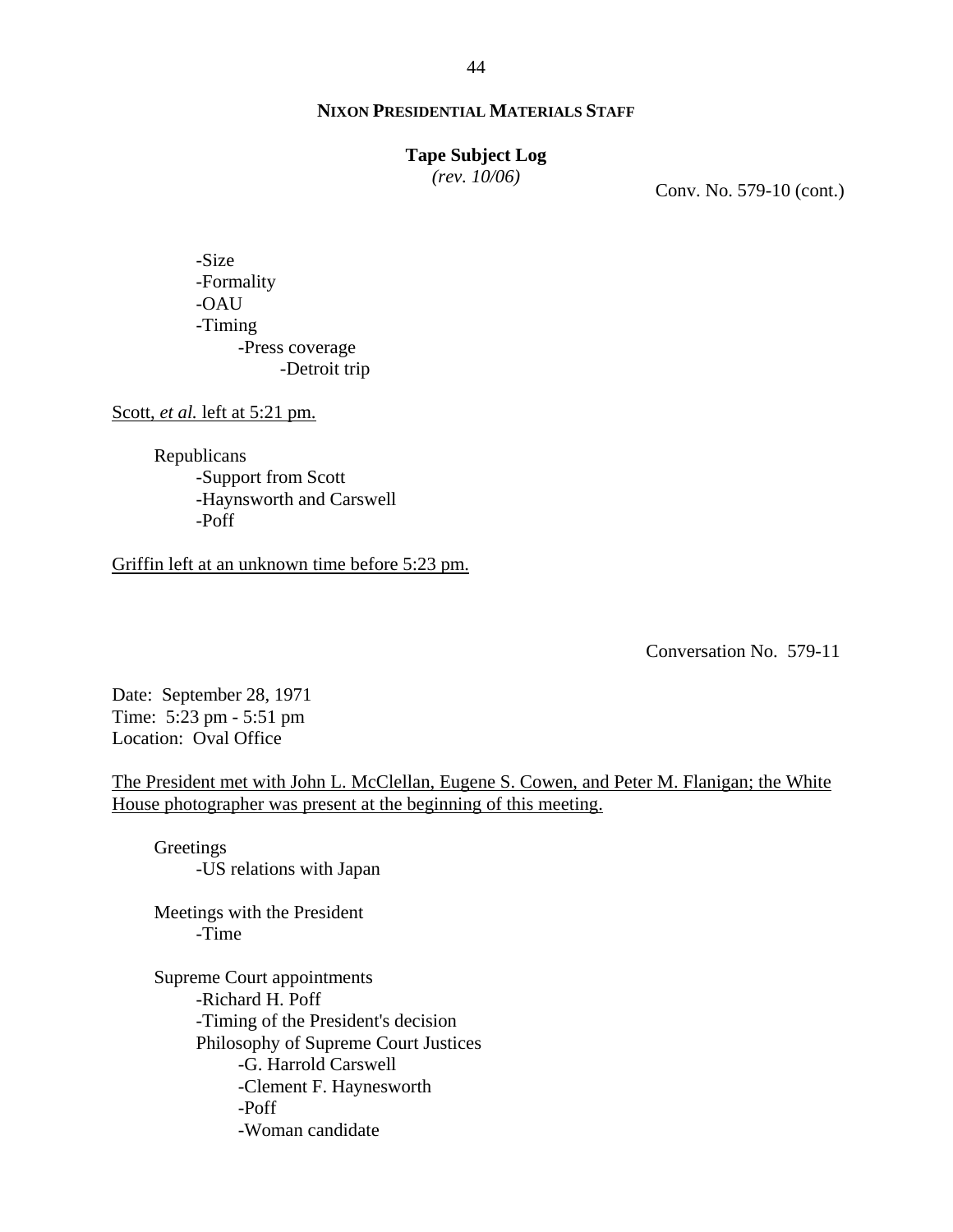#### **Tape Subject Log**

*(rev. 10/06)*

Conv. No. 579-11 (cont.)

-Stature -Warren E. Burger -Harry A. Blackmun -William J. Brennan -Thurgood Marshall -Byron R. ("Whizzer") White -Liberal Eastern press -Hugo L. Black -Abe Fortas -John N. Mitchell -Poff's qualifications and character -Carswell -William H. McCulloch -Emanuel Celler -Age -Length on Court -Vacancies on Court -American Bar Association [ABA] -Edward L. Wright -John M. Harlan -Desire to submit name -Age -Lewis F. Powell -Virginia US economic policy -Wire to the President from McClellan -Possible White House conference -Conference on aging -Need for action on profits -Possible propaganda for opposition to the President's actions -Impact -Regulations of wages -Workers' reaction -Limiting excess profits -Public support for the President's program -Investments -Expansion -Employment

Cable television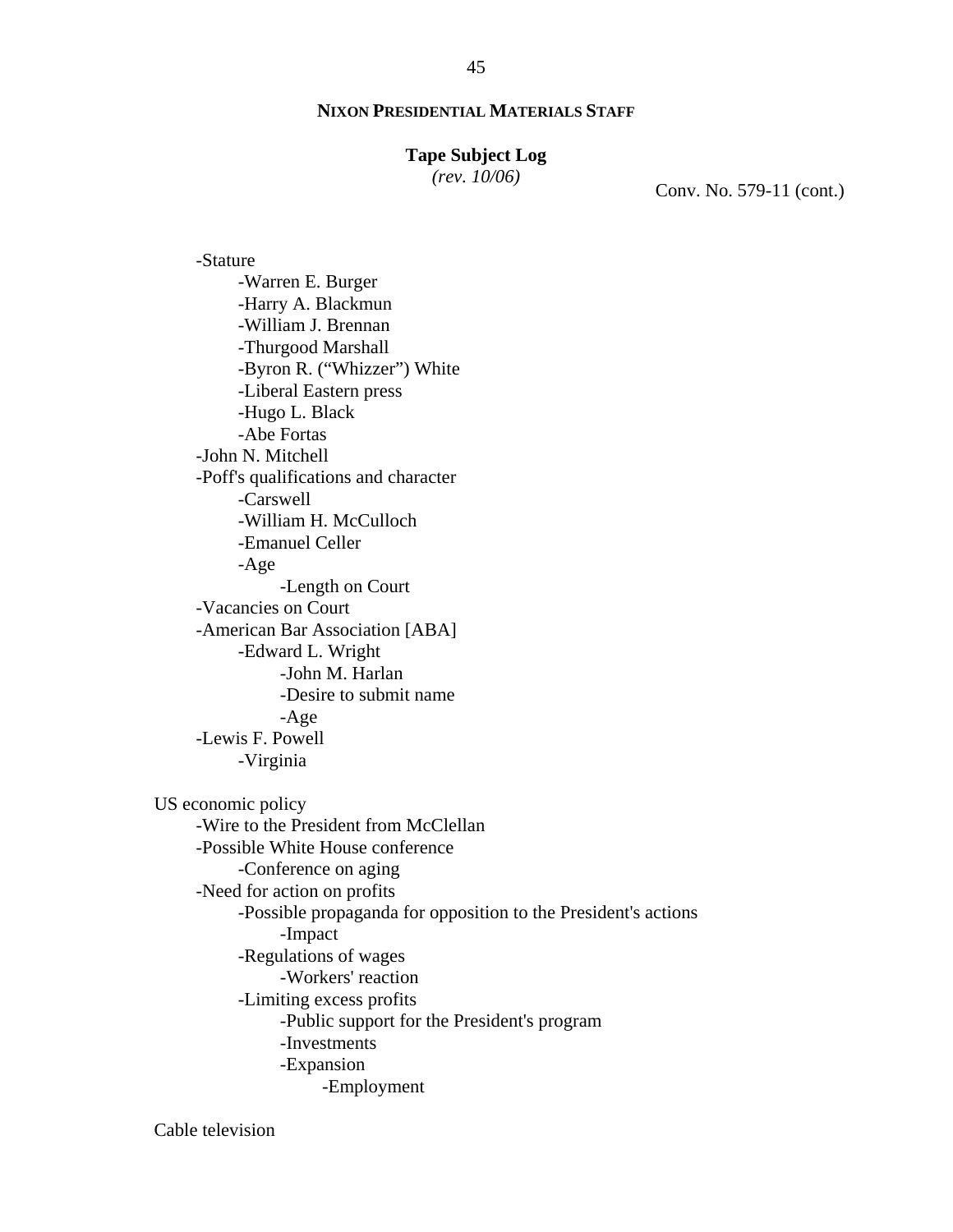#### **Tape Subject Log**

*(rev. 10/06)*

Conv. No. 579-11 (cont.)

-McClellan's position -Subcommittee of Judiciary -Patent, copyright -Supreme Court ruling Copyright laws -Regulations Copyright bill -Section written by subcommittee for bill -Votes for and against -Number -Copyright law -Revision by subcommittee -Cable television's problems -Copyright committee -Jurisdiction over subject -Commerce Committee -Commerce Committee -McClellan's conversation with John O. Pastore -Suggestion for bill -Amendment -Federal Communications Commission [FCC] -Jurisdiction of bill -Promotion of regulations -Suggestions -Conversation with Pastore -Proposals -Promulgation of rules -Comparability to McClellan's bill -Broadcasters -Objections to sections of bill -Commission appointed by the President for cable television -Actions -Possible intentions -Long range problems -McClellan's conversation with Dr. C. Thomas Whitehead -Dr. Whitehead's intentions within Presidential Commission -Advice to cable television people -Cabinet committee -Dr. Whitehead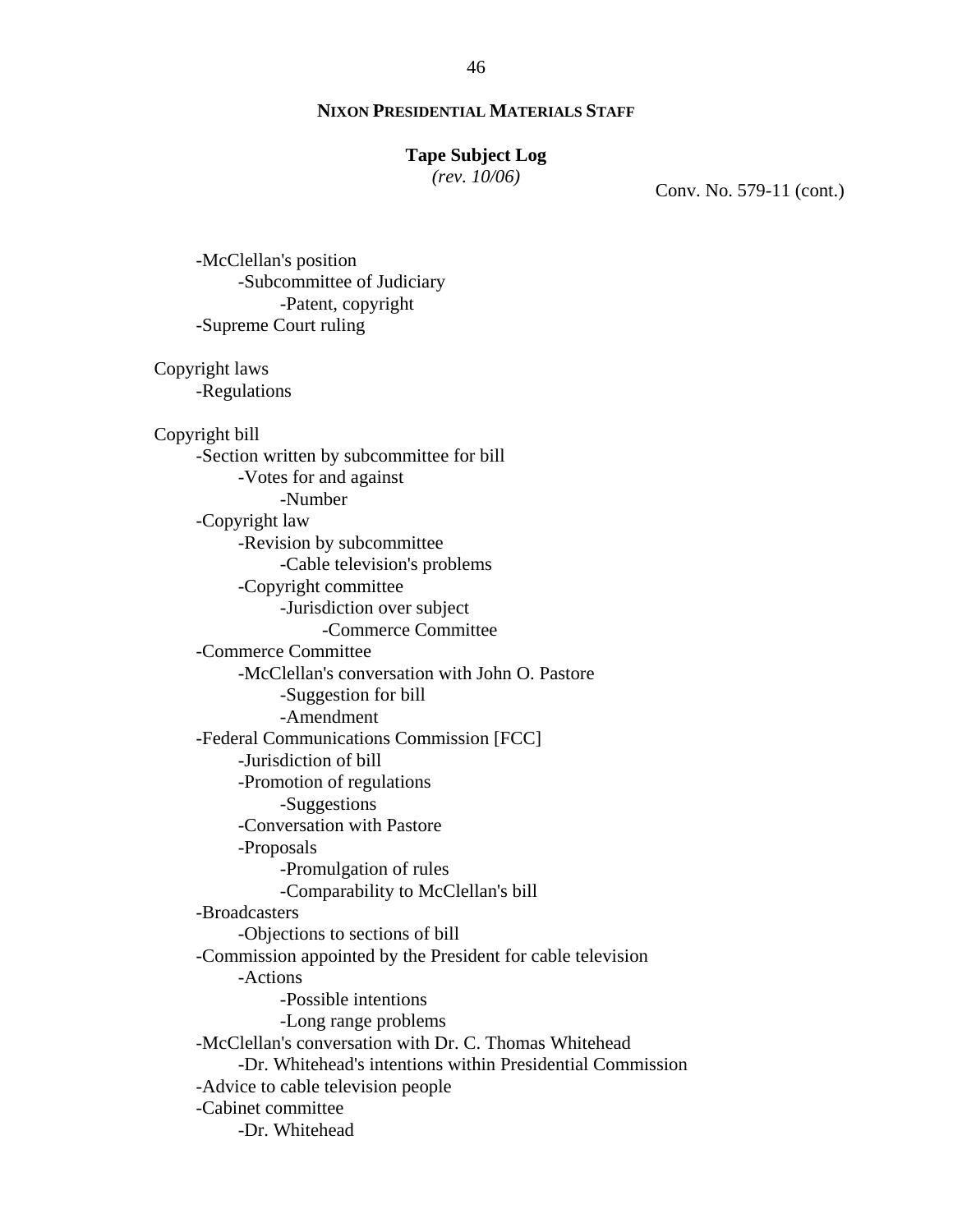#### **Tape Subject Log**

*(rev. 10/06)*

Conv. No. 579-11 (cont.)

-Reasons for creation -FCC regulations in comparison to copyright bill -Dean Burch -Agreement with cable television people and FCC -Broadcasters -Action to block copyright bill -Relationship to administration -Judicial process -FCC -Taking jurisdiction -Senate Commerce Committee -Position -Long range policy -Periodic examination -Broadcasters -Feelings about cable television -Friends on Senate Commerce Committee -Administration's position -Burch and FCC -Short term resolution -Copyright bill -Long term resolutions -Relationship with Congress -Burch -Conferences with McClellan -Television industry -Copyright bill -Broadcasters' position -McClellan -Knowledge of situation -Dr. Whitehead's contacts -Involvement of White House -McClellan's position -White House position -Burch -Relationship with White House

McClellan -Re-election

McClellan, *et al.* left at 5:51 pm.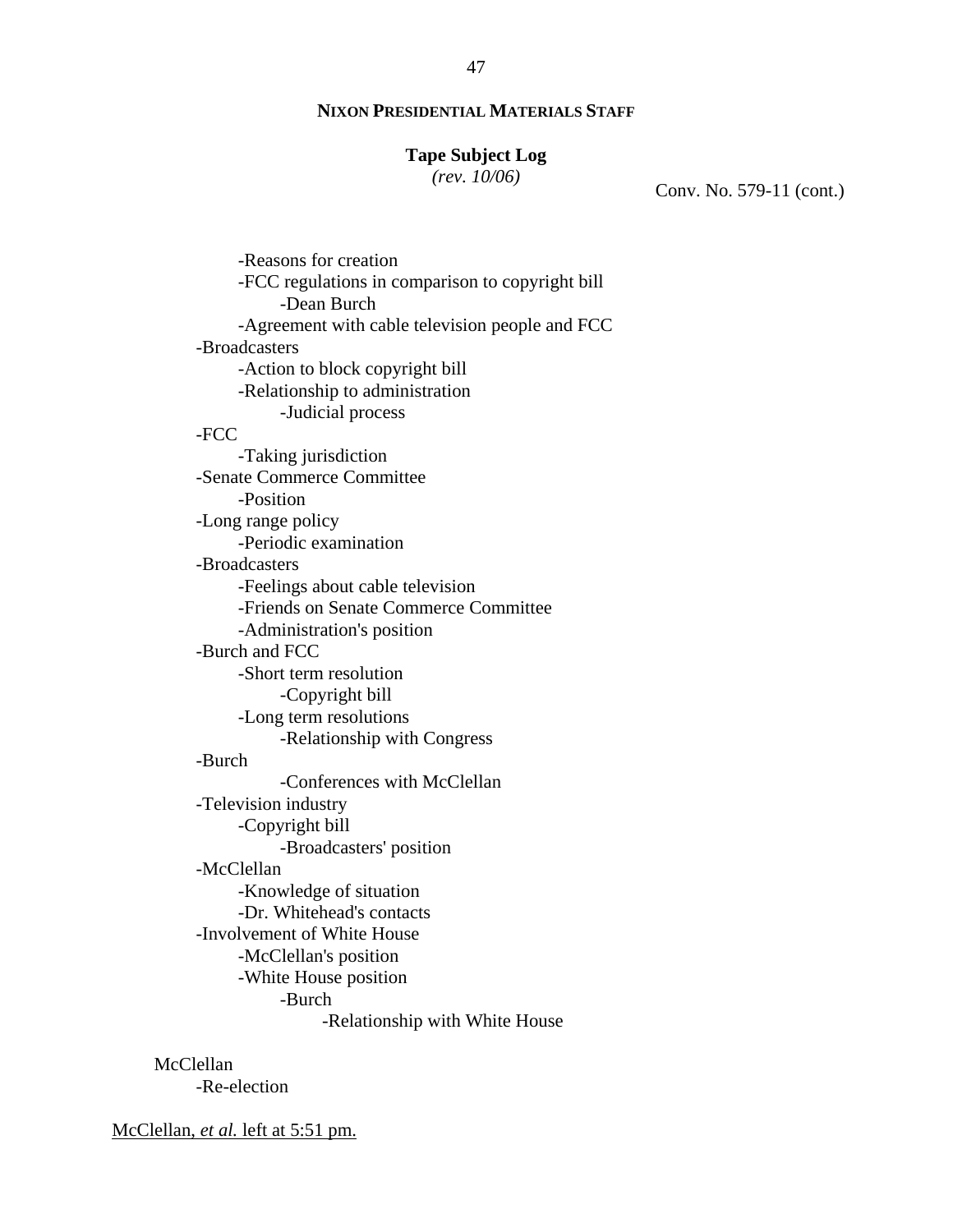48

# **NIXON PRESIDENTIAL MATERIALS STAFF**

**Tape Subject Log**

*(rev. 10/06)*

Conv. No. 579-11 (cont.)

Conversation No. 579-12

Date: September 28, 1971 Time: Unknown between 5:51 pm and 5:53 pm Location: Oval Office

The President talked with the White House operator.

[See Conversation No. 10-15]

Conversation No. 579-13

Date: September 28, 1971 Time: Unknown between 5:51 pm and 5:53 pm Location: Oval Office

The White House operator talked with the President.

[See Conversation No. 10-16]

Conversation No. 579-14

Date: September 28, 1971 Time: Unknown between 5:51 pm and 5:53 pm Location: Oval Office

The President talked with the White House operator.

[See Conversation No. 10-17]

Conversation No. 579-15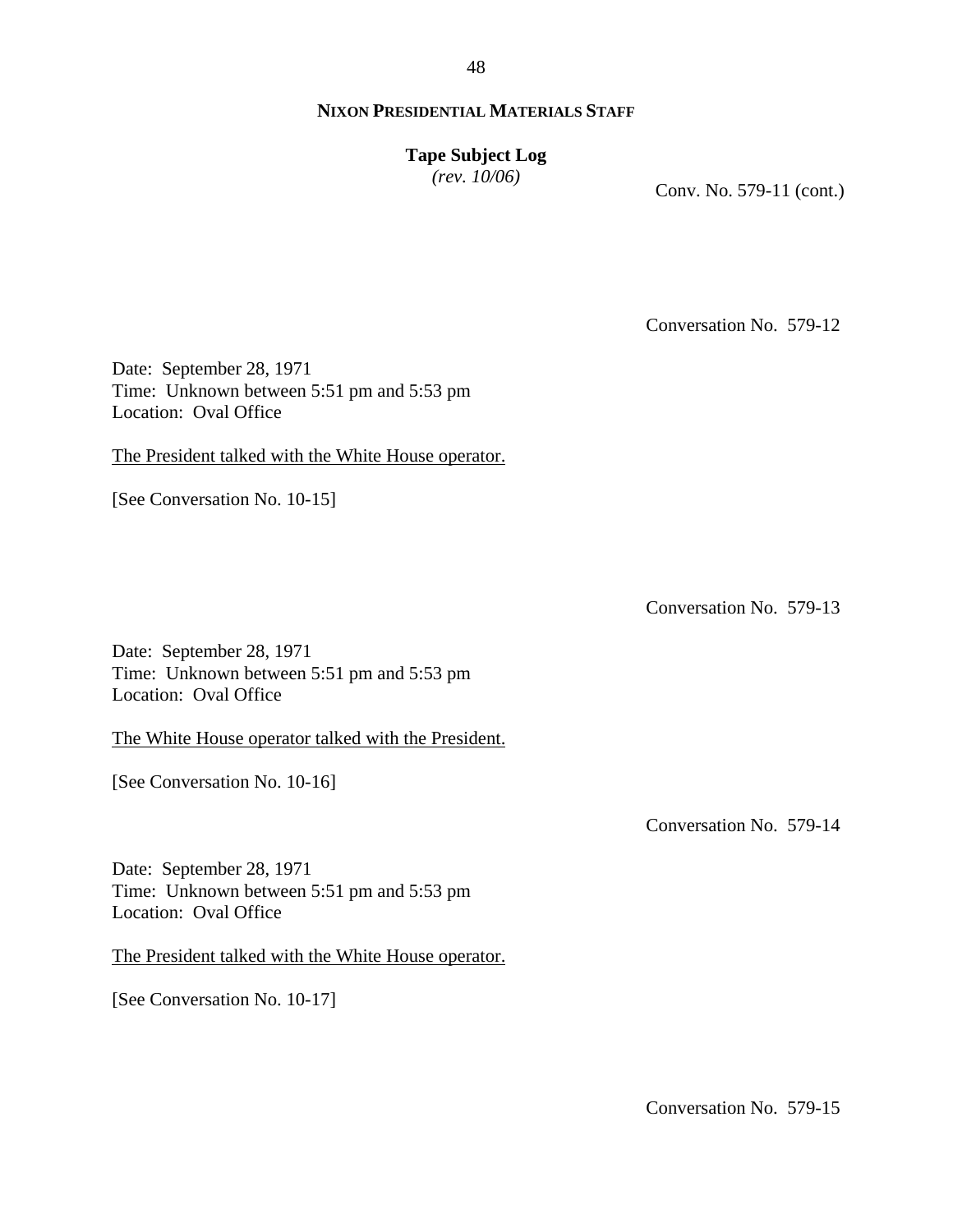#### **Tape Subject Log**

*(rev. 10/06)*

Date: September 28, 1971 Time: Unknown between 5:51 pm and 6:42 pm Location: Oval Office

The President met with H. R. ("Bob") Haldeman.

Vietnam -National League of Families -Henry A. Kissinger's statement for the President -The President's position -Prisoners of war [POWs] families -Raymond K. Price, Jr. -Summary

The President talked with Mrs. Nixon between 5:53 pm and 5:54 pm.

[Conversation No. 579-15A]

[See Conversation No. 10-18; one item has been withdrawn from the conversation]

[End of telephone conversation]

Kissinger entered at 5:55 pm.

Mansfield amendment -F. Edward Hebert -Vote in House of Representatives -Gerald R. Ford -Leslie C. Arends -Hebert -Carl D. Albert -Conversation with the President -Hebert -Ford -Arends -Ford's views -Draft -The President's administration -Effort towards passing legislation -Ford -Individuals voting for Mansfield amendment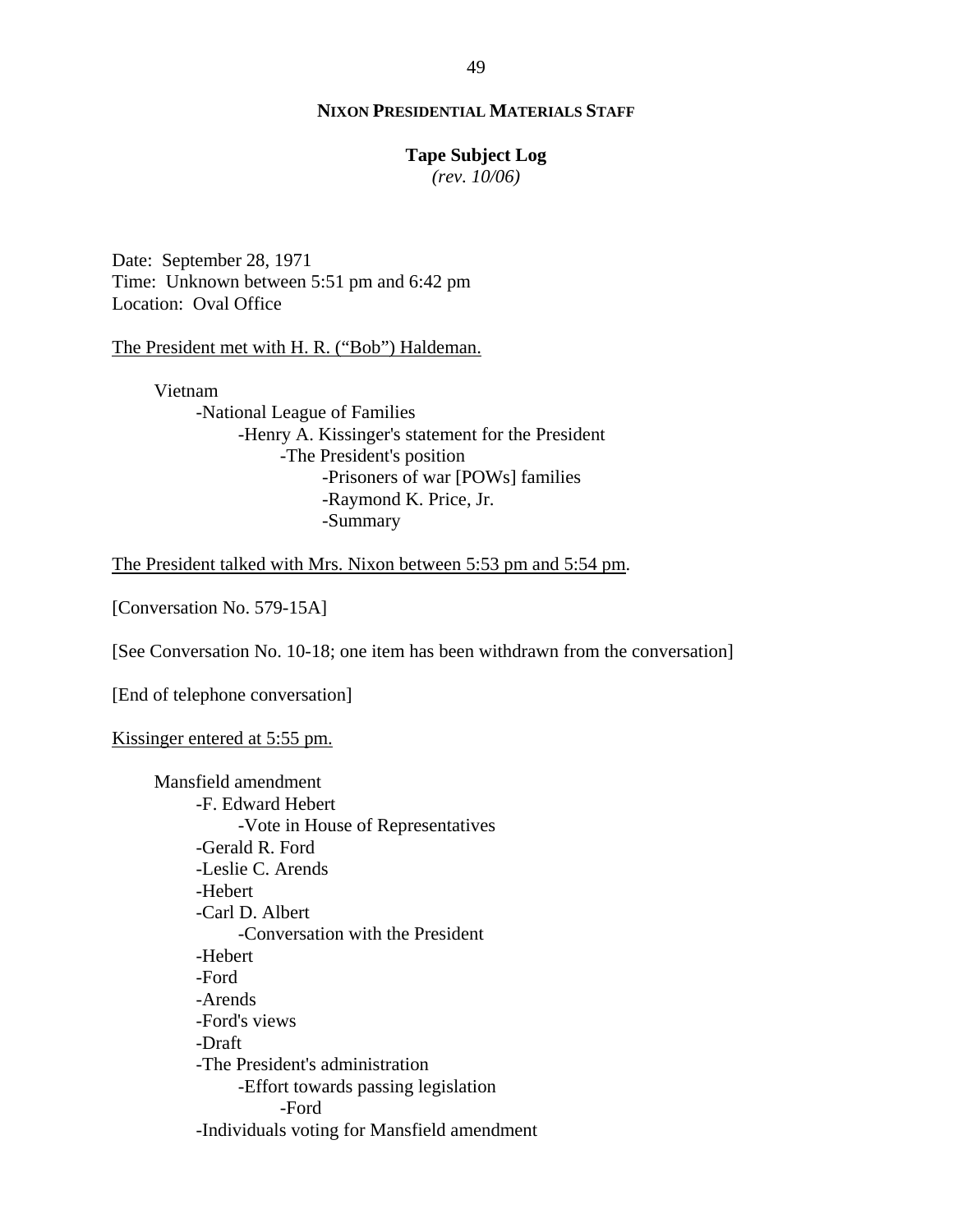#### **Tape Subject Log**

*(rev. 10/06)*

Conv. No. 579-15 (cont.)

-Election -Possible outcome in respect to voting for amendment -End of war -Time length -POWs -Effect on negotiations -Republicans and Democrats -Hebert -Support People's Republic of China [PRC] -Kissinger's conversation with William P. Rogers -Announcement of Kissinger's trip -Rogers's analysis -Kissinger's trip -United Nations [UN] vote -Comparison to India trip -UN vote -Timing -Gorge H.W. Bush's views -General debate -Soviet Union trip announcement -Effect from announcement -Date of announcement of trip -Kissinger's conversation with Rogers -Kissinger's interim visit -PRC's responsibility -Replacement of Kissinger by another -Trip by the president -Rogers's knowledge -Results -Contacts with US -Rogers's reaction to Kissinger's trip -Kissinger's conversation with Rogers -Press attendance -Publicity for Kissinger -State Department personnel -U. Alexis Johnson -Rank -David K.E. Bruce -Strategy of Kissinger and Haldeman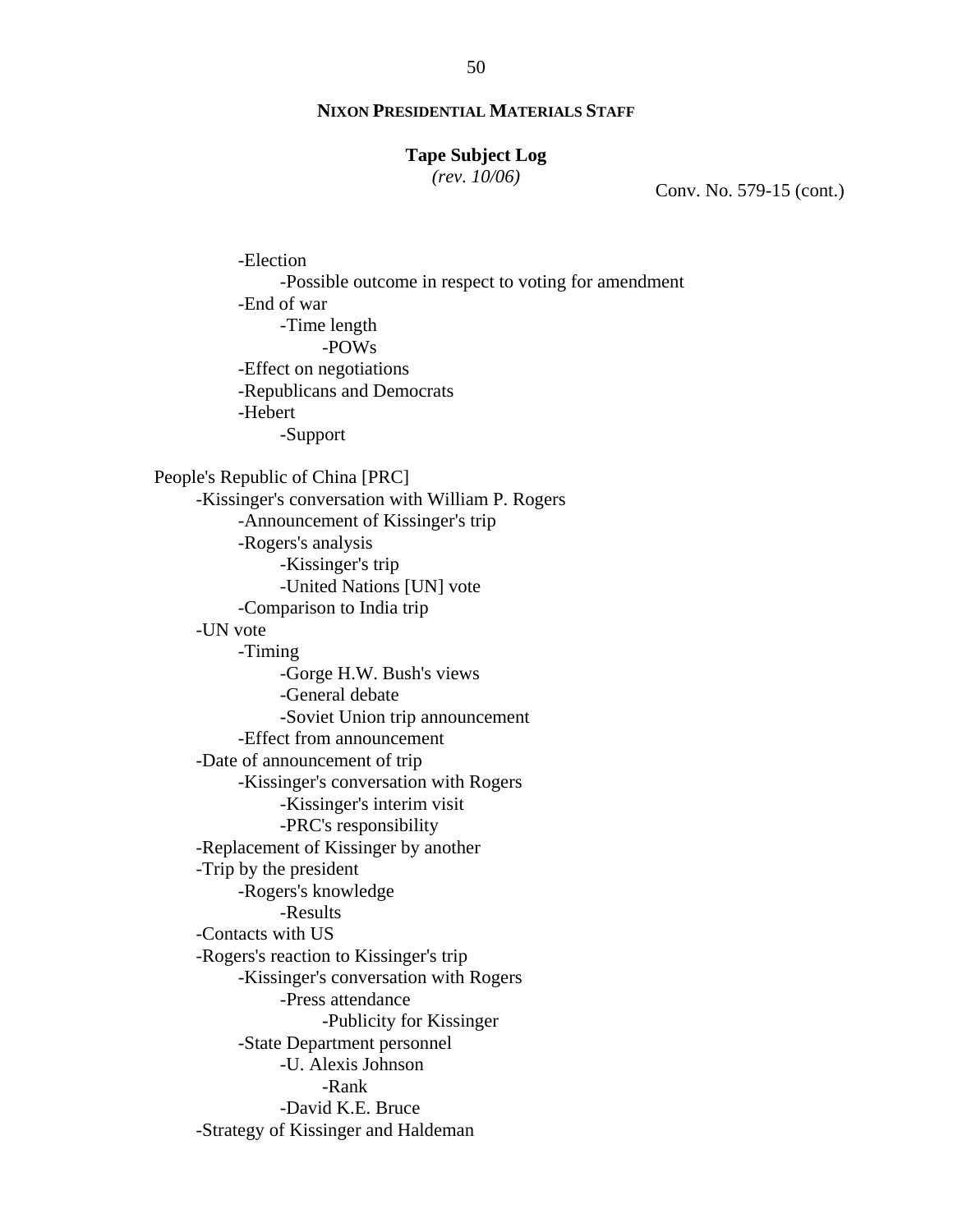# **Tape Subject Log**

*(rev. 10/06)*

Conv. No. 579-15 (cont.)

 -Comparison to India trip -The President's PRC trip -Advance team -John D. Ehrlichman -Secretary of State -Johnson -Effect -Kissinger's trip to PRC -Effect on UN vote -Bush -Length of debate -Kissinger's presence in PRC -Date of debate -Bush -Length of debate -Possible request of Bush

Mansfield Amendment -Capitol Hill actions -Arends, Ford

Announcement by PRC -Parade cancellation -Timing

# PRC

 -Politics -Chou En-lai -Briefing in Hong Kong -Mao Tse-tung's health -The President's visit to PRC -Madam Mao [Chiang Ching] -May 16 Group

The President's PRC policy -Holmes P. Tuttle -Telephone call to Kissinger -Kissinger's briefing -Effect on conservatives -Support for the President -Support for the President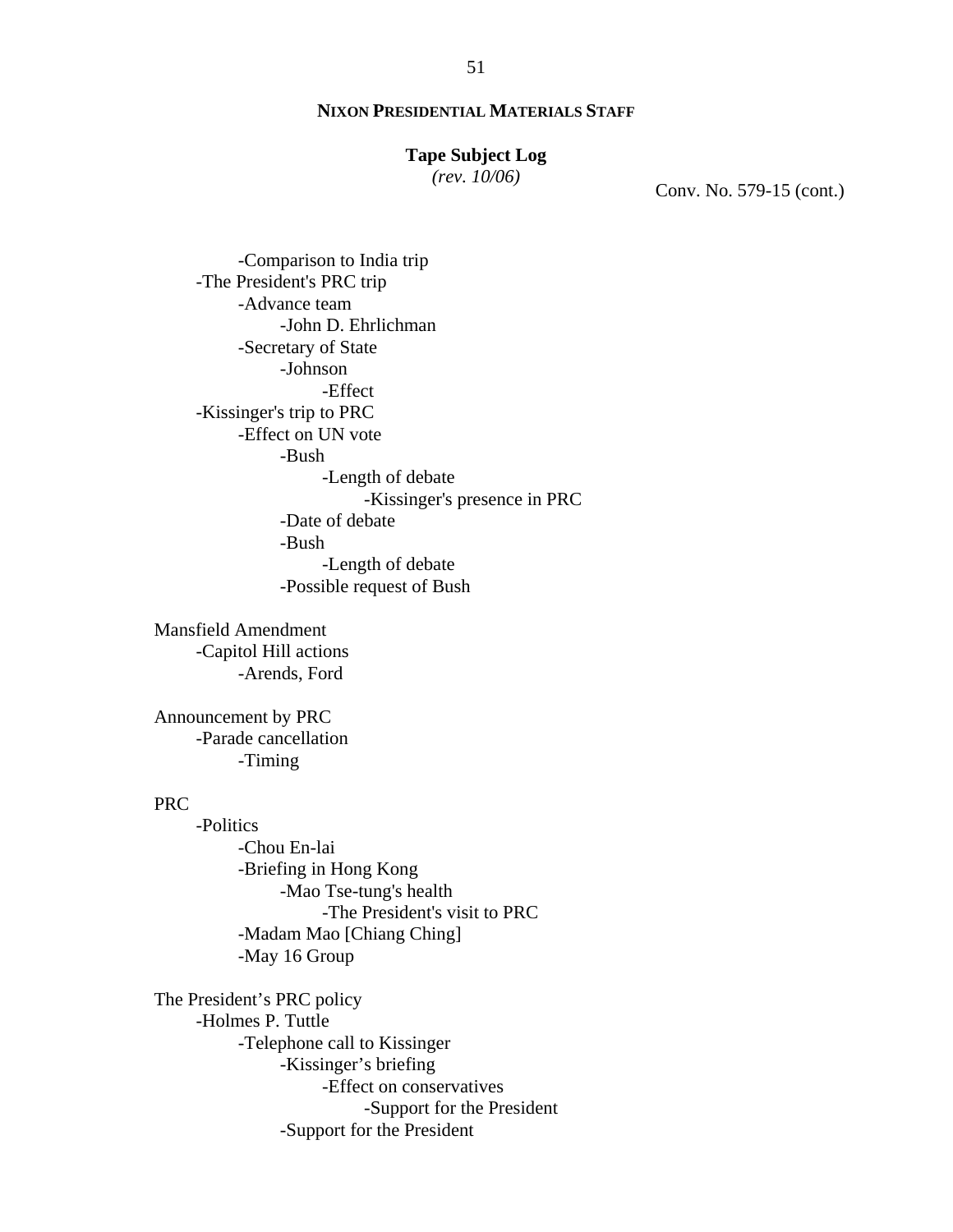# **Tape Subject Log**

*(rev. 10/06)*

Conv. No. 579-15 (cont.)

-Ronald W. Reagan

Kissinger's forthcoming trip to PRC -Rogers -Concern about press accompaniment -Comparison to India trip -Kissinger's previous visit to PRC -Johnson -State Department accompaniment -Johnson -Marshall Green -Control by Kissinger -Alfred Les Jenkins -Advice to Kissinger -Kissinger's conversations with PRC officials -Negotiation tiers -Technicians -Chou En-lai -Timing of announcement -Domestic impact -UN vote on Taiwan -Situation -Debate -State Department -Bush -Debate at UN -Timing -Kissinger's visit to PRC -African issues

\*\*\*\*\*\*\*\*\*\*\*\*\*\*\*\*\*\*\*\*\*\*\*\*\*\*\*\*\*\*\*\*\*\*\*\*\*\*\*\*\*\*\*\*\*\*\*\*\*\*\*\*\*\*\*\*\*\*\*\*\*\*\*\*\*\*\*\*\*\*\*\*\*\*

BEGIN WITHDRAWN ITEM NO. 2 [National Security] [Duration: 1m 52s ]

AFRICA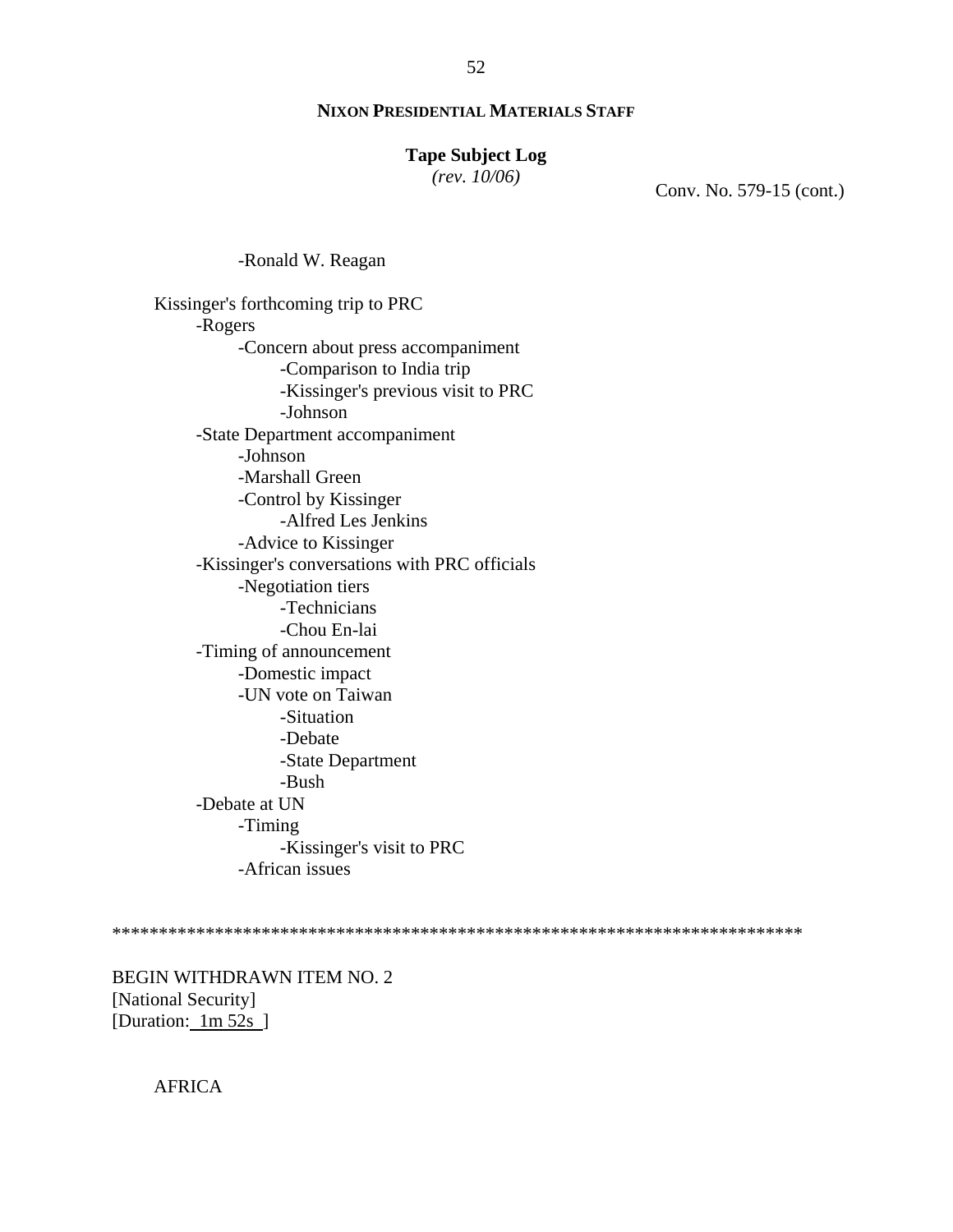# **Tape Subject Log**

*(rev. 10/06)*

Conv. No. 579-15 (cont.)

#### END WITHDRAWN ITEM NO. 2

\*\*\*\*\*\*\*\*\*\*\*\*\*\*\*\*\*\*\*\*\*\*\*\*\*\*\*\*\*\*\*\*\*\*\*\*\*\*\*\*\*\*\*\*\*\*\*\*\*\*\*\*\*\*\*\*\*\*\*\*\*\*\*\*\*\*\*\*\*\*\*\*\*\*

Kissinger's forthcoming trip to PRC -Rogers -Planning dates -Negotiations between US and PRC -UN vote on Taiwan -Reasons for Kissinger's presence in PRC -Chou En-lai -Effect on UN vote

Mansfield amendment -Deadline in House of Representatives

Edward M. Kennedy's statement to POW wives -Ford -POW issue -Remark -Ngo Dinh Diem assassination -John F. Kennedy's administration responsibility -Charles W. Colson's possible actions

#### Joseph McCarthy

#### Vietnam

-End of war -Credit -Mansfield amendment -Press coverage -Possible effect on negotiations -Ceasefire -Effect on deadline issue -Nguyen Van Thieu issue -Thieu's election -Hugh Scott's question -Possible impact -Kissinger's PRC trip announcement -Effect on US position in relation to North Vietnam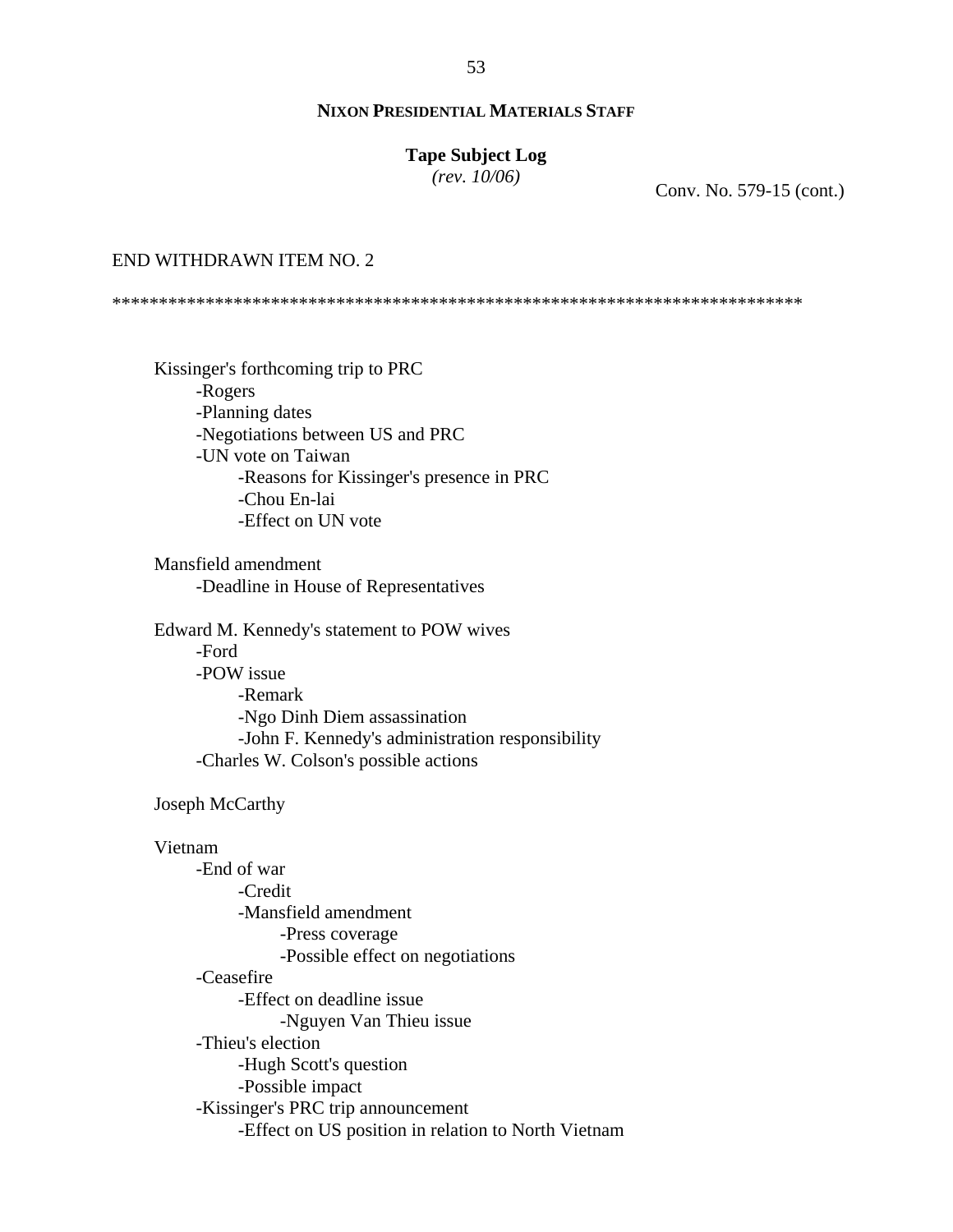#### **Tape Subject Log**

*(rev. 10/06)*

Conv. No. 579-15 (cont.)

PRC

-Question of cancellation of trip -Relationship with us

Soviet Union

#### Vietnam

-Negotiations -Pace -Type of results -Mansfield Amendment -Capitol Hill reaction -Congress -Senate -Effect on negotiations -Negotiating strategy by US -Security leaks -Melvin R. Laird -Trips -End of war -Negotiations -Credit for ending the war -Record -Public opinion -The President's actions -Mansfield Amendment's effect on negotiations -Thieu -North Vietnamese reaction to US offers Kissinger's forthcoming visit to PRC -Reasons -Question about US recognition problem -Discussion in the President's presence -Rogers's concerns -US relations with Taiwan -Effects of Kissinger's trip on Taiwan relations with US -Timing of debate in UN -Bush -Kissinger's relationship with Rogers -Paris meetings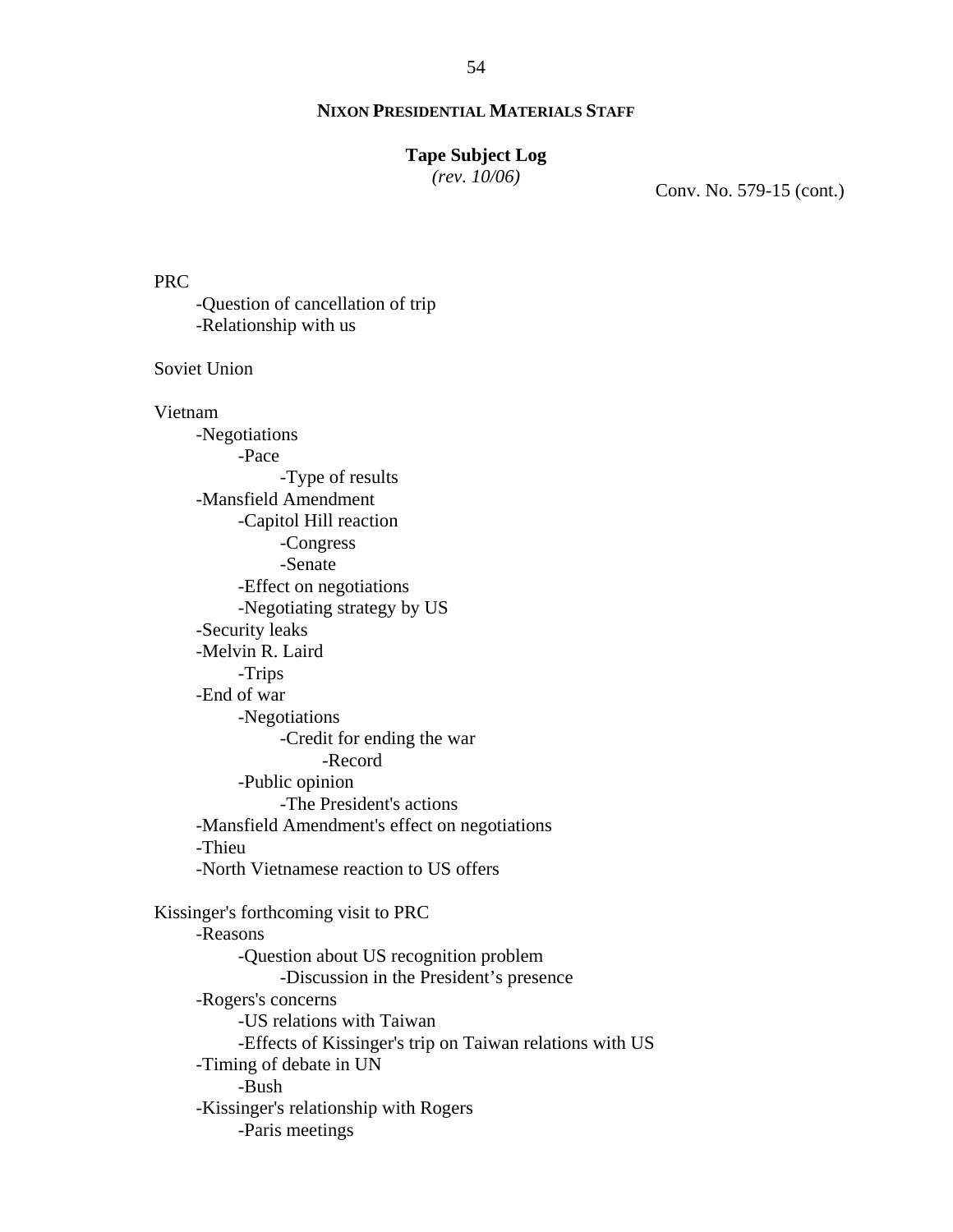#### **Tape Subject Log**

*(rev. 10/06)*

Conv. No. 579-15 (cont.)

-Publicity for Kissinger -UN vote -Bush -Delay -Timing of Kissinger's trip to PRC

The President talked with the white house operator at an unknown time between 5:55 pm and 6:26 pm.

[Conversation No. 579-15B]

[See Conversation No. 10-19]

[End of telephone conversation]

UN debate on Taiwan -Timing -Length

Kissinger's forthcoming trip to PRC -Speculation by US -Dates -Soviet Union announcement compared to PRC announcement -Rogers -Andrei A. Gromyko

Soviet Union trip -Rogers's role -Kissinger's upcoming meeting with Anatoliy F. Dobrynin -Memorandum

The President talked with Colson between 6:26 pm and 6:30 pm.

[Conversation No. 579-15C]

[See Conversation No. 10-20]

[End of telephone conversation]

The President's schedule -The President's attendance at the National League of Families Convention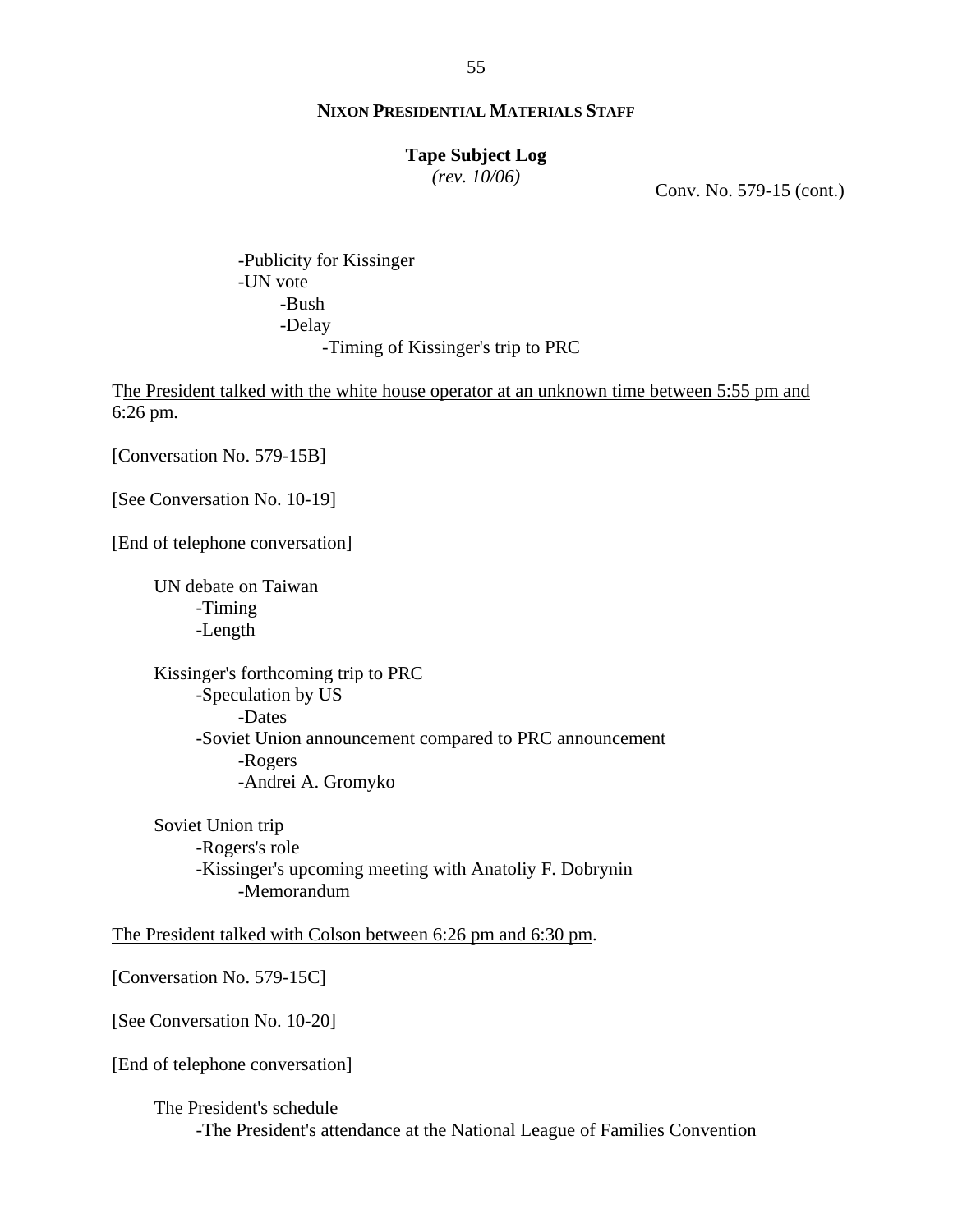# **Tape Subject Log**

*(rev. 10/06)*

Conv. No. 579-15 (cont.)

-Robert J. Dole's appearance -Response -Kissinger's comments in past -US strategy -Vietcong -Envoys -Laird's comments -The President's possible comments -POWs and Missing in action [MIAs] -Edward Kennedy -Propriety

POW families -Relationship with Laird -Achievement of prisoner exchange

National League of Families convention -Laird's statement -News coverage -The President's statement -News coverage -Press coverage -Movement and location within room -Knowledge of the President's appearance -White House press -Statler Hilton Hotel -The President's schedule -Time

Mansfield amendment -Hebert, Arends -Instructing conferees -Committee

North Vietnam -As issue -Bombing -Mansfield's comments

John Sherman Cooper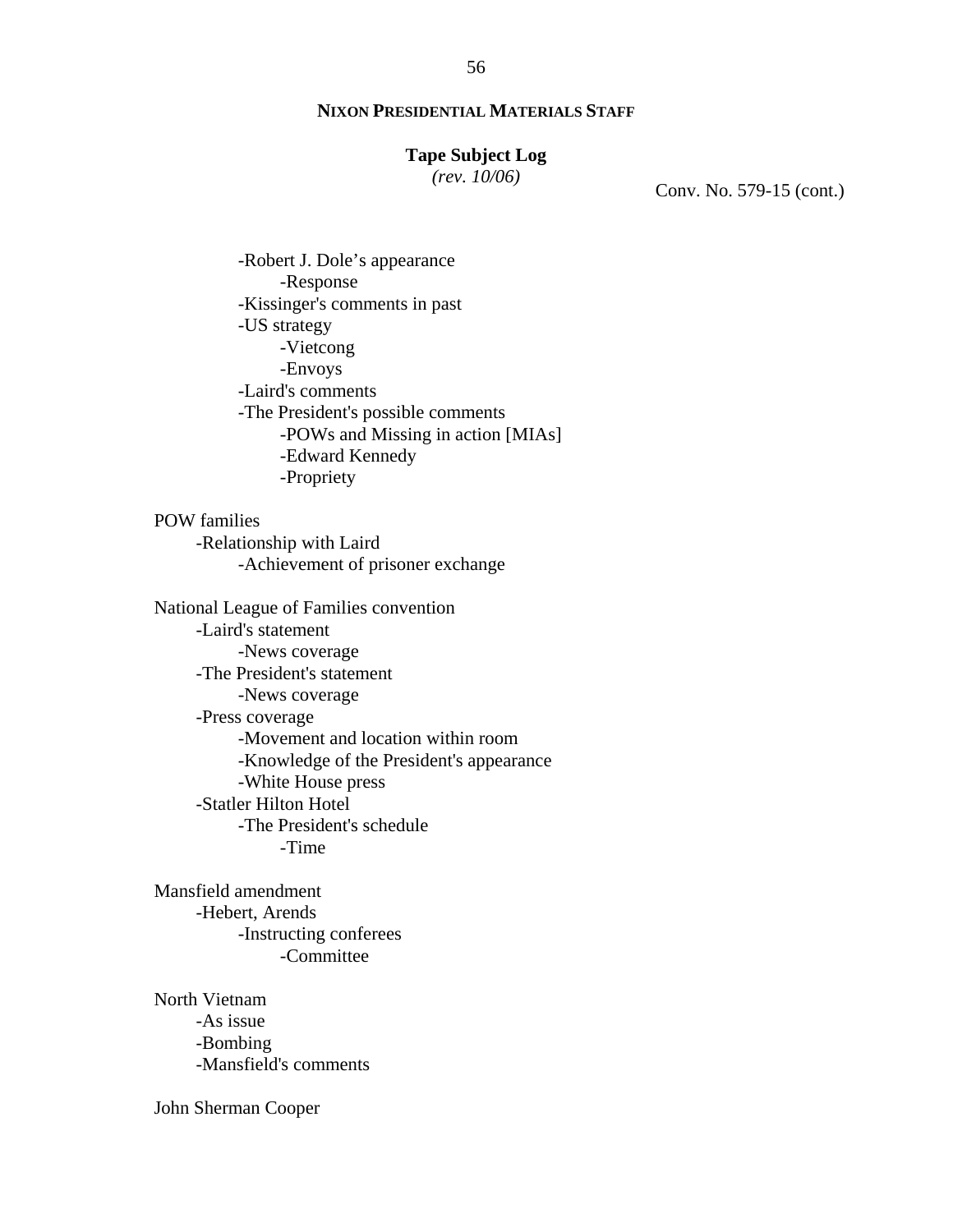# **Tape Subject Log**

*(rev. 10/06)*

Conv. No. 579-15 (cont.)

Marlow W. Cook -Retirement -Time duration

Kissinger left at 6:37 pm.

Funeral for Justice Hugo L. Black -The President's attendance -Effect -Exploitation

National League of Families Convention -Timing -Number of people -Location -Head table -The President's schedule -Arrival time

Mansfield amendment -Clark MacGregor -Ford -Support for the President on Capitol Hill -Hebert -Vote -Strength -Success on issues -Clement F. Haynsworth, Jr. -Supersonic Transport [SST] -Capitol Hill -House -Conference -Politics

Kissinger and Rogers -Relationship -Trip to PRC -Green

The President's schedule -Wire service coverage